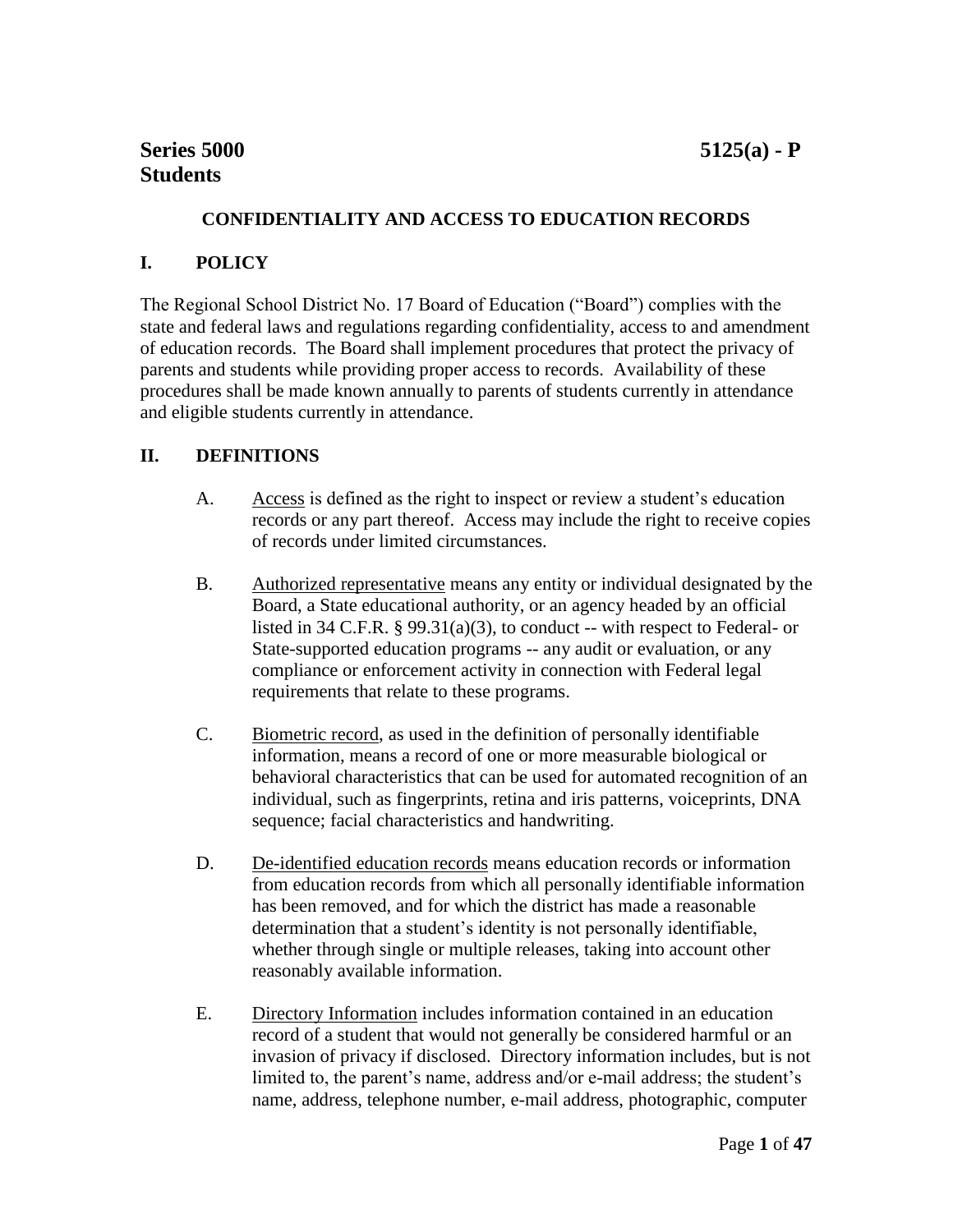and/or video images, date and place of birth, major field(s) of study, grade level, enrollment status (full-time; part-time), participation in schoolsponsored activities or athletics, weight and height (if the student is a member of an athletic team), dates of attendance, degrees, honors and awards received, the most recent previous school(s) attended, and student identification numbers for the limited purposes of displaying a student identification card. The student identification number, however, will not be the only identifier used when obtaining access to education records or data. Directory information does not include a student's social security number, student identification number or other unique personal identifier used by the student for purposes of accessing or communicating in electronic systems unless the identifier cannot be used to gain access to education records except when used in conjunction with one or more factors that authenticate the user's identity, such as a PIN or password.

- F. Disciplinary action or proceeding means the investigation, adjudication or imposition of sanctions by an educational agency or institution with respect to an infraction or violation of internal rules of conduct applicable to students.
- G. Disclosure means to permit access to or to release, transfer, or other communication of personally identifiable information as contained in education records by any means, including oral, written or electronic means, to any party except the party identified as the party that provided or created the record.
- H. Education Records
	- 1. Education records means any information directly related to a student that is recorded in any manner (e.g., handwriting, print, computer media, video or audio tape, film, microfilm, and microfiche) and that is maintained by the school system or persons acting for the school system.
	- 2. Education records do not include:
		- a) private, personal, or working notes in the sole possession of the maker thereof, and which are not accessible or revealed to any other individual except a "substitute";
		- b) records maintained by a law enforcement unit of the school district that were created by that unit for the purpose of law enforcement;
		- c) employment records used only in relation to the student's employment by the school district that are 1) made and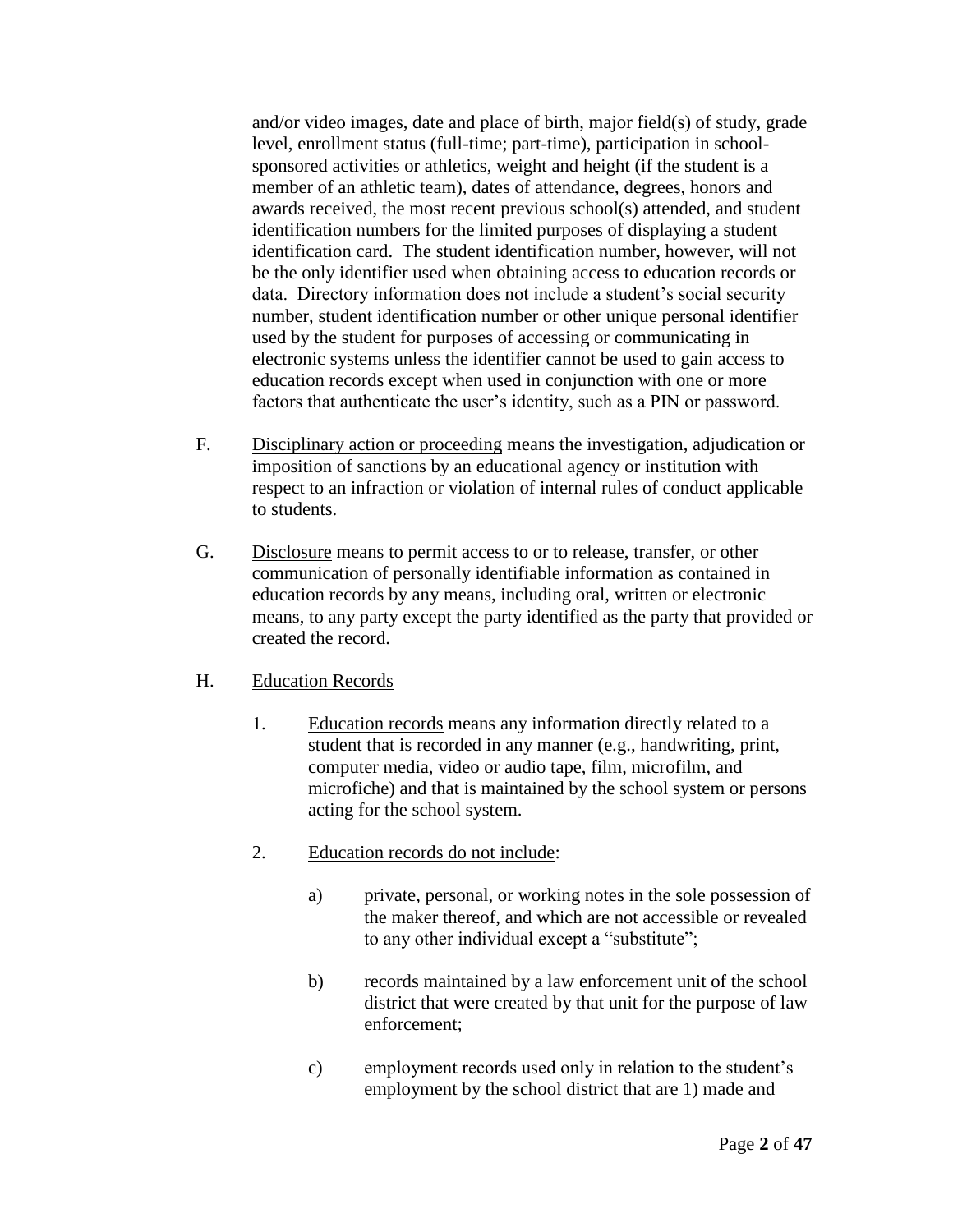maintained in the normal course of business, 2) relate exclusively the student's capacity as an employee, and 3) are not made available for any other purpose;

- d) records on an eligible student (i.e. over 18 or attending a postsecondary educational institution) that are considered "treatment records" as they meet the following criteria: 1) the records are maintained by a physician, psychiatrist, psychologist, or other recognized professional or paraprofessional acting in his or her professional capacity or assisting in a paraprofessional capacity, 2) the records are made in connection with the treatment of the student and 3) the records are disclosed only to individuals providing such treatment (treatment does not include remedial educational activities or activities that are part of the program or instruction of the school district); however, the school district must, upon request, permit an eligible student to have a physician or other appropriate professional of the student's choice review his/her treatment records;
- e) records created or received by the school district after an individual is no longer a student in attendance and that are not directly related to the individual's attendance as a student; and
- f) grades on peer-graded papers before they are collected and recorded by a teacher.
- I. Eligible Student is a student or former student who has reached 18 years of age or is attending an institution of post-secondary education or is an emancipated minor.
- J. If the district maintains a law enforcement unit, the district should include this definition within the policy.

Law Enforcement Unit is an individual, office, department, division, or other component of an educational agency or institution, that is officially authorized or designated by that agency or institution to 1) enforce laws or refer matters of law enforcement to appropriate authorities or 2) maintain the physical security and safety of the agency or institution.

K. Legitimate Educational Interest means the need for a school official to review an education record in order to fulfill his or her professional responsibilities.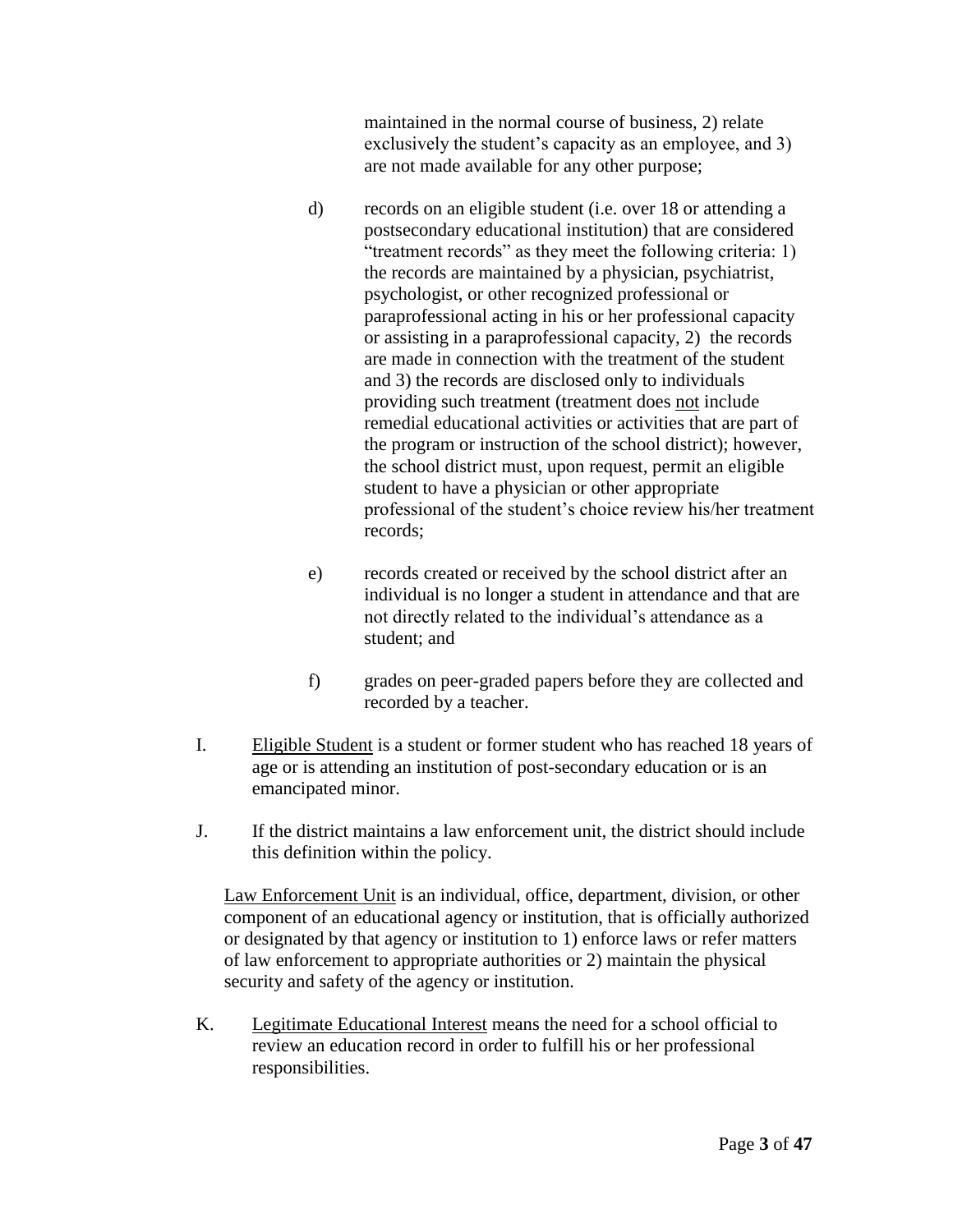- L. Parent is defined as a parent or parents of a student, including a natural parent, a guardian, or surrogate parent, or an individual acting as a parent in the absence of a parent or guardian. The rights of a parent shall transfer to an eligible student; however, a parent of a student who claims that student as a dependent under Section 152 of the Internal Revenue Code of 1986 is entitled to access to the student's education records without the eligible student's consent.
- M. Personally Identifiable Information includes, but is not limited to, the student's name; the name of the student's parent or other family members; the address of the student or his/her family; a personal identifier, such as the student's social security number, student number or biometric record; other indirect identifiers, such as the student's date of birth, place of birth, and mother's maiden name; other information that, alone or in combination, is linked or linkable to a specific student that would allow a reasonable person in the school community, who does not have personal knowledge of the relevant circumstances, to identify the student with reasonable certainty; or information requested by a person who the school district reasonably believes knows the identity of the student to whom the education record relates.
	- N. School Official is a person employed by the District as an administrator, supervisor, instructor or support staff member (including health or medical staff and law enforcement unit personnel); a person serving on the Board of Education; a volunteer, contractor or consultant or other party who performs an institutional service or function for the District (such as an attorney, auditor, medical consultant, therapist, or school resource officer); or a parent or student serving on an official committee, such as a disciplinary or grievance committee; or a parent, student or other volunteer assisting another school official in performing his or her tasks.
- O. Signed and Dated Written Consent to disclose personally identifiable student information from a student's education records must specify the records to be disclosed, the purpose of disclosure and the party to whom such records should be provided. Consent may include a record and signature in electronic form provided that the consent identifies and authenticates a particular person as the source of electronic consent.

### **III. ANNUAL NOTIFICATION OF RIGHTS / RELEASE OF DIRECTORY INFORMATION**

A. On an annual basis, the school district will notify parents and/or eligible students currently in attendance of their rights regarding a student's education records. This notice will be published in all student handbooks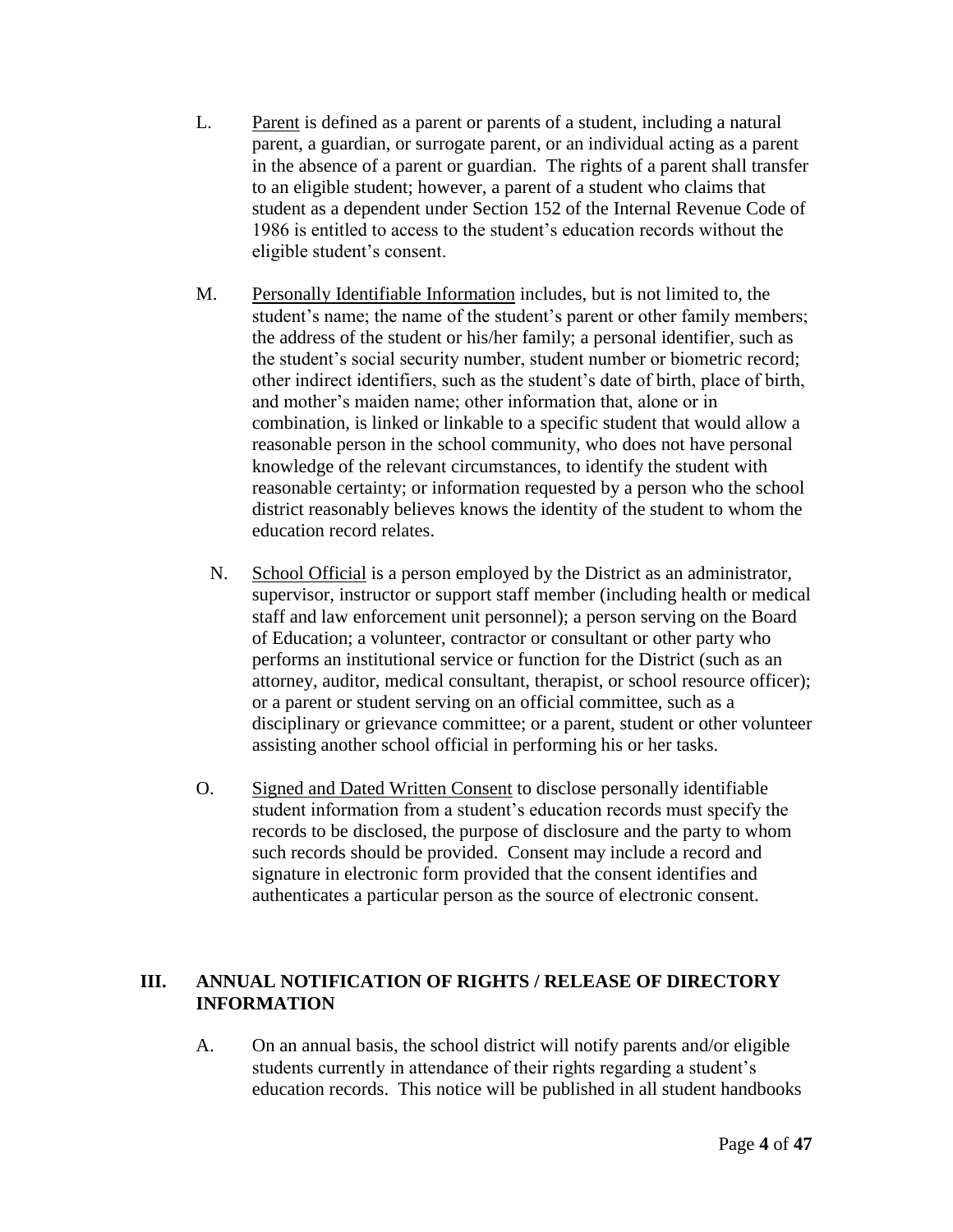in the District and will also be published in the school district's guide to Special Education Services and will be published in any other manner "reasonably likely" to inform such parents and eligible students of their rights. The school district will take steps to ensure that parents or eligible students whose primary or home language is not English or who are disabled will also be notified of their rights regarding a student's education records.

- B. On an annual basis, the school district will also notify parents and/or eligible students currently in attendance of any categories of information designated as directory information. This notice will provide such individuals with an opportunity to object to such disclosure. An objection to the disclosure of directory information shall be good for only one school year. Parents and/or eligible students may not use the right to opt out of directory information disclosures to prohibit the school district from requiring students to wear or display a student identification card.
- C. In the annual notification, the school district will also provide notice to parents and/or eligible students that the district is legally obligated to provide military recruiters, institutions of higher education, or school choice programs, upon request, with the names, addresses and telephone numbers of secondary school students, unless the secondary student or the parent of the student objects to such disclosure in writing. Such objection must be in writing and shall be effective for one school year.

# **IV. CONFIDENTIALITY OF EDUCATION RECORDS**

- A. All school officials are directed to maintain the confidentiality of personally identifiable information contained in a student's education records. Each person who has access to education records is responsible for ensuring personally identifiable information is protected from disclosure at collection, storage, disclosure, and destruction stages. Disclosure of information is permitted only in accordance with Board policy and administrative regulations and in a manner consistent with state and federal law.
- B. Education records are not public records and any disclosure other than to persons authorized to receive the records without prior consent of a parent or an eligible student violates the law and Board policy, except as provided in federal and state statutes.
- C. The school district shall use reasonable methods, including administrative policies and procedures, as well as physical and technological access controls, to ensure that school officials obtain access to only those education records in which they have a legitimate educational interest.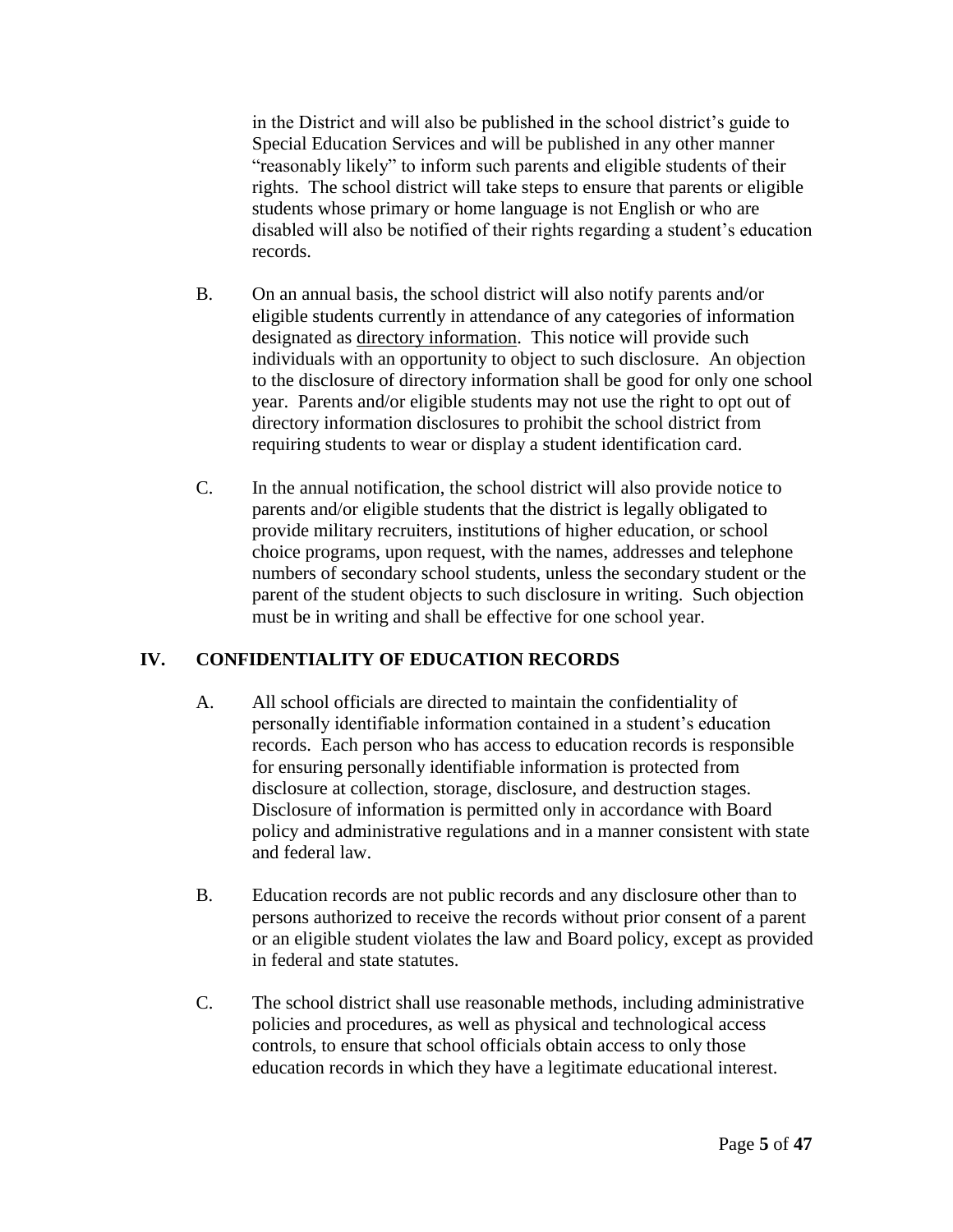- D. The district shall use reasonable methods to identify and authenticate the identity of parents, students, school officials and other parties to whom the district discloses personally identifiable information from education records.
- E. The district shall require contractors and other outside agencies with access to education records to certify their compliance with the confidentiality requirements of this policy, as well as applicable state and federal law.

# **V. ACCESS TO EDUCATION RECORDS**

- A. Parents and/or an eligible student have the right to inspect and review all education records of the student unless such rights have been waived under Section XI, below. Parents' rights of inspection and review are restricted to information dealing with their own child. In the case of an eligible student, the right to inspect and review is restricted to information concerning the student. All requests for access to education records must be in writing.
- B. When submitting a written request to inspect or review education records, the request must identify the record or records being sought. The school district will notify the parent or eligible student of the date, time, and location where the records may be inspected and reviewed.
- C. The parents or eligible students may designate in writing a representative to inspect and review the records. Consent for disclosure of education records to a designated representative must be signed and dated by the parent or eligible student.
- D. A school professional shall be present at all such inspections and reviews and shall respond to reasonable requests for explanations and interpretations of the records.
- E. For the records of regular education students, the Board will make education records available for inspection and review by parents or eligible students within a reasonable period of time, but in any event, no more than forty-five (45) calendar days from the receipt of a written request.
- F. For students requiring special education, the Board will comply with a request to review and inspect the child's education records without unnecessary delay and before any meeting regarding an IEP or any due process hearing or resolution session held in accordance with the IDEA; otherwise, the Board will comply with such request not later than ten (10) school days of such request.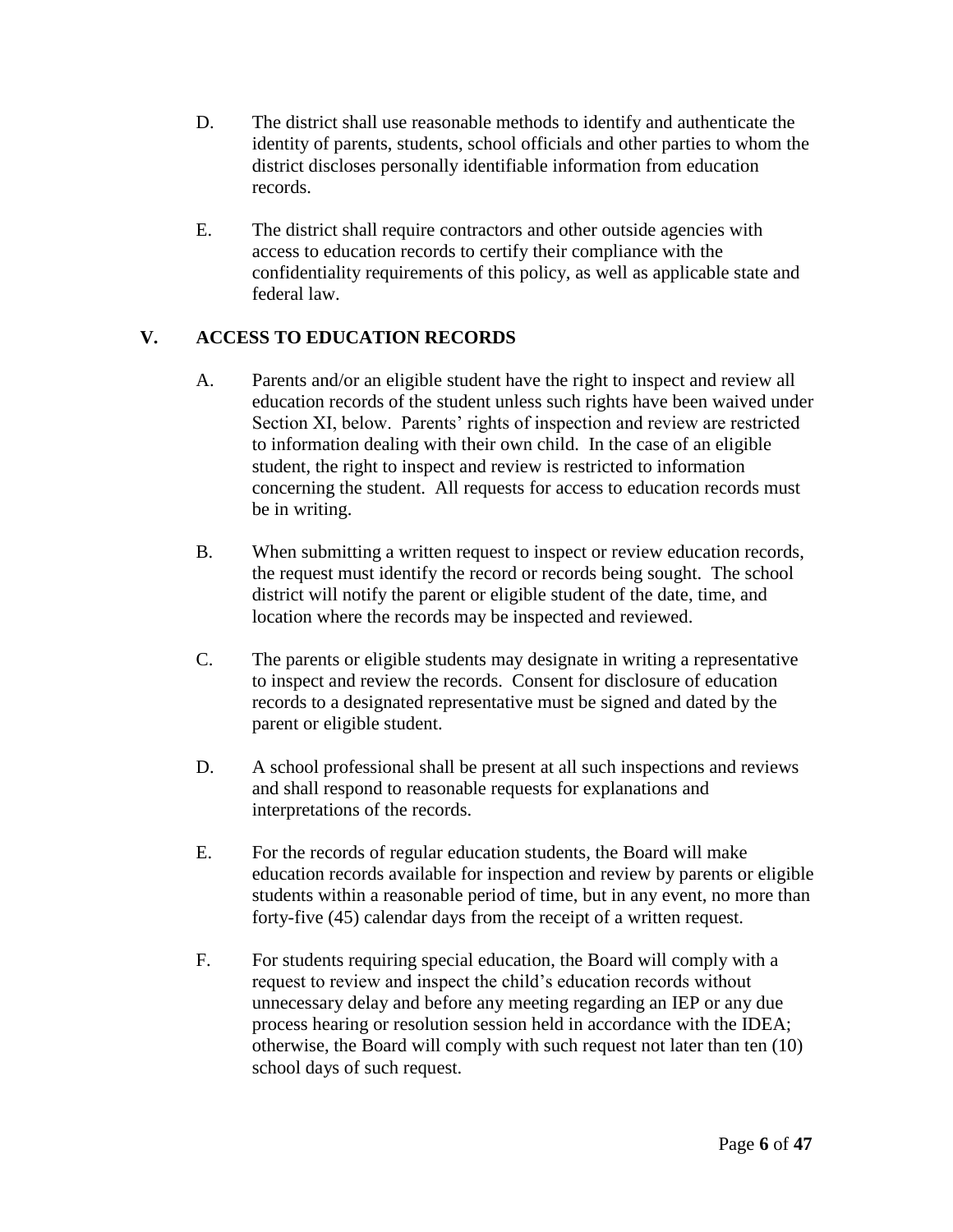- G. Parents of students eligible to receive special education and related services (or the eligible student) have the right to receive one free copy of their child's (his/her) education records. The request for the free copy must be in writing and the Board will comply with the written request within ten (10) school days of the request. Notwithstanding the fact that a test instrument or portion of a test instrument may meet the criteria of an "education record" under the Family Educational Rights and Privacy Act, 20 USC 1232g, any test instrument or portion of a test instrument for which the test manufacturer asserts a proprietary or copyright interest in the instrument shall not be copied. The parent or eligible student retains the right to review and inspect such information and the Board shall respond to reasonable requests from the parent or eligible student for explanations and interpretations of the student's education record, which may include reviewing copyrighted testing instruments.
- H. Aside from a parent or eligible student, staff members, school employees and other school officials may access a student's education records **only if** they have been determined by the school system to have a legitimate educational interest in accessing the information contained in such records. Disclosures to any other parties, may only be made in accordance with the exemptions and provisions set forth in Section VII, below.
- I. Pursuant to the procedures set forth in Section VI, below, the district maintains a record of all parties that have requested access to education records, including access to education records found in computer memory banks.
- J. Non-custodial Parents:
	- 1. Divorced Parents

A parent does not lose his or her right to access to education records upon divorce. Non-custodial parents retain their rights to review their child's education records unless the school district has been provided with evidence that there is a court order, state statute, or legally binding document relating to such matters as divorce, separation, or custody that specifically revokes the noncustodial parent's rights. School notices shall be mailed to the noncustodial parent/guardian requesting the notices at the same time that they are provided to the custodial parent/guardian. Any requests by the non-custodial parent/guardian to receive school notices shall be effective for as long as the child remains in the school the student is attending at the time of the request.

2. Incarcerated Parents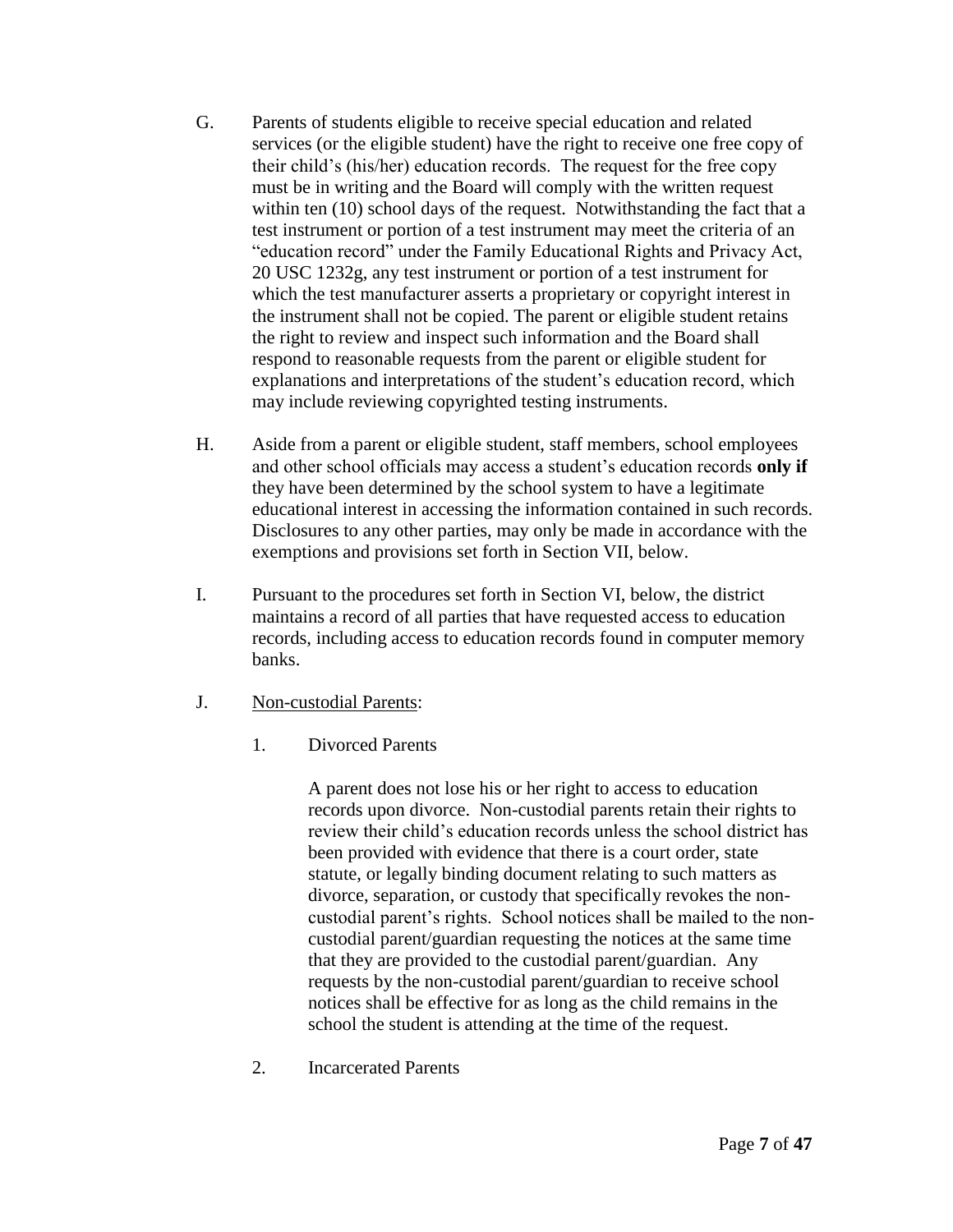Nothing in this Policy shall be construed to limit a parent who is incarcerated from being entitled to knowledge of and access to all educational, medical, or similar records maintained in the cumulative record of any minor student of such incarcerated parent, except that such incarcerated parent shall not be entitled to such records if:

- (a) such information is considered privileged under Conn. Gen. Stat. § 10-154a, regarding a communication made privately and in confidence by a student to a professional employee in the course of the professional employee's employment concerning alcohol or drug abuse or any alcoholic or drug problem of such student;
- (b) such incarcerated parent has been convicted in Connecticut or any other state sexual assault in violation of Conn. Gen. Stat. §§ 53a-70, 53a-70a, 53a-71, 53a-72a, 53a-72b, or 53a-73a; or
- (c) such incarcerated parent is prohibited from knowledge of or access to such student's cumulative record pursuant to a court order.

## K. Unaccompanied Youth:

Notwithstanding anything in this Policy to the contrary, an unaccompanied youth shall be entitled to knowledge of and have access to all educational, medical or similar records in the cumulative record of such unaccompanied youth maintained by the school district. For the purposes of this provision, the term "unaccompanied youth" shall mean a homeless child or youth not in the physical custody of a parent or guardian.

# L. Copies of Education Records/Fees:

- 1. The school district cannot charge a fee to search for or to retrieve the education records of a student. As noted above, if a student has been identified as requiring special education and related services, the parents' (or eligible student's) right to inspect and review the child's records shall include the right to receive one free copy of those records. The request for the free copy shall be made in writing. The Board shall comply with such request as stated above. A charge will be levied for additional copies; in no case will the charge exceed  $[50¢]$  per page.
- 2. In addition to the provision above regarding special education students, if circumstances effectively prevent the parent or eligible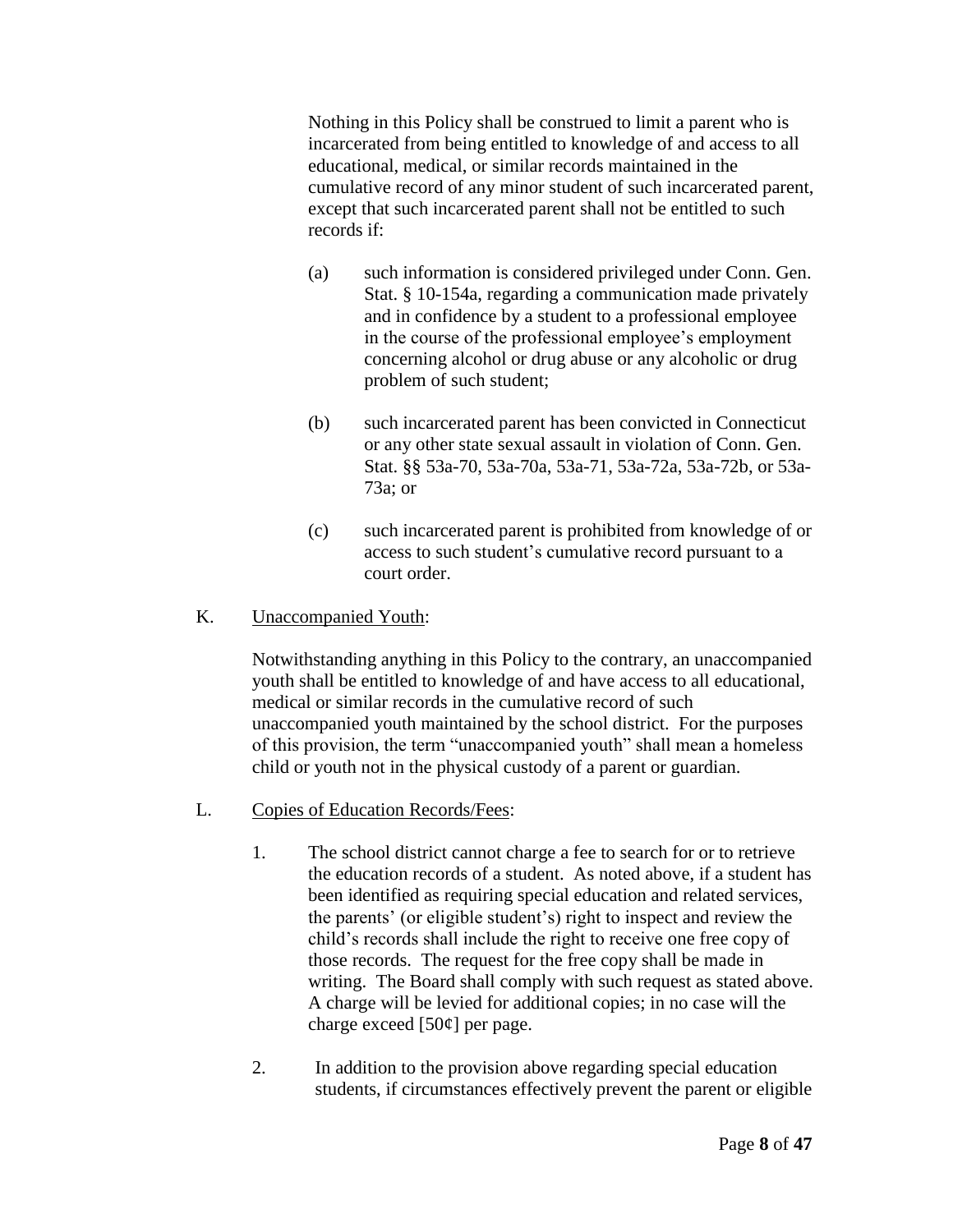student from exercising the right to inspect and review the student's education records, the district shall:

> a. provide the parent or eligible student with a copy of the records requested, or

b. make other arrangements for the parent or eligible student to inspect and review the requested records.

3. The Board reserves the right to charge for copies of a student's education records. Such charge will not exceed 50¢ per page.

### **VI. RECORD KEEPING REQUIREMENTS/DOCUMENTATION OF ACCESS TO EDUCATION RECORDS**

- A. The school district will appoint an individual to be responsible for the care and upkeep of all education records. Education records are kept by categories, each of which encompasses a specific type of data collected during a student's educational career. These categories also determine how long the school district must maintain the records. The school district will provide to parents, on request, a list of the categories and locations of education records collected, maintained, or used by the school district.
- B. Except as provided below, a record (log) will be kept documenting each request for, and disclosure of, personally identifiable information from the education records of each student, including information found in computer memory banks. The record log shall contain:
	- 1. the name of any individual, agency, or organization that requested or obtained access to the student's records;
	- 2. the date of the request for access;
	- 3. whether access was given;
	- 4. the purpose for which the party was granted access to the records;
	- 5. the names of additional parties to whom the receiving party may disclose the information on behalf of the school district; and
	- 6. the legitimate educational interest in obtaining the information.
- C. The record (log) requirement does not apply to requests from, or disclosure to: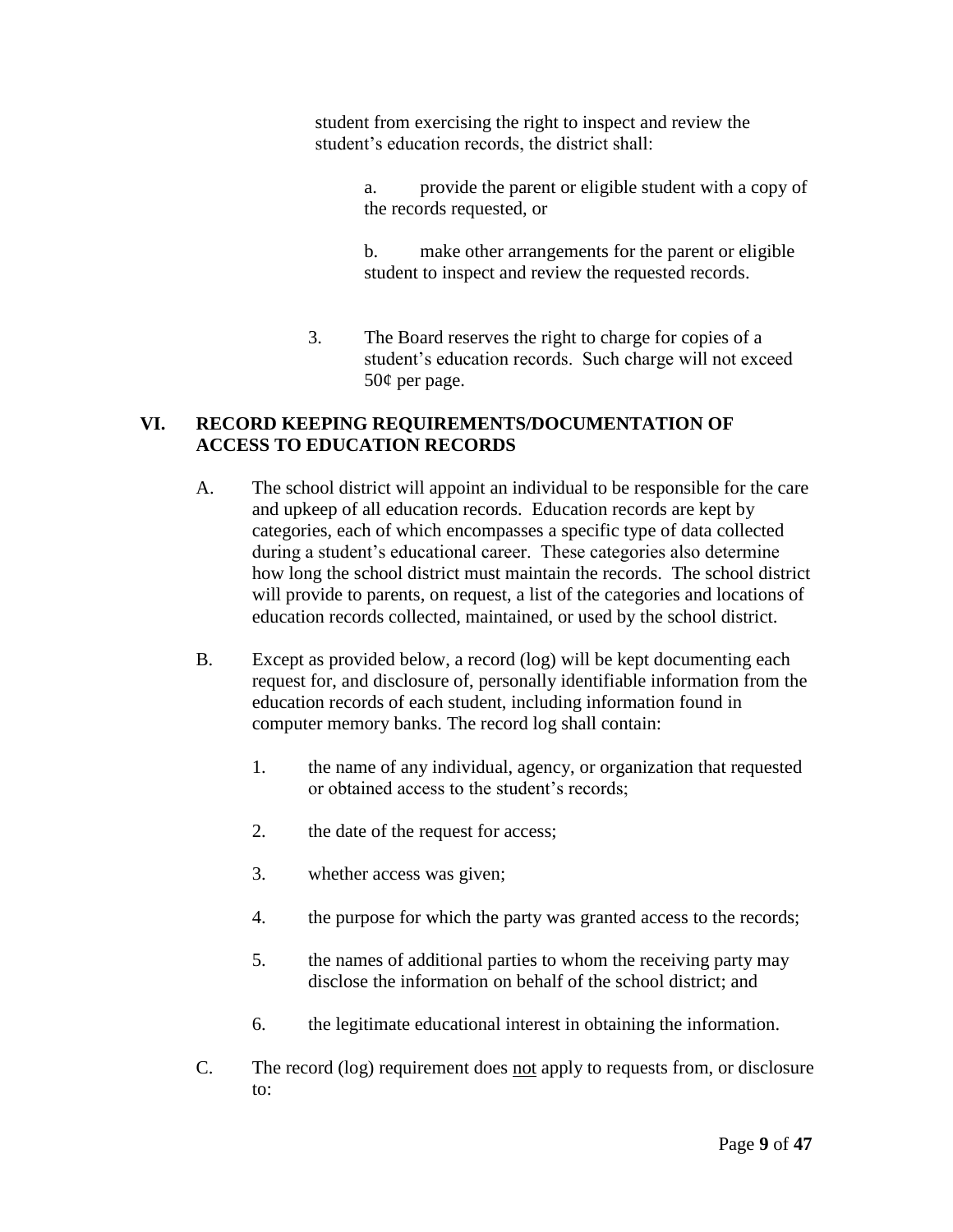- 1. a parent or eligible student;
- 2. a party seeking directory information;
- 3. a party who has a signed and dated written consent from the parent and/or eligible student;
- 4. school officials from the school district in which the student is currently enrolled who have a legitimate educational interest in the information contained in the student's record; or
- 5. persons seeking or receiving the information as directed by a Federal grand jury, other law enforcement subpoena, or ex parte order of the Attorney General of the United States (provided that the information requested is not to be redisclosed).
- D. The record (log) is a permanent part of the student's education records and must be available to the parent or eligible student upon request.
- E. If the district makes a release of education records without consent in **a**  health and safety emergency, the district must record:
	- 1. the articulable and significant threat to the health and safety of a student or other individuals that formed the basis for disclosure; and
	- 2. the parties to whom the district disclosed the information.

## **VII. THE RELEASE OF RECORDS OR PERSONALLY IDENTIFIABLE INFORMATION**

- A. The school system or its designated agent(s) may not permit release of education records or any information from such records which contains personally identifiable student information to any outside individual, agency, or organization without the signed and dated written consent of the parents or eligible student, except as indicated in Section VII.C below. Personally identifiable information contained in the education record, other than directory information, will not be furnished in any form (i.e., written, taped, video or audio recorded, person-to-person, statement over the telephone, on computer disk, e-mailed or electronic message, etc.) to any person other than those listed below, unless prior written consent has been obtained.
- B. To be effective, the written consent must be signed and dated and must specify the records that may be disclosed, state the purpose of the disclosure, and identify the party or class of parties to whom the disclosure may be made.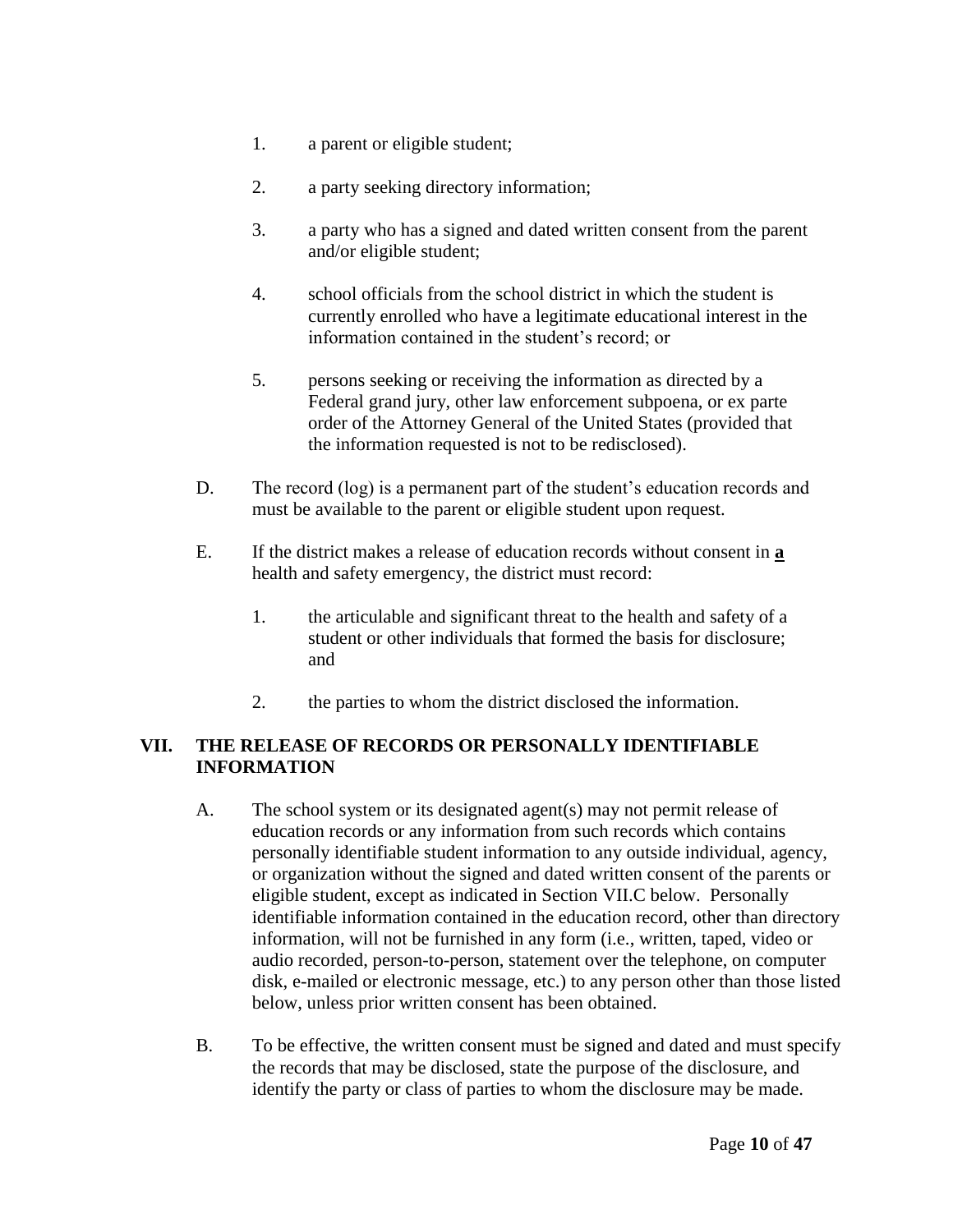- C. Personally identifiable information may be released without consent of the parents, or the eligible student, only if the disclosure meets one of the criteria set forth below:
	- 1. School Officials:
		- a) The disclosure is to other school officials within the district, including teachers, who have been determined by the school district to have legitimate educational interests in the education records.
		- b) A contractor, consultant, volunteer, or other party to whom the district has outsourced institutional services or functions, provided that the party:
			- 1) performs an institutional service or function for which the district would otherwise use employees;
			- 2) is under the direct control of the district with respect to the use and maintenance of education records; and
			- 3) is subject to the requirements of FERPA with respect to the use and redisclosure of personally identifiable information from education records.
		- c) The Board shall comply with the below Subsection I of this Section VII prior to the provision of student records, student information or student-generated content to any school official who is a consultant or operator, as those terms are defined in Subsection I.

# 3. Transfer Students:

a) The disclosure is to officials of another school, including other public schools, charter schools, and post-secondary institutions, in which the student seeks or intends to enroll, or where the student is already enrolled so long as the disclosure is for purposes related to the student's enrollment or transfer. Disclosure of personally identifiable information will be made only upon condition that the student's parents be notified of the transfer, receive a copy of the record if desired, and have an opportunity for a hearing to challenge the content of the record pursuant to Section X.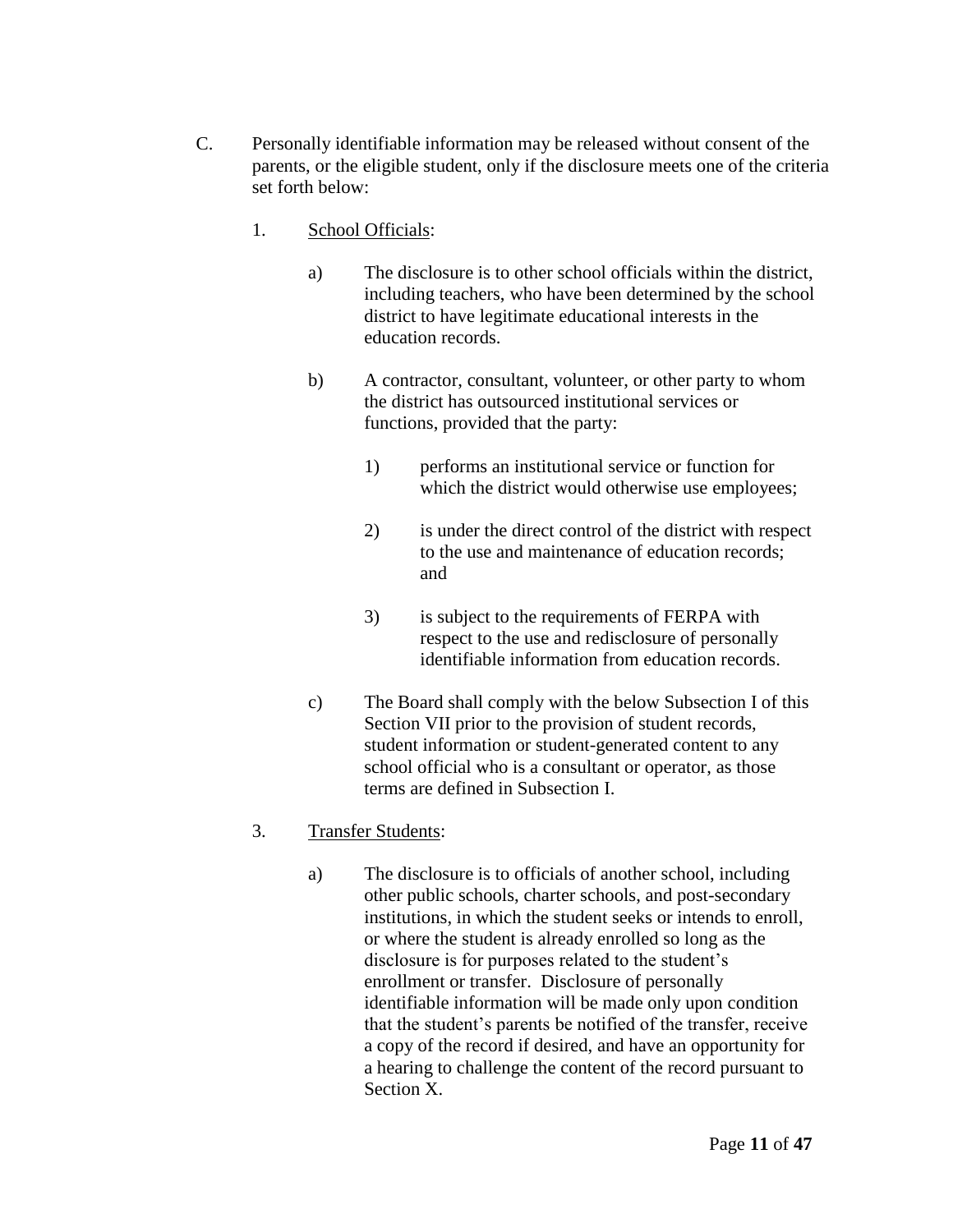- b) When a student enrolls in a new public school district (including public charter school), the receiving school district must send written notice of such enrollment to the school the student previously attended not later than two (2) business days after the student enrolls. Not later than ten (10) days after receipt of such notice, the sending school shall transfer the student's records to the new school district.
- c) Upon notification by the Department of Children and Families of a decision to change the school placement for a student attending district schools who is placed in out-ofhome care by DCF pursuant to an order of temporary custody or an order of commitment, in accordance with section 46b-129 of the Connecticut General Statutes, the Board shall transmit to the receiving school, not later than one (1) business day after receipt of such notification from DCF, all essential education records for the student, including, but not limited to, the student's individualized education program ("IEP") and behavioral intervention plan, if any, and all documents necessary for the receiving school to determine appropriate class placement and to provide educational services. The Board shall transfer nonessential records to the receiving school in accordance with subsection b) above.
- 4. The disclosure is to authorized representatives of the U.S. Comptroller, the U.S. Attorney General, the U.S. Secretary of Education, or State or local educational authorities. Disclosures of this nature may be made only in connection with an audit or evaluation of Federal or State supported education programs, or for the enforcement of or compliance with the Federal legal requirements that related to these programs. These entities may make further disclosures of personally identifiable information that are designated by them as their authorized representatives to conduct any audit, evaluation, or enforcement or compliance activity on their behalf, if applicable requirements are met.
- 5. The disclosure is made in connection with a student's application for, or receipt of, financial aid, if such information is necessary to determine eligibility for, the amount of, or the conditions for financial aid, or to enforce the terms and conditions of financial aid.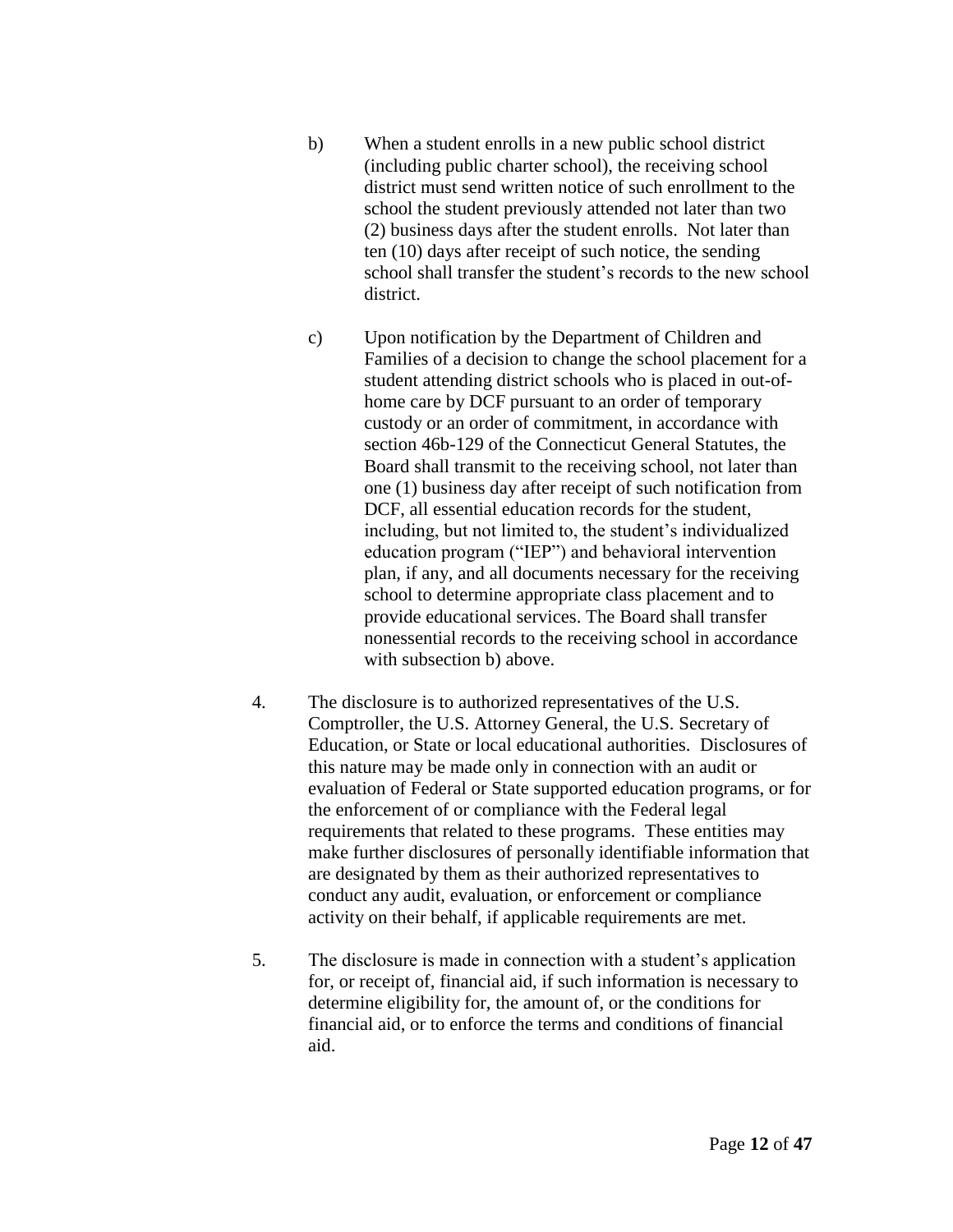- 6. The disclosure is to state and local officials or authorities within the juvenile justice system as long as the officials and authorities to whom the records are disclosed certify in writing to the school district that (a) the information is required by the court, (b) will not be disclosed to any other party without the prior, written consent of the parent of the student, except as provided under State law. Disclosure shall be permitted for information relating to the student's school attendance, adjustment and behavior, as well as the student's IEP and related documents if the student receives special education services. If a student is placed on probation by the juvenile court, school officials may issue their own recommendation concerning the conditions of the student's probation.
- 7. The disclosure is to organizations conducting studies for, or on behalf of, educational agencies or institutions for the purpose of developing, validating, or administering predictive tests, administering student aid programs, or improving instruction, so long as:
	- a) the study does not permit personal identification of parents or students by individuals other than representatives of the organization,
	- b) the information is destroyed after it is no longer needed for the purposes for which the study was conducted, and
	- c) the Board enters into a written agreement with the organization conducting the study that satisfies the requirements of 34 C.F.R. § 99.31(a)(6).
- 8. The disclosure is to accrediting organizations in order to carry out their accrediting functions.
- 9. The disclosure is to parents of an eligible student who claim that student as a dependent student as defined in Section 152 of the Internal Revenue Code of 1986.
- 10. The disclosure is to comply with a judicial order or lawfully issued subpoena, provided that the educational agency makes a reasonable effort to notify the parent or the eligible student in advance of compliance, unless such disclosure is in compliance with
	- a) a federal grand jury subpoena and the court has ordered that the existence or the contents of the subpoena or the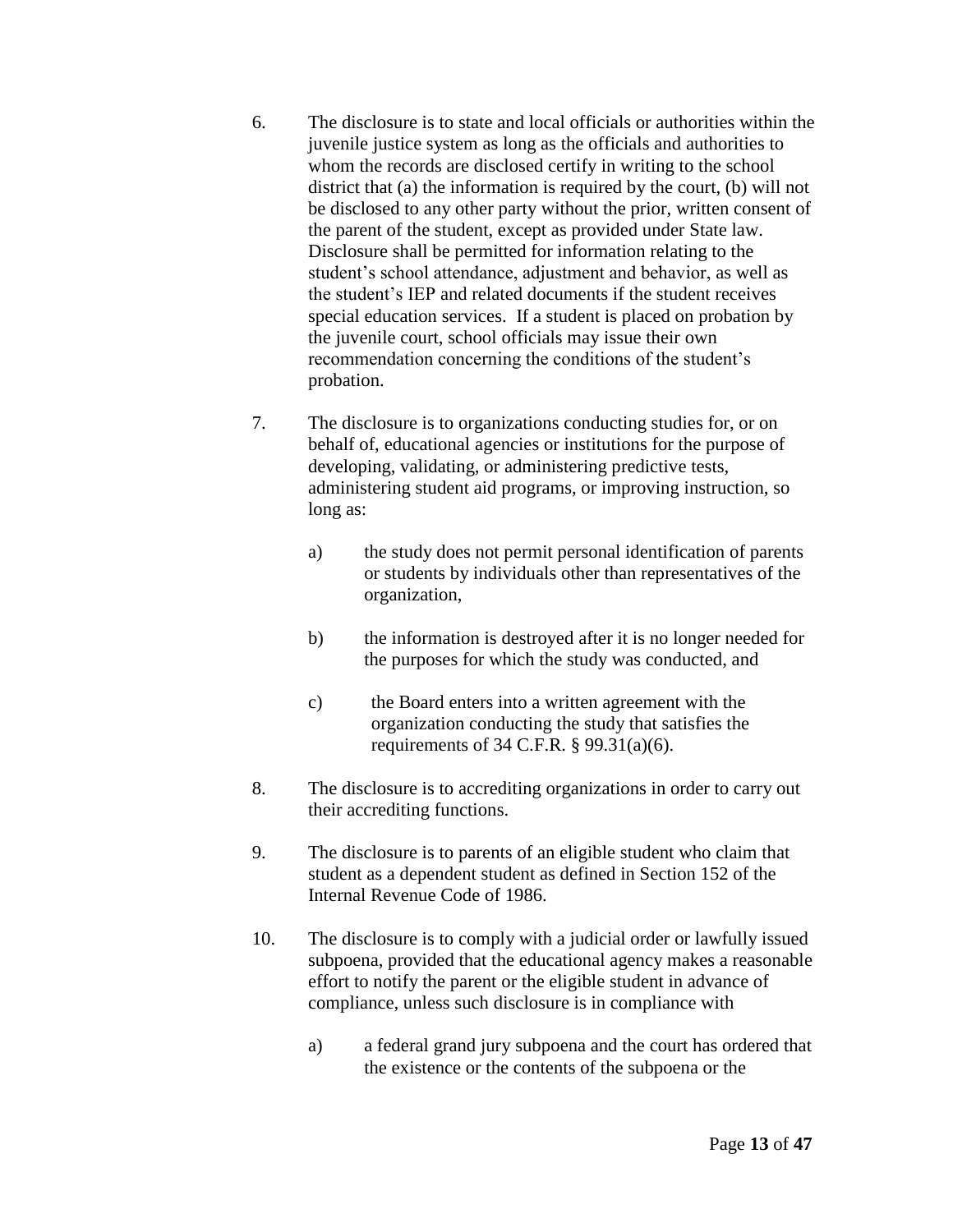information furnished in response to the subpoena not be disclosed;

- b) any other subpoena issued for a law enforcement purpose and the court or other issuing agency has ordered that the existence or the contents of the subpoena or the information furnished in response to the subpoena not be disclosed; or
- c) an ex parte order obtained by the United States Attorney General (or designee not lower than an Assistant Attorney General) concerning the investigation or prosecution of terrorism crimes specified in sections  $2332b(g)(5)(B)$  and 2331 of title 18, U.S. Code.
- 11. If the school district initiates legal action against a parent or student, the school district may disclose to the court, without a court order or subpoena, the education records of the student that are relevant for the school district to proceed with the legal action as plaintiff.
- 12. If a parent or eligible student initiates legal action against the school district, the school district may disclose to the court, without a court order or subpoena, the student's education records that are relevant for the school district to defend itself.
- 13. The disclosure is to appropriate parties, including parents of an eligible student, in connection with a health and safety emergency if knowledge of the information is necessary to protect the health or safety of the student or other individuals. In making a determination regarding the disclosure of education records without consent in a health and safety emergency, the district may take into account the totality of the circumstances pertaining to the threat to the health or safety of a student or other individuals. If the district reasonably determines that there is an articulable and significant threat to the health or safety of a student or other individuals, it may disclose information from education records to any person whose knowledge of the information is necessary to protect the health or safety of the student or other individuals, provided, however, that the district record such disclosure in accordance with Section VI. D, above.
- 14. The disclosure is to the parent of a student who is under 18 years of age or to the student.
- 15. The disclosure concerns sex offenders and other individuals required to register under Section 170101 of the Violent Crime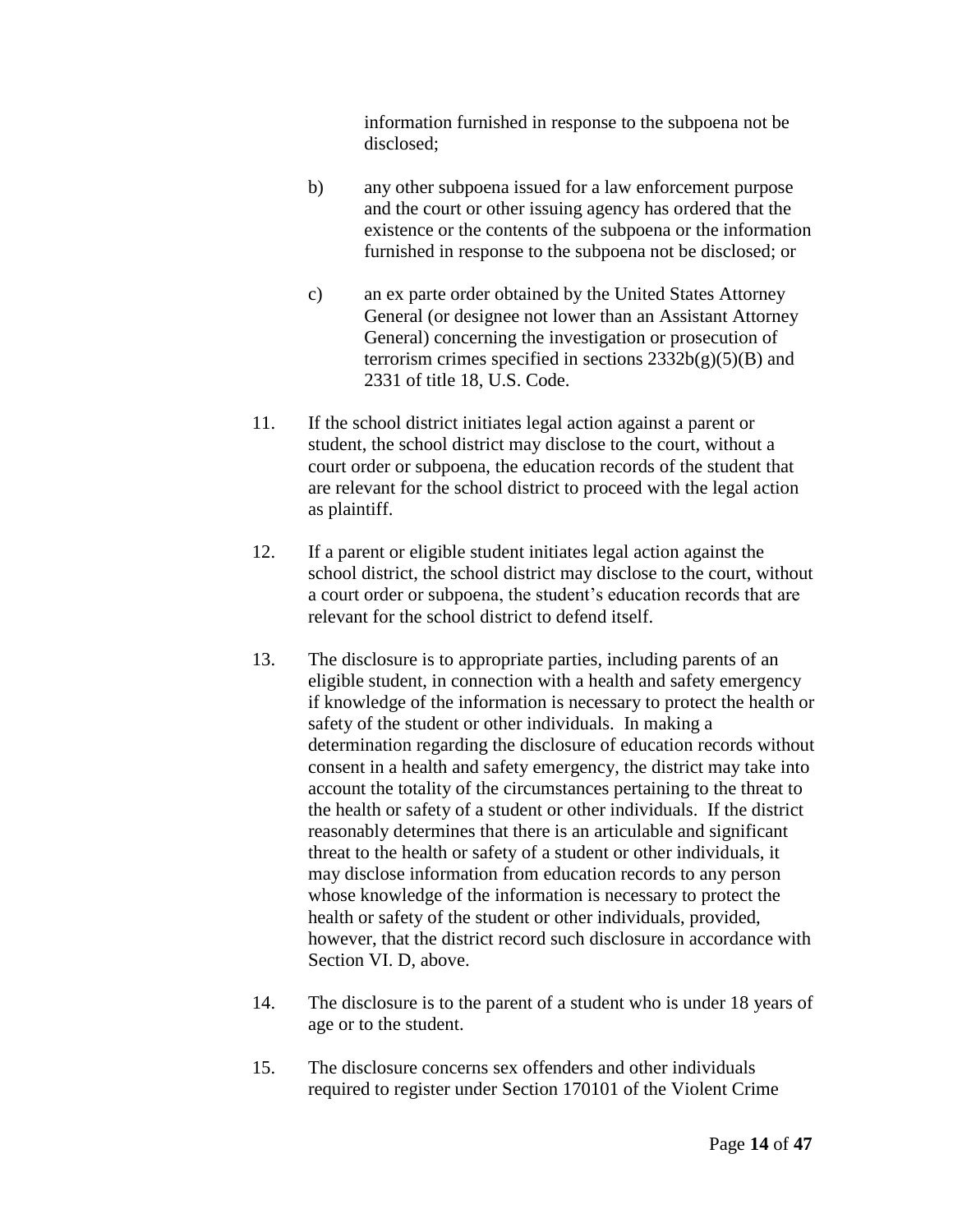Control and Law Enforcement Act of 1994, 42 U.S.C. 14071, and the information was provided to the district under 42 U.S.C. 14071 and applicable federal guidelines.

- 16. The disclosure is to the Secretary of Agriculture or an authorized representative from the Food and Nutrition Service, or contractors acting on its behalf, for the purposes of conducting program monitoring, evaluations, and performance measurements of state and local educational and other agencies and institutions receiving funding or providing benefits of one or more federal meal or nutrition programs in order to report aggregate results that do not identify any individual. Such disclosures may only be made if:
	- a) the data collected will be protected to prevent the personal identification of students and their parents by other than the authorized representatives of the Secretary of Agriculture, and
	- b) any personally identifiable data will be destroyed when they are no longer needed for program monitoring, evaluations, and performance measurements.
- 17. The disclosure is to an agency caseworker or other representative of the Department of Children and Families ("DCF") or other child welfare agency or tribal organization who has the right to access a student's case plan when the agency or organization is legally responsible for the care and protection of the student. The agency or organization may not disclose the education records or personally identifiable information contained in such records, except to an individual or entity engaged in addressing the student's educational needs and authorized by the agency or organization to receive such disclosure. Any disclosures made by the agency or organization must comply with applicable confidentiality laws for student education records.

### D. **Directory Information**

The school district will notify parents (of students currently enrolled within the district) or eligible students (currently enrolled in the district) annually of any categories of information designated as directory information. This notice will provide such individuals with an opportunity to object to such disclosure. An objection to the disclosure of directory information shall be good for only one school year.

1. School districts are legally obligated to provide military recruiters or institutions of higher education, upon request, with the names,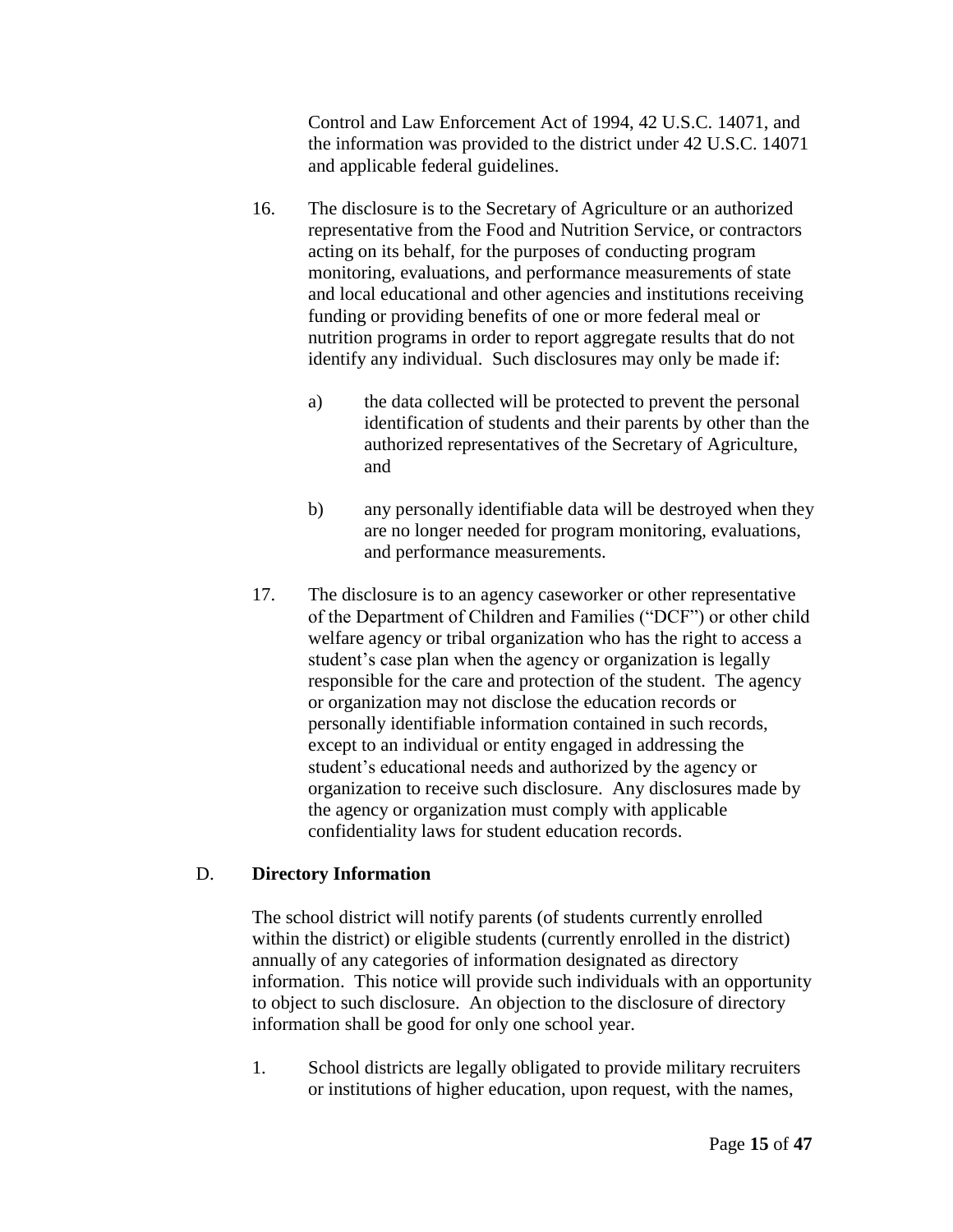addresses and telephone numbers of secondary school students, unless the secondary student or the parent of the student objects to such disclosure in writing. Such objection must be in writing and shall be effective for one school year.

- 2. In all other circumstances, information designated as directory information will not be released when requested by a third party unless the release of such information is determined by the administration to be in the educational interest of the school district and is consistent with the district's obligations under both state and federal law.
- 3. The school district may disclose directory information about students after they are no longer in enrollment in the school district. Notwithstanding the foregoing, the district will continue to honor any valid objection to the disclosure of directory information made while a student was in attendance unless the student rescinds the objection.
- 4. An objection to the disclosure of directory information shall not prevent the school district from disclosing or requiring a student to disclose the student's name, identified or institutional email address in a class in which the student is enrolled. Parents and/or eligible students may not use the right to opt out of directory information disclosures to prohibit the school district from requiring students to wear or display a student identification card.
- 5. The school district will not use the student's social security number or other non-directory information alone or combined with other elements to identify or help identify the student or the student's records.

# E. **De-identified Records and Information**

- 1. The school district may release education records or information from education records without the consent of a parent or eligible student after the removal of all personally identifiable information, provided that the district has made a reasonable determination that a student's identity is not personally identifiable, whether through single or multiple releases, taking into account other reasonably available information.
- 2. The school district may release de-identified education records including student level data from education records for the purpose of education research by attaching a code to each record that may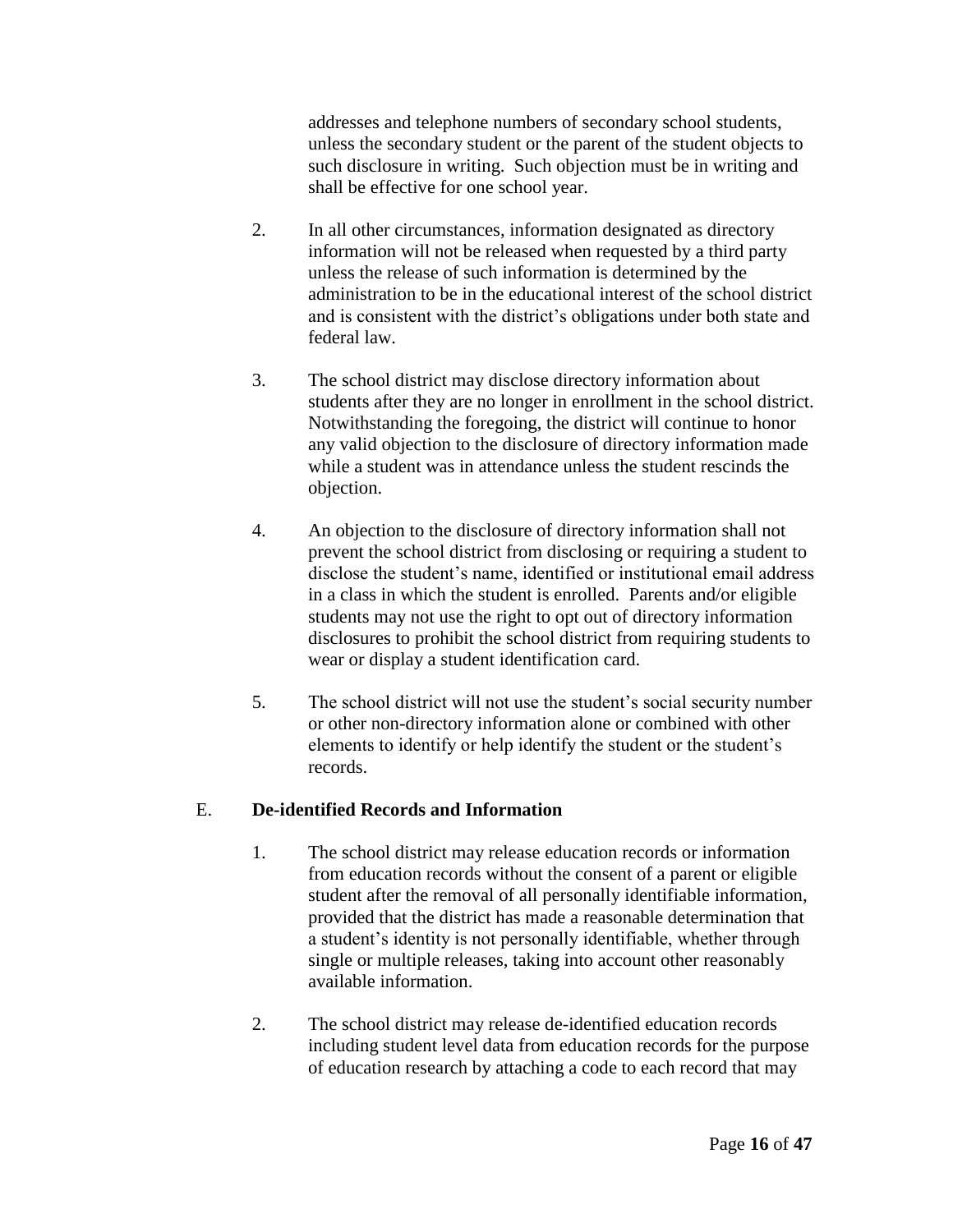allow the recipient to match information received from the same source, provided that:

- a) the district does not disclose any information about how it generates and assigns a record code, or that would allow a recipient of the information to identify a student based on the record code;
- b) the record code is used for no purpose other than identifying a de-identified record for the purposes of education research and cannot be used to ascertain personally identifiable information about a student; and
- c) the record code is not based on a student's social security number or other personal information.

## F. **Disciplinary Records**:

Nothing in this policy shall prevent the school district from:

- 1. Including in the education records of a student appropriate information concerning disciplinary action taken against the student for conduct that posed a significant risk to the safety or well-being of that student, other students, or other members of the school community.
- 2. Disclosing appropriate information concerning disciplinary action taken against a student for conduct that posed a significant risk to the safety or well-being of that student, other students, or other members of the school community, to teachers and school officials who have been determined to have legitimate educational interests in the behavior of the student.
- G. In accordance with state and federal law, the district will facilitate the transfer of records of suspension and expulsion of a student to officials of any private elementary or secondary school in which the student is subsequently enrolled or seeks, intends or is instructed to enroll.

### H. **Records of the Department of Children and Families ("DCF")**

1. Documents related to any DCF child abuse and/or neglect investigations that are maintained by the Board are considered education records under the FERPA. As such, they are subject to the confidentiality and disclosure requirements set forth in this policy and in corresponding provisions of state and federal law. Such records, including records of allegations, investigations and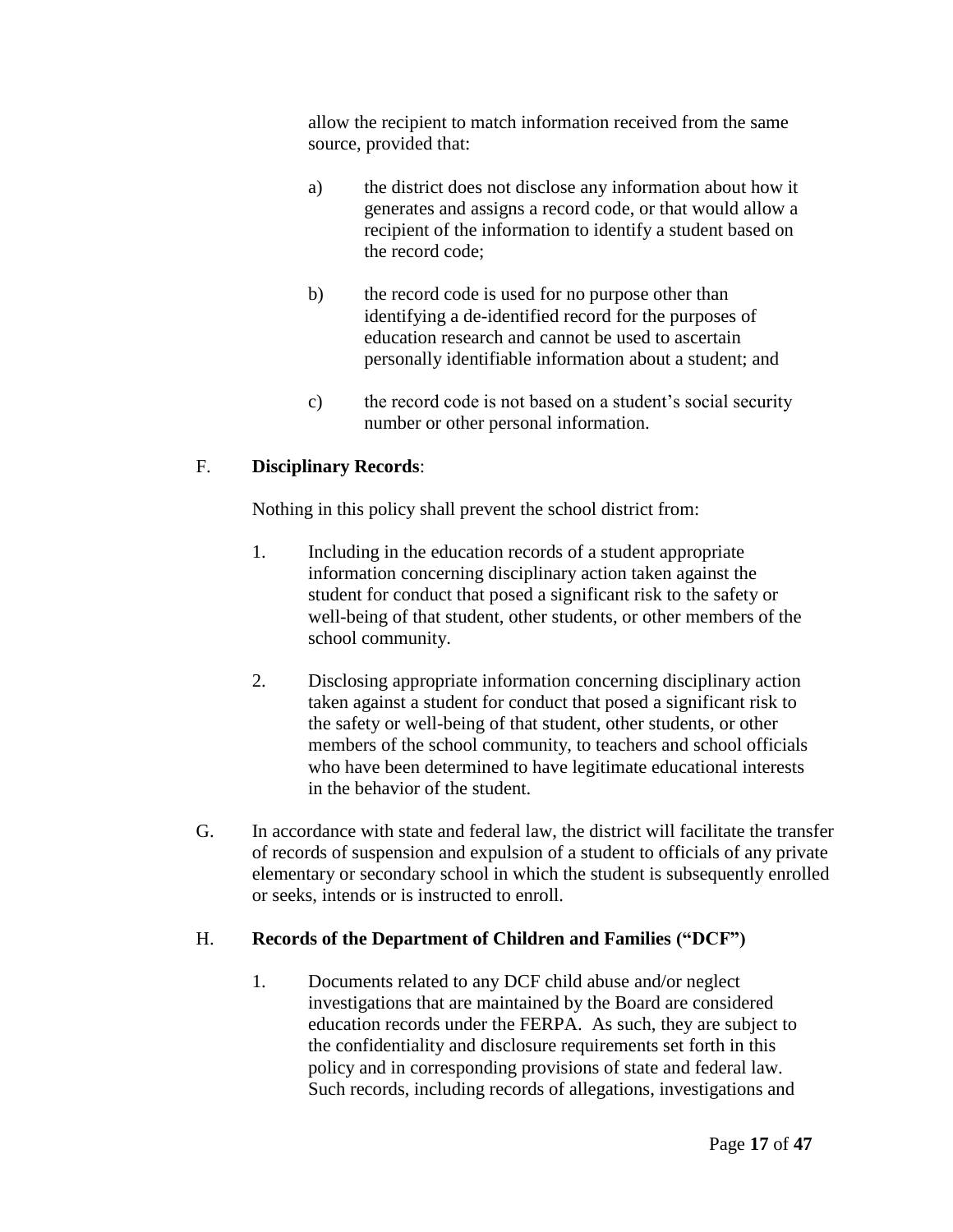reports made to DCF, should be kept in a confidential and central location, with restricted access and shall be disclosed only as authorized by law. In addition to meeting the requirements under FERPA, should the Board receive a request to disclose confidential DCF records to an outside third party, the Board shall redact the name or other personally identifiable information concerning the individual suspected of being responsible for the alleged abuse and/or neglect unless the requested records are being released to the individual named in the DCF records.

- 2. In addition, the district shall redact the name or any personally identifiable information related to the identity of any individual responsible for making a report of alleged child abuse and/or neglect before releasing or transferring any DCF records containing such reports.
- I. Except as set forth in subsection I.5, below, the Board shall enter into a written contract with a consultant or operator any time the Board shares or provides access to student information, student records, or student-generated content with such consultant or operator.
	- 1. The provisions of said contract shall comply with the requirements of Conn. Gen. Stat. §§ 10-234aa to 10-234dd.
	- 2. The district shall maintain and update an Internet web site with information relating to all contracts entered into pursuant to Subsection I, above. On or before September first of each school year, the Board shall electronically notify students and the parents or legal guardians of students of the address of such Internet website. Not later than five (5) business days after executing a contract pursuant to this subsection, the Board shall post notice of such contract on the Board's website. The notice shall:
		- a. State that the contract has been executed and the date that such contract was executed;
		- b. Provide a brief description of the contract and the purpose of the contract; and
		- c. State what student information, student records or studentgenerated content may be collected as a result of the contract.
	- 3. For purposes of this subsection, upon receipt of notice of a breach of security that results in the unauthorized release, disclosure or acquisition of directory information, student information, student records or student-generated content, the Board shall electronically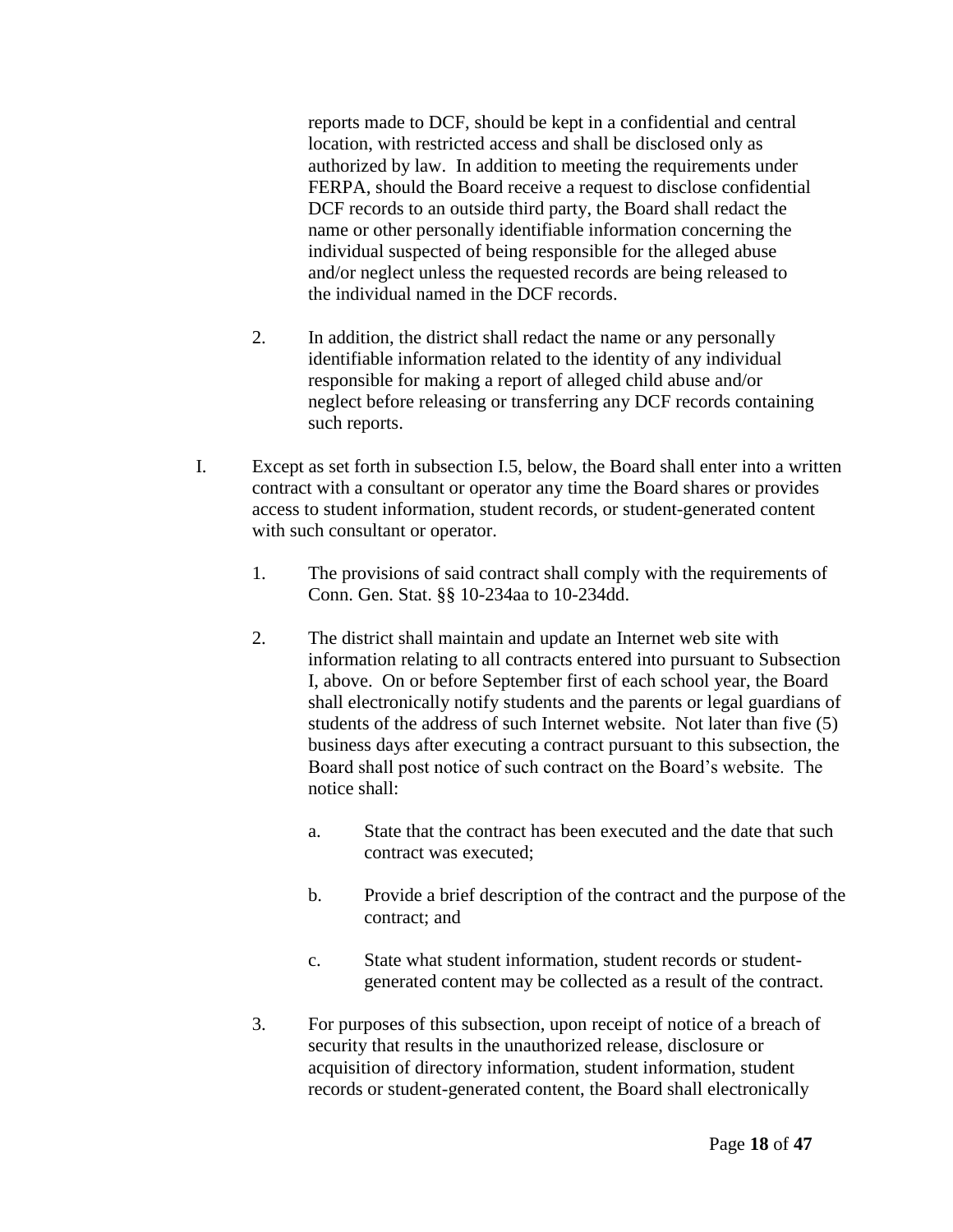notify, not later than two business days after receipt of such notice, the student and the parents or guardians of the student whose information is involved in such breach. The Board shall thereafter post notice of such breach on the Board's Internet web site. The Internet posting shall comply with the requirements of FERPA. All questions and concerns relative to breach of security shall be referred to Dr. Kris Lindsay-Stevens, Director of Student Support Services.

- 4. For purposes of this subsection, the following definitions are applicable:
	- a. Consultant means a professional who provides noninstructional services, including but not limited to, administrative, planning, analysis, statistical or research services, to the Board pursuant to a contract with the Board.
	- b. Operator means any person who (a) operates an Internet web site, online service or mobile application with actual knowledge that such Internet web site, online service or mobile application is used for school purposes and was designed and marketed for school purposes, to the extent it is engaged in the operation of such Internet web site, online service or mobile application, and (b) collects, maintains or uses student information.
	- c. School Purposes means purposes that customarily take place at the direction of a teacher or the Board, or aid in the administration of school activities, including but not limited to instruction in the classroom, administrative activities and collaboration among students, school personnel or parents or legal guardians of students.
	- d. Student means a person who is a resident of the state and (a) enrolled in a preschool program participating in the state-wide public school information system, pursuant to Conn. Gen. Stat. 10-10a; (b) enrolled in grades kindergarten to twelve, inclusive, in a school under the jurisdiction of the Board; (c) receiving special education and related services under an individualized education program; or (d) otherwise the responsibility of the Board.
	- e. Student Information means personally identifiable information or material of a student in any media or format this is not publicly available and is any of the following:
		- 1) Created or provided by a student or the parent or legal guardian of a student, to the operator in the course of the student, parent or legal guardian using the operator's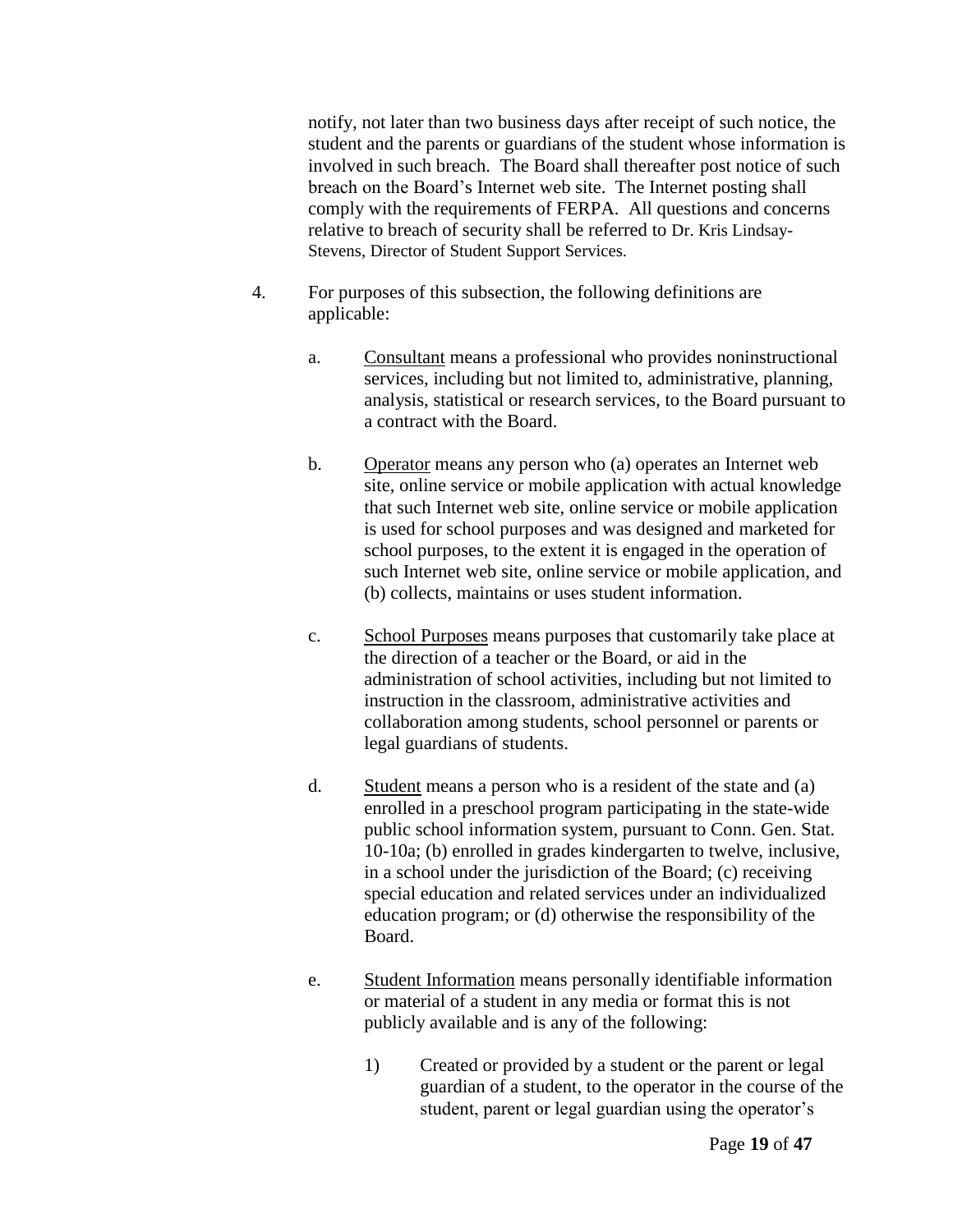Internet web site, online service or mobile application for school purposes;

- 2) Created or provided by an employee or agent of the Board to an operator for school purposes;
- 3) Gathered by an operator through the operation of the operator's Internet web site, online service or mobile application and identifies a student, including but not limited to, information in the student's records or electronic mail account, first or last name, home address, telephone number, date of birth, electronic mail address, discipline records, test results, grades, evaluations, criminal records, medical records, health records, Social Security number, biometric information, disabilities, socioeconomic information, food purchases, political affiliations, religious affiliations, text messages, documents, student identifiers, search activity, photographs, voice recordings, survey responses or behavioral assessments.
- f. Student Record means any information directly related to a student that is maintained by the Board or any information acquired from a student through the use of educational software assigned to the student by a teacher or employee of the Board, except student record does not include de-identified student information allowed under the contract to be used by the consultant or operator to:
	- 1) Improve educational products for adaptive learning purposes and customize student learning;
	- 2) Demonstrate the effectiveness of the contractor's products in the marketing of such products; and
	- 3) Develop and improve the consultant's or operator's products and services.
- 5. Notwithstanding anything in this Subsection to the contrary, the Board may use an operator's or consultant's services without entering into a contract as described above, if the use of an Internet web site, online service or mobile application operated by a consultant or an operator is unique and necessary to implement a child's individualized education program or plan pursuant to Section 504 of the Rehabilitation Act of 1973 and such Internet website, online service or mobile application is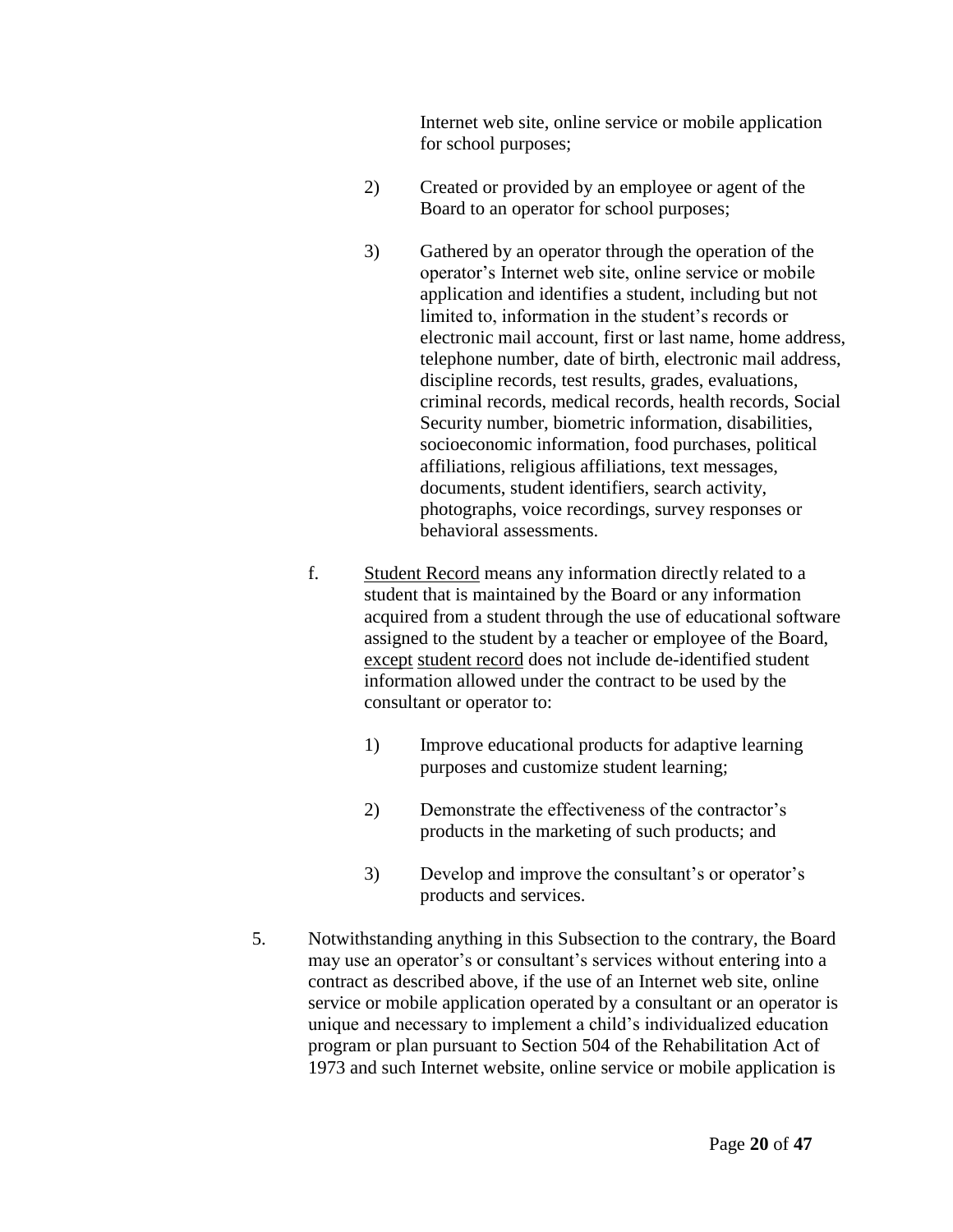unable to comply with the provisions of Conn. Gen. Stat. § 10-234bb, provided:

- a. Such Internet web site, online service or mobile application complies with FERPA and the Health Insurance Portability and Accountability Act of 1996, P.L. 104-191, as amended from time to time;
- b. The Board can provide evidence that it has made a reasonable effort to:
	- 1) enter into a contract with such consultant or operator to use such Internet web site, online service or mobile application, in accordance with the provisions of Conn. Gen. Stat. §§ 10-234bb; and
	- 2) find an equivalent Internet web site, online service or mobile application operated by a consultant or an operator that complies with the provisions of Conn. Gen. Stat. §§ 10-234bb;
- c. The consultant or operator complies with the provisions of Conn. Gen. Stat. § 10-234cc for such use; and
- d. The parent or legal guardian of such child, and, in the case of a child with an individualized education program, a member of the planning and placement team, sign an agreement that:
	- 1) acknowledges such parent or legal guardian is aware that such Internet web site, online service or mobile application is unable to comply with the provisions of Conn. Gen. Stat. §§ 10-234bb; and
	- 2) authorizes the use of such Internet web site, online service or mobile application.
- e. The Board shall, upon the request of a parent or legal guardian of a child, provide the evidence described in subsection 5.b, above.

# **VIII. REDISCLOSURE OF EDUCATION RECORDS**

A. The school district may disclose personally identifiable information from an education record only on the conditions that: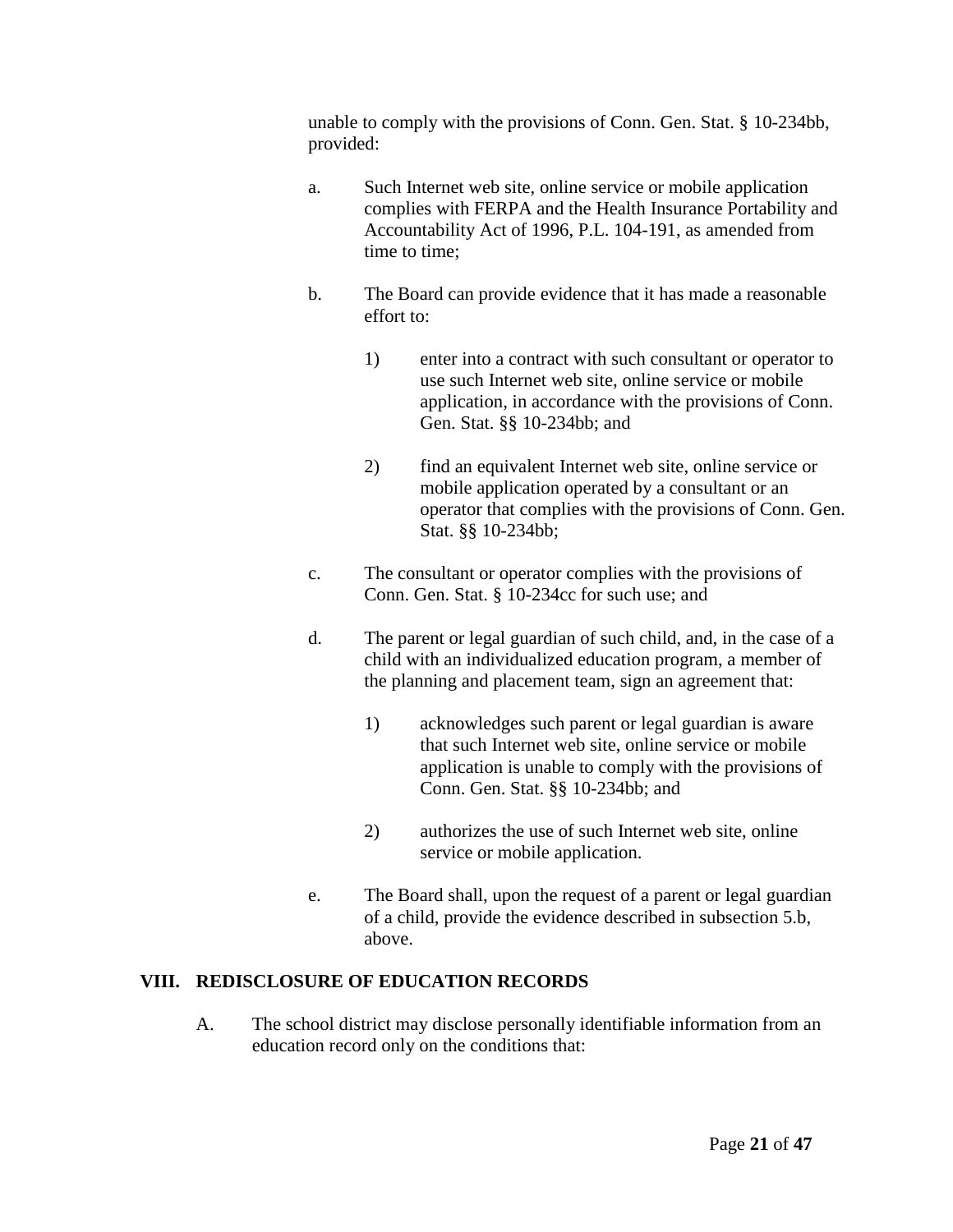- 1. the party to whom the information is disclosed will not subsequently redisclose the information to any other party without the proper consent of the parent or eligible student, and
- 2. the officers, employees, and agents of a party that receives such information may only use the information for the purposes for which disclosure was made.
- B. Notwithstanding the provisions of Section A. above, the school district may disclose personally identifiable information from an education record with the understanding that the information may be redisclosed by the recipient of the information as long as prior written consent for disclosure is not required, for one of the reasons listed in Article VII, Section C. above, and at least one of the following conditions is met.
	- 1. The record of the original disclosure includes the names of the parties to whom redisclosure is being made and the legitimate interests each such party has in requesting or obtaining the information.
	- 2. The original disclosure was to a state or local educational authority or federal official or agency as set forth in Article VII, Section C., and such state or local educational authority or federal official or agency has complied with the requirements of 34 CFR 99.32(b)(2).
	- 3. In the case of disclosures made pursuant to a court order or lawfully issued subpoena, the district has made a reasonable effort to notify the parent or eligible student in advance of compliance with the subpoena (except if such subpoena meets the criteria set forth above in Article VII, Section C. (10)).
	- 4. Disclosure is made to a parent, an eligible student, or the parent of an eligible student.
	- 5. The information is considered directory information.
- C. In the event that the Family Policy Compliance Office determines that a third party outside of the school district has improperly redisclosed personally identifiable information from education records in violation of FERPA, the school district may not allow that third party access to personally identifiable information from education records for at least five (5) years.

# **IX. AMENDMENT OF EDUCATION RECORDS**

A. If a parent or an eligible student believes that information in the student's education records is inaccurate, misleading or in violation of the student's right to privacy, he/she is entitled to: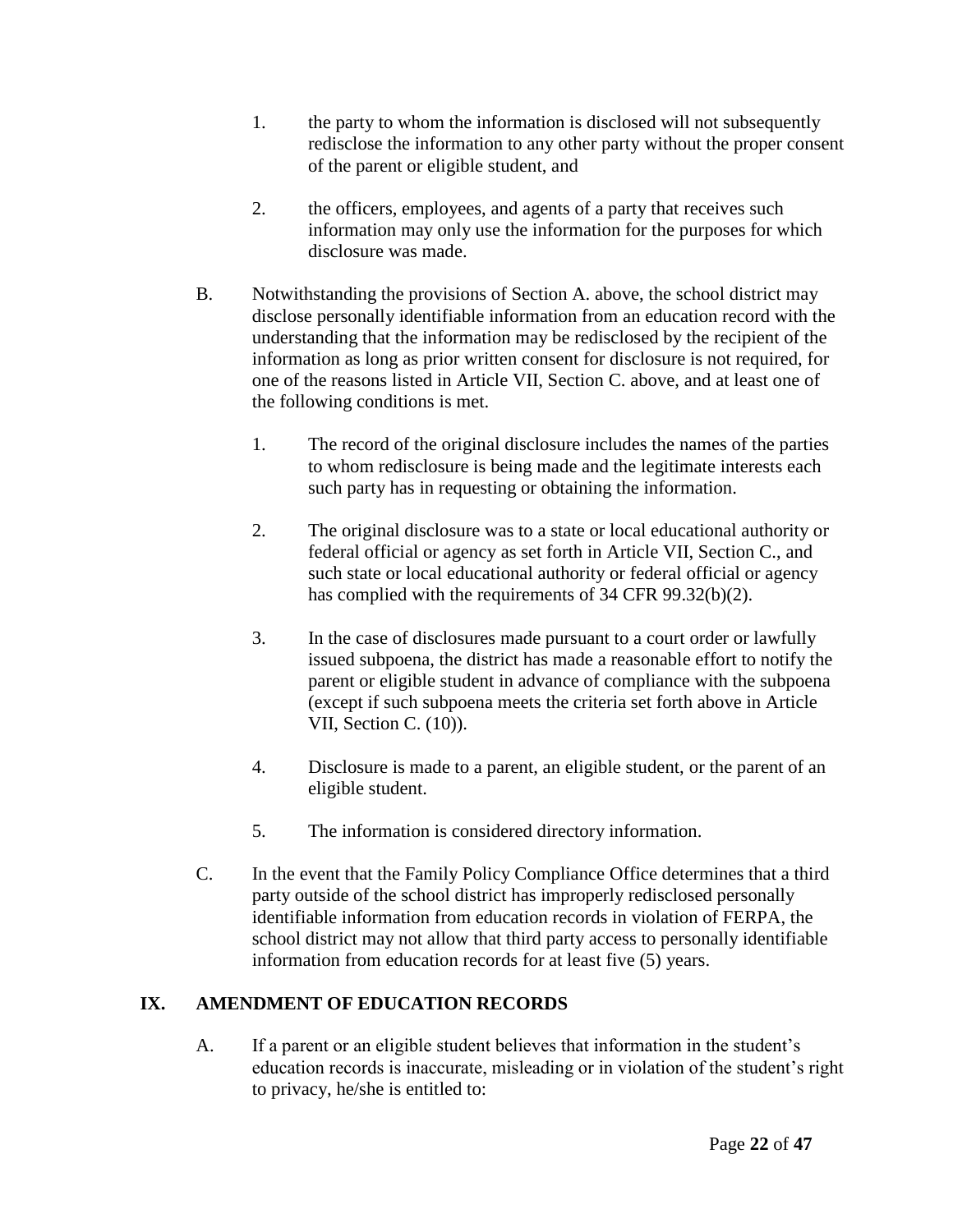- 1. Request in writing that the school district amend the records;
- 2. Receive within a reasonable period of time a decision from the school district with respect to its decision on the amendment(s) requested by the parent or eligible student.
- B. If the school district decides to amend the records, the school district shall promptly take such steps as may be necessary to put the decision into effect with respect to the requested amendments, and shall inform the parent or eligible student of the amendment.
- C. If the school district decides that an amendment of the records in accordance with the request is not warranted, it shall so inform the parent or eligible student and advise him/her of the right to a hearing pursuant to this policy.

## **X. HEARING RIGHTS AND PROCEDURES**

- A. Rights
	- 1. Upon written request of a parent or eligible student to the Superintendent, an opportunity for a hearing shall be provided to challenge the content of a student's education records on the grounds that the information contained in the education records is inaccurate, misleading, or otherwise in violation of the privacy rights of the student.
	- 2. If, as a result of the hearing, the school district decides that information contained in the education records of a student is inaccurate, misleading, or otherwise in violation of the privacy rights of the student, the records shall be amended, and the parent or eligible student shall be informed in writing.
	- 3. If, as a result of the hearing, the school district decides that information contained in the education records of a student is not inaccurate, misleading, or otherwise in violation of the privacy rights of the student, the parent or eligible student shall be informed of the right to place in the student's education records a statement commenting on the contested information or stating why he or she disagrees with the district's decision, or both.
		- a. Any statement placed in the records of the student shall be maintained by the school system as part of the records of the student as long as the record or contested portion is maintained by the school system.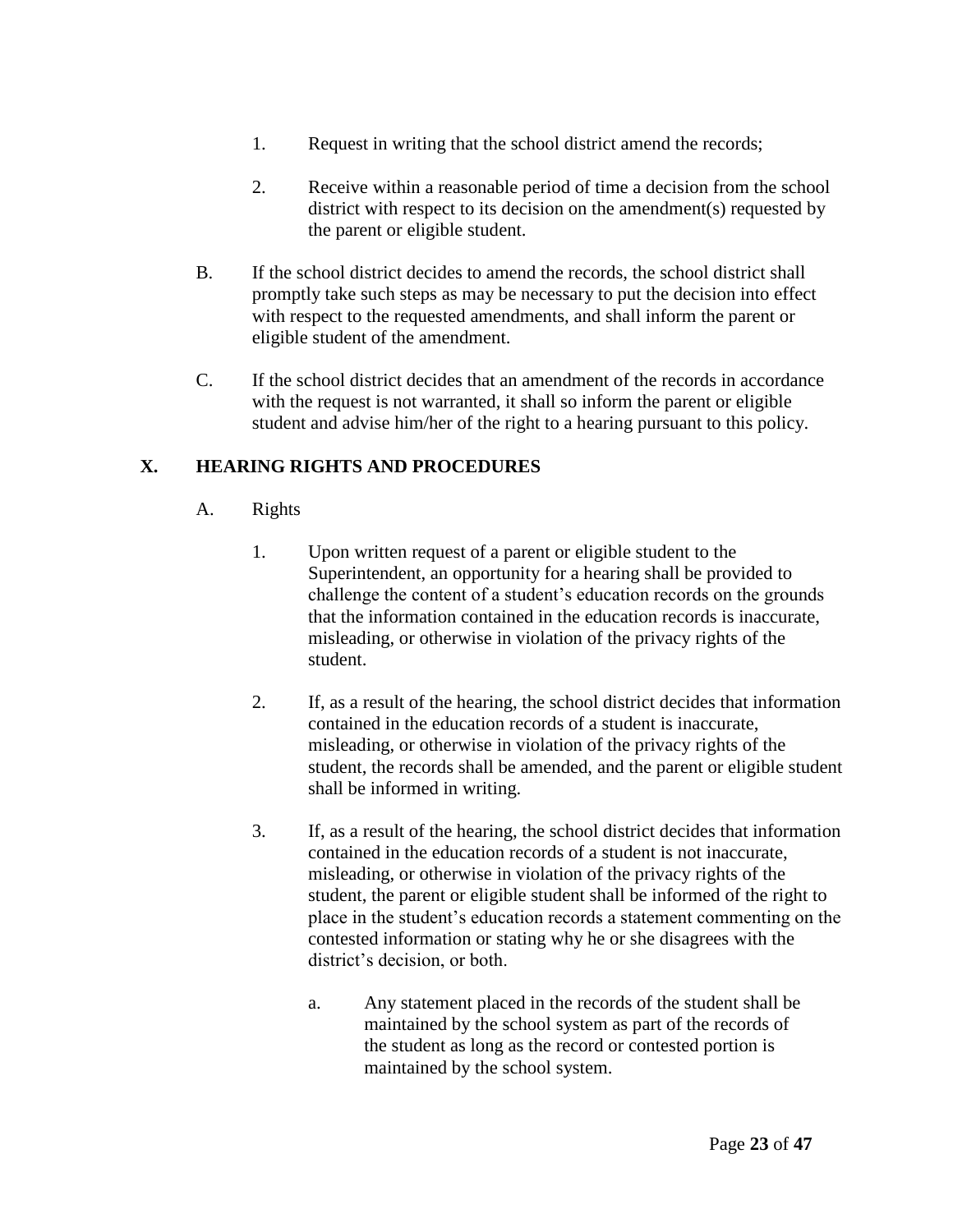b. If the contested portion of the education record is disclosed by the school system, the statement of disagreement by the parents and/or eligible student shall also be disclosed.

## B. Procedures

- 1. The hearing shall be held within a reasonable time after the school system has received the request, unless the parent or eligible student requests a delay.
- 2. The parent or eligible student shall be given notice of the date, place, and time of the hearing, within a reasonable time in advance of the hearing.
- 3. The hearing will be conducted by a person or persons appointed by the Superintendent of Schools. This person(s) shall be knowledgeable of the policies relating to confidentiality and shall not have a direct interest in the outcome of the hearing.
- 4. The parent or eligible student and the school system shall have the right to be represented by person(s) of their choosing at their own expense, to cross-examine witnesses, to present evidence, and to receive a written decision of the hearing.
- 5. The decision reached through the hearing shall be made in writing within a reasonable period of time after the hearing. The decision will be based solely upon the evidence presented at the hearing and shall include a summary of the evidence and the reasons for the decision.

# **XI. WAIVER OF RIGHTS**

- A. A student who is an applicant for admission to an institution of postsecondary education or is in attendance at an institution of post-secondary education, may waive his or her right to inspect and review confidential letters and confidential statements of recommendations with the following limitations:
	- 1. The student is notified, upon request, of the names of all individuals providing the letters or statements.
	- 2. The letters or statements are used only for the purpose for which they were originally intended.
	- 3. The waiver is not required by the district as a condition of admission to or receipt of any other service or benefit from the district.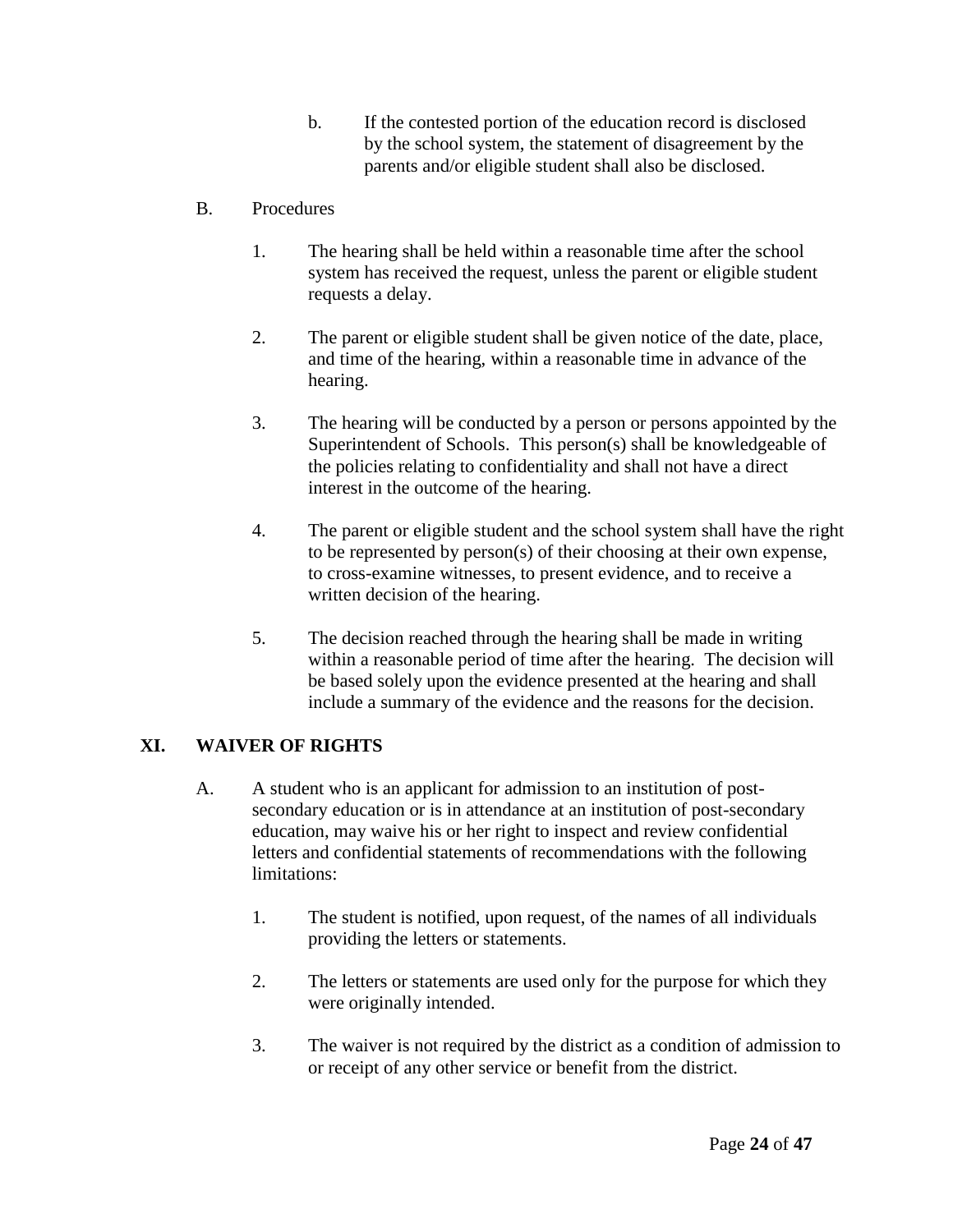- 4. The waiver is in writing and executed by the student, regardless of age, rather than by the parent.
- B. A waiver may be revoked with respect to any actions occurring after the revocation.
- C. Revocation of a waiver must be in writing.

#### **XII. SPECIAL CONFIDENTIALITY PROCEDURES FOR HIV-RELATED INFORMATION**

- A. The following definitions shall apply to Section XII of this policy:
	- 1. Confidential HIV-Related Information

"Confidential HIV-related information" means any information pertaining to the protected individual or obtained pursuant to a release of confidential HIV-related information, concerning whether a person has been counseled regarding HIV infection, has been the subject of an HIV-related test, or has HIV infection, HIVrelated illness or AIDS, or information which identifies or reasonably could identify a person as having one or more of such conditions, including information pertaining to such individual's partners.

2. Health Care Provider

"Health Care Provider" means any physician, dentist, nurse, provider of services for the mentally ill or persons with intellectual disabilities, or other person involved in providing medical, nursing, counseling, or other health care, substance abuse or mental health service, including such services associated with, or under contract to, a health maintenance organization or medical services plan.

3. Protected Individual

"Protected individual" means a person who has been counseled regarding HIV infection, is the subject of an HIV-related test or who has been diagnosed as having HIV infection, AIDS or HIVrelated illness.

4. Release of confidential HIV-related information

"Release of confidential HIV-related information" means a written authorization for disclosure of confidential HIV-related information which is signed by the protected individual, if an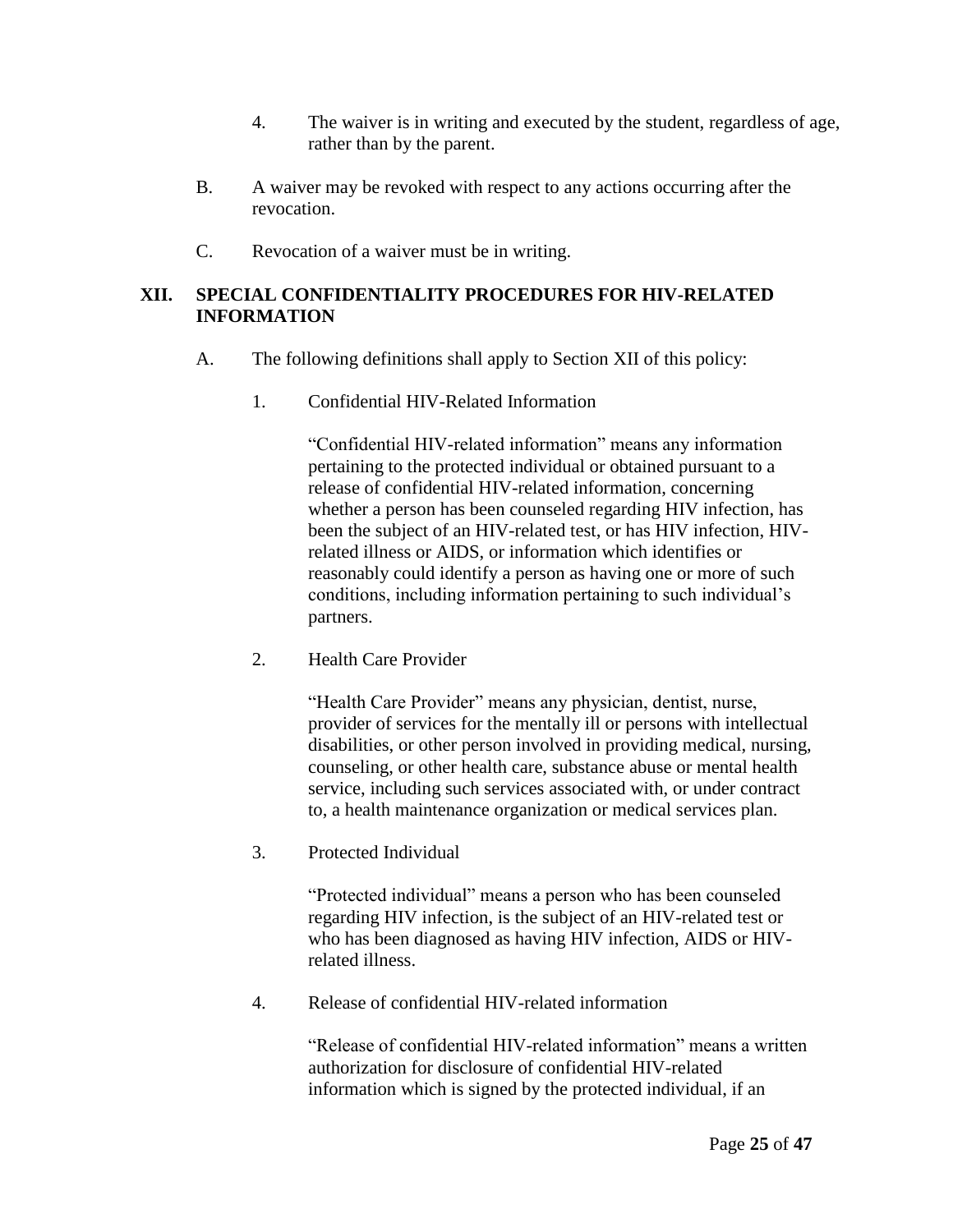eligible student, or a person authorized to consent to health care for the individual and which is dated and specifies to whom disclosure is authorized, the purpose for such disclosure and the time period during which the release is to be effective. A general authorization for the release of medical or other information is not a release of confidential HIV-related information, unless such authorization specifically indicates its dual purpose as a general authorization and an authorization for the release of confidential HIV-related information.

5. School Medical Personnel

"School medical personnel" means an employee of the Board who is a school nurse or the school district medical adviser.

- B. Confidentiality of HIV-related Information
	- 1. All school staff must understand that no person who obtains confidential HIV-related information regarding a protected individual may disclose or be compelled to disclose such information. Each person who has access to confidential HIVrelated information is responsible for ensuring that confidential HIV-related information is protected from disclosure and/or redisclosure.
	- 2. Confidential HIV-related information is not public information and any disclosure, other than to persons pursuant to a legally sufficient release or to persons authorized by law to receive such information without a legally sufficient release, violates the law and Board policy.
- C. Accessibility of Confidential HIV-related Information
	- 1. No school staff member who obtains confidential HIV-related information may disclose or be compelled to disclose such information, except to the following:
		- a) the protected individual, his/her legal guardian or a person authorized to consent to health care for such individual;
		- b) any person who secures a release of confidential HIVrelated information;
		- c) a federal, state or local health law officer when such disclosure is mandated or authorized by federal or state law;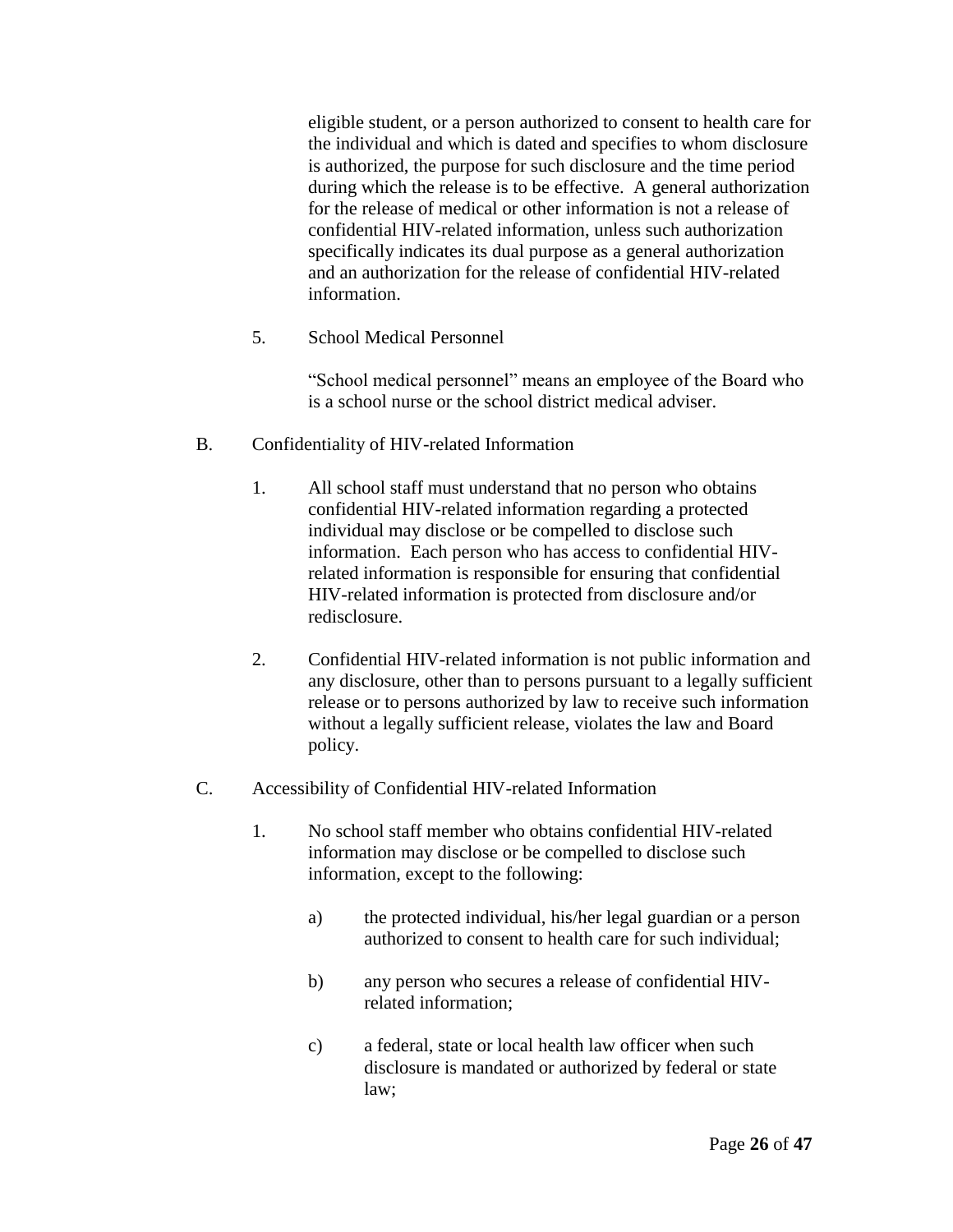- d) a health care provider or health facility when knowledge of the HIV-related information is necessary to provide appropriate care or treatment to the protected individual or when confidential HIV-related information is already recorded in a medical chart or record and a health care provider has access to such record for the purpose of providing medical care to the protected individual;
- e) a medical examiner to assist in determining cause of death; or
- f) any person allowed access to such information by a court order.

## D. Procedures

- 1. If a school staff member, other than school medical personnel, is given confidential HIV-related information regarding a protected individual who is also a student from the student's legal guardian or the student, the school staff member shall attempt to secure a release of confidential HIV-related information for the sole purpose of disclosing such information to school medical personnel.
- 2. If a school medical personnel member is given confidential HIVrelated information regarding a protected individual, who is also a student, by a student's legal guardian, or by the student, and the legal guardian or the student requests accommodations to the student's program for reasons related thereto, the school medical personnel member shall inform the legal guardian or the student, if an eligible student, that a release of confidential HIV-related information is necessary before such information may be disclosed to other educational personnel capable of assessing the need for and implementing appropriate accommodations to the student's program.
- 3. Any school staff member who obtains confidential HIV-related information from a source other than the protected individual or his/her legal guardian, shall keep such information confidential and shall not disclose such information.
- 4. No school staff member may disclose confidential HIV-related information to other school staff members without first obtaining a release of confidential HIV-related information.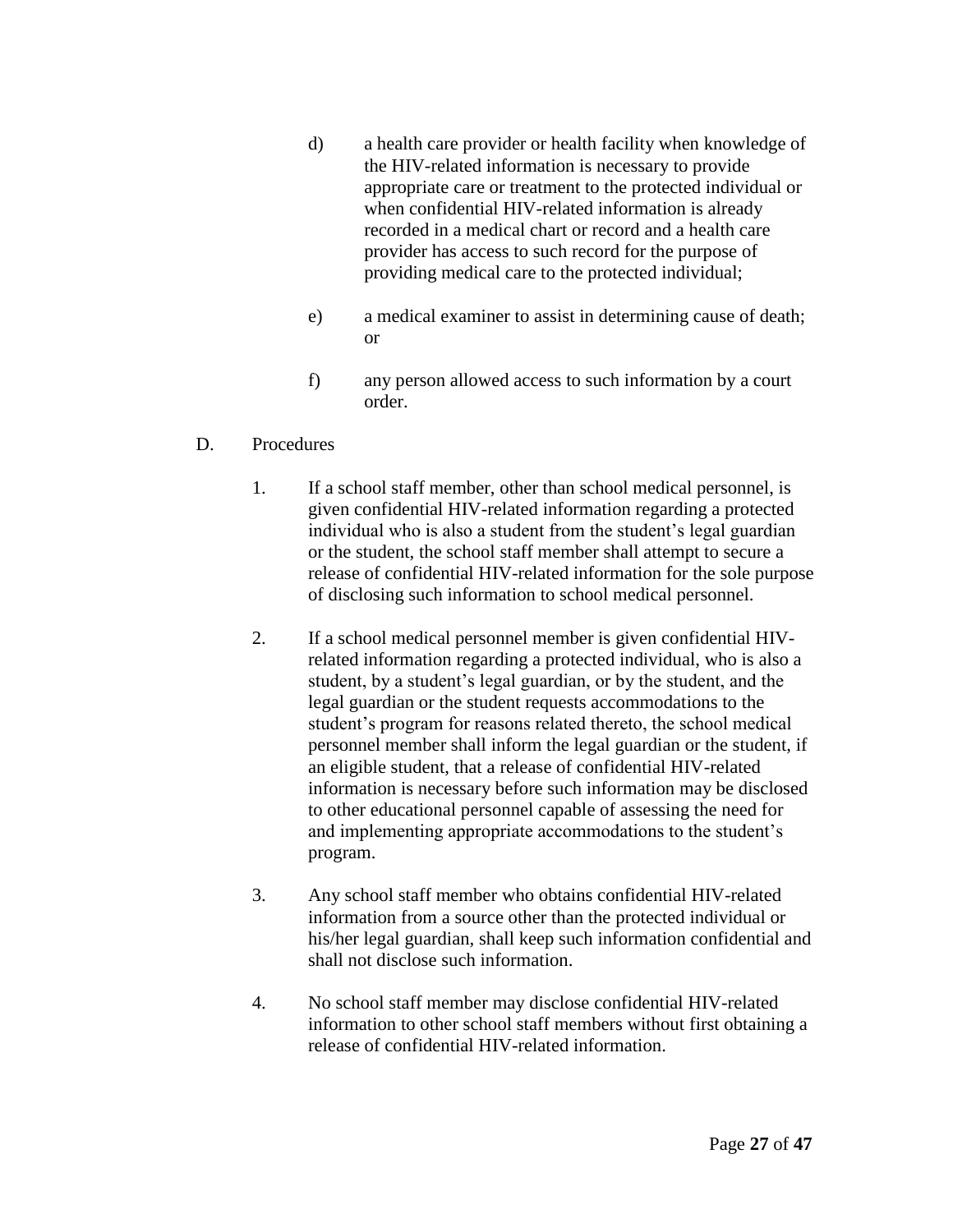- 5. Any record containing confidential HIV-related information shall be maintained in a separate file, and shall not be subject to the provisions of this policy regarding accessibility of general student records.
- 6. If school medical personnel determine that the health and safety of the student and/or others would be threatened if a release of confidential HIV-related information is not obtained, the school medical personnel may seek a court order authorizing disclosure. In such cases, such confidential HIV-related information may be disclosed as set forth in and subject to any limitation of such court order.
- E. Disclosures Pursuant to a Release
	- 1. Any disclosure pursuant to a release shall be accompanied by a notice in writing stating, "This information has been disclosed to you from records whose confidentiality is protected by state law. State law prohibits you from making any further disclosure of it without the specific written consent of the person to whom it pertains, or as otherwise permitted by said law. A general authorization for the release of medical or other information is NOT sufficient for this purpose."
	- 2. Oral disclosures must be accompanied or followed by the above notice within ten (10) days.
	- 3. Except for disclosures made to a federal, state or local health officer when such disclosure is mandated or authorized by federal or state law, a notation of all disclosures shall be placed in the medical record or with any HIV-related test result of a protected individual, who shall be informed of such disclosures on request.

# **XIII. CHILD ABUSE REPORTING**

Nothing in this policy shall limit a mandated reporter's responsibility to report suspected child abuse or neglect under the Board's Child Abuse and Neglect Reporting Policy 5141.41.4 (a).

# **XIV. RIGHT TO FILE A COMPLAINT**

FERPA affords parents and eligible students the right to file a complaint with the U.S. Department of Education concerning alleged failures by the District to comply with the requirements of FERPA.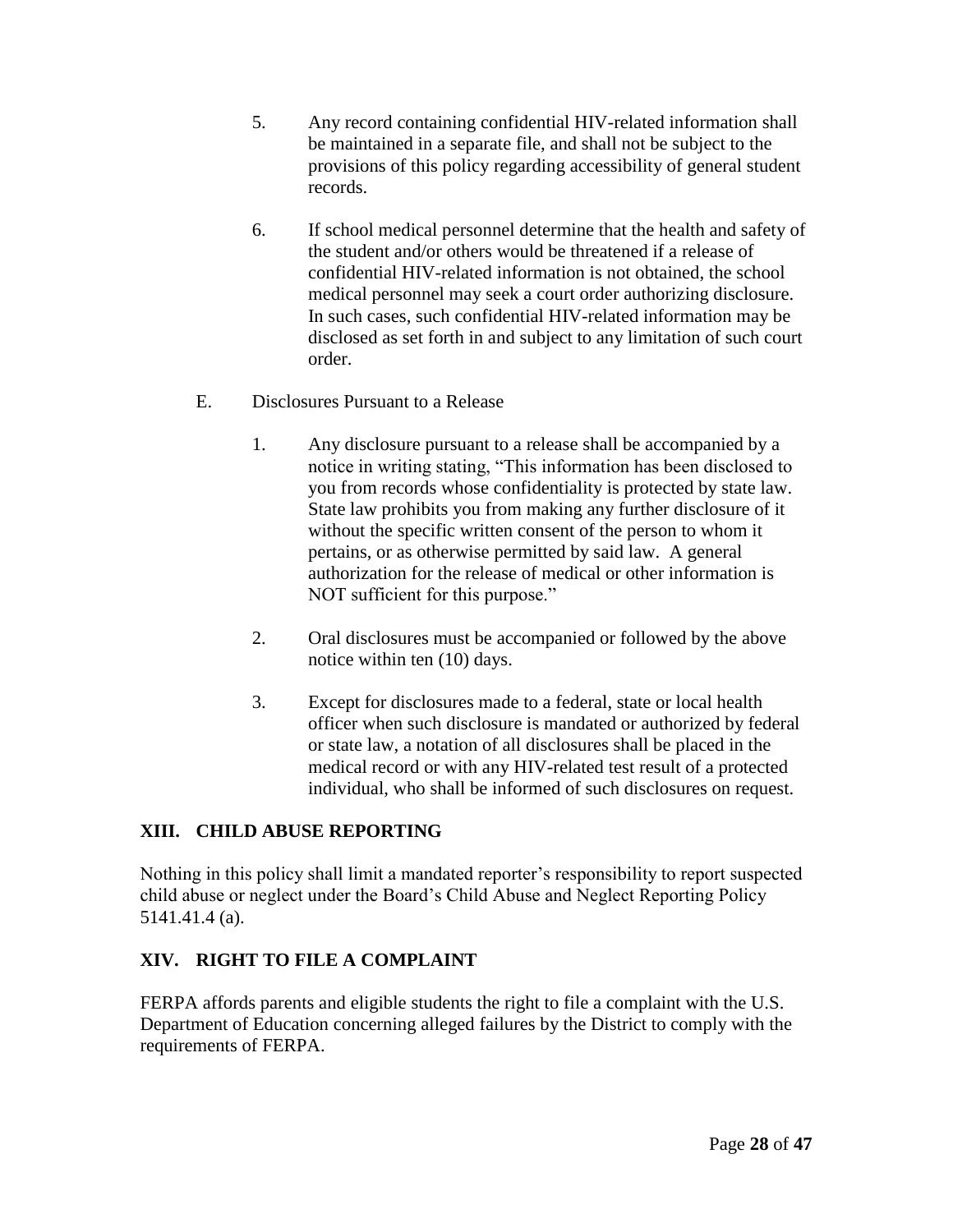The name and address of the office that administers FERPA is: Family Policy Compliance Office U.S. Department of Education 400 Maryland Avenue, S.W. Washington, DC 20202-8520

Legal References:

State Law:

Public Act 18-125, "An Act Concerning Revisions to the Student Data Privacy Act"

Conn. Gen. Stat. § 1-210 *et seq*. Conn. Gen. Stat. § 10-220h Conn. Gen. Stat. § 10-15b Conn. Gen. Stat. § 10-233d Conn. Gen. Stat. § 10-234aa Conn. Gen. Stat. § 10-234bb Conn. Gen. Stat. § 10-234cc Conn. Gen. Stat. § 10-234dd Conn. Gen. Stat. § 10-220d Conn. Gen. Stat. § 10-253 Conn. Gen. Stat. § 17-16a Conn. Gen. Stat. § 17a-28 Conn. Gen. Stat. § 17a-101k Conn. Gen. Stat. § 19a-581 *et seq*. Conn. Gen. Stat. § 46b-134

Regs. Conn. State Agencies § 10-76d-18

State Department of Education, Guidance on Civil Rights Protections and Supports for Transgender Students, June 2017

State Department of Education, Guidance on Civil Rights Protections and Supports for Transgender Students: Frequently Asked Questions, June 2017

State Department of Education memorandum dated December 21, 2010, on school choice recruitment

Office of the Public Records Administrator, Retention Schedule M8- Education Records, Revised 2/2005, available at <http://ctstatelibrary.org/wp-content/uploads/2015/07/M8.pdf>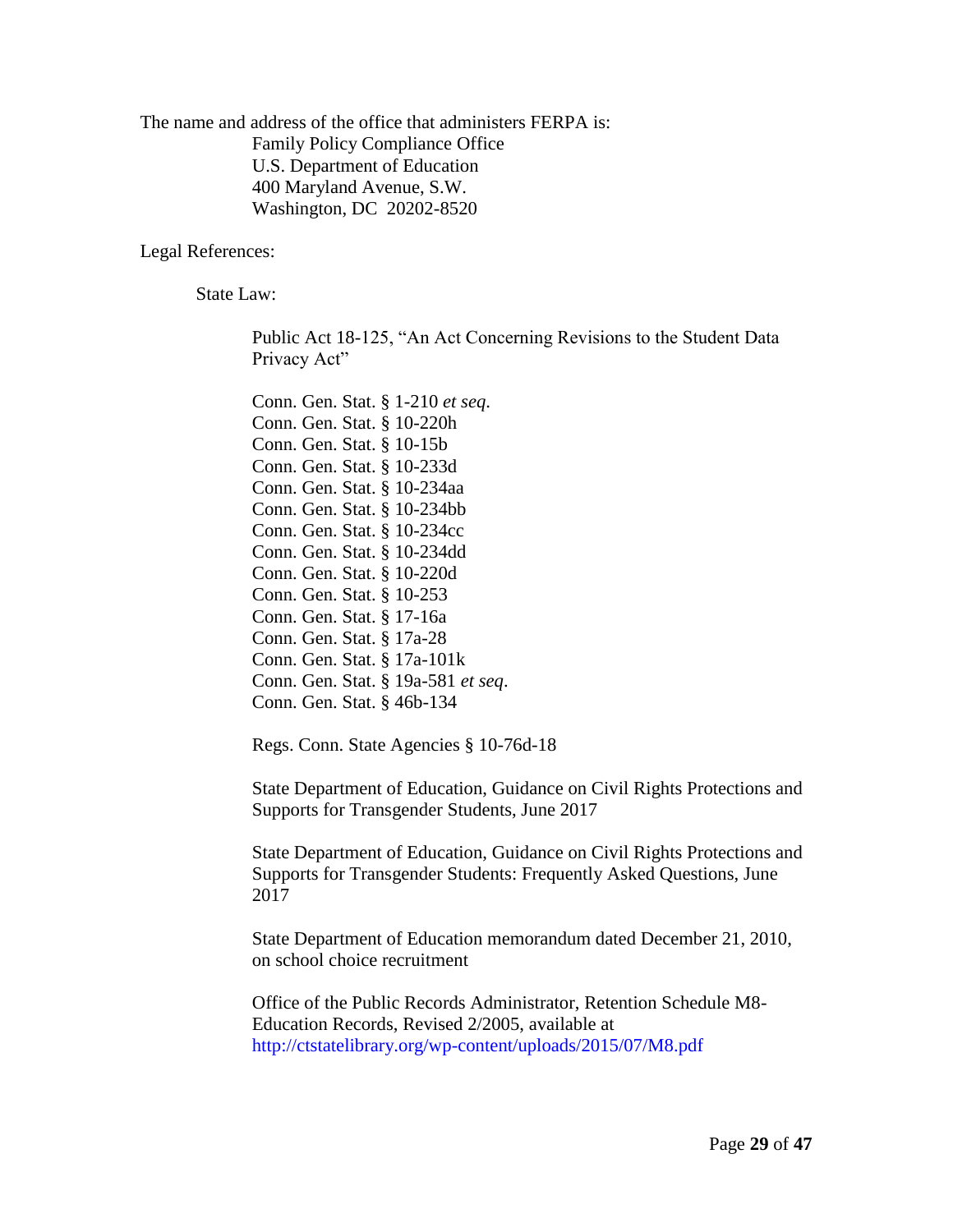Federal Law:

Family Educational Rights and Privacy Act (FERPA), 20 U.S.C. §§ 1232g USA Patriot Act of 2001, Pub. L. 107-56 Every Student Succeeds Act, Pub. L. No. 114-95 Healthy, Hunger-Free Kids Act of 2010, Pub. L. 111-296 The McKinney-Vento Homeless Education Assistance Act, 42 U.S.C. §§ 11431 *et seq.*, as amended by Every Student Succeeds Act, Pub. L. 114- 95. 34 CFR 99.1 - 99.67 34 CFR 300.560-300.576

Balancing Student Privacy and School Safety: A Guide to the Family Educational Rights and Privacy Act for Elementary and Secondary Schools, U.S. Department of Education (October 2007), available at [http://www.ed.gov/policy/gen/guid/fpco/ferpa/safeschools/.](http://www.ed.gov/policy/gen/guid/fpco/ferpa/safeschools/)

BOE APPROVED: 12.15.20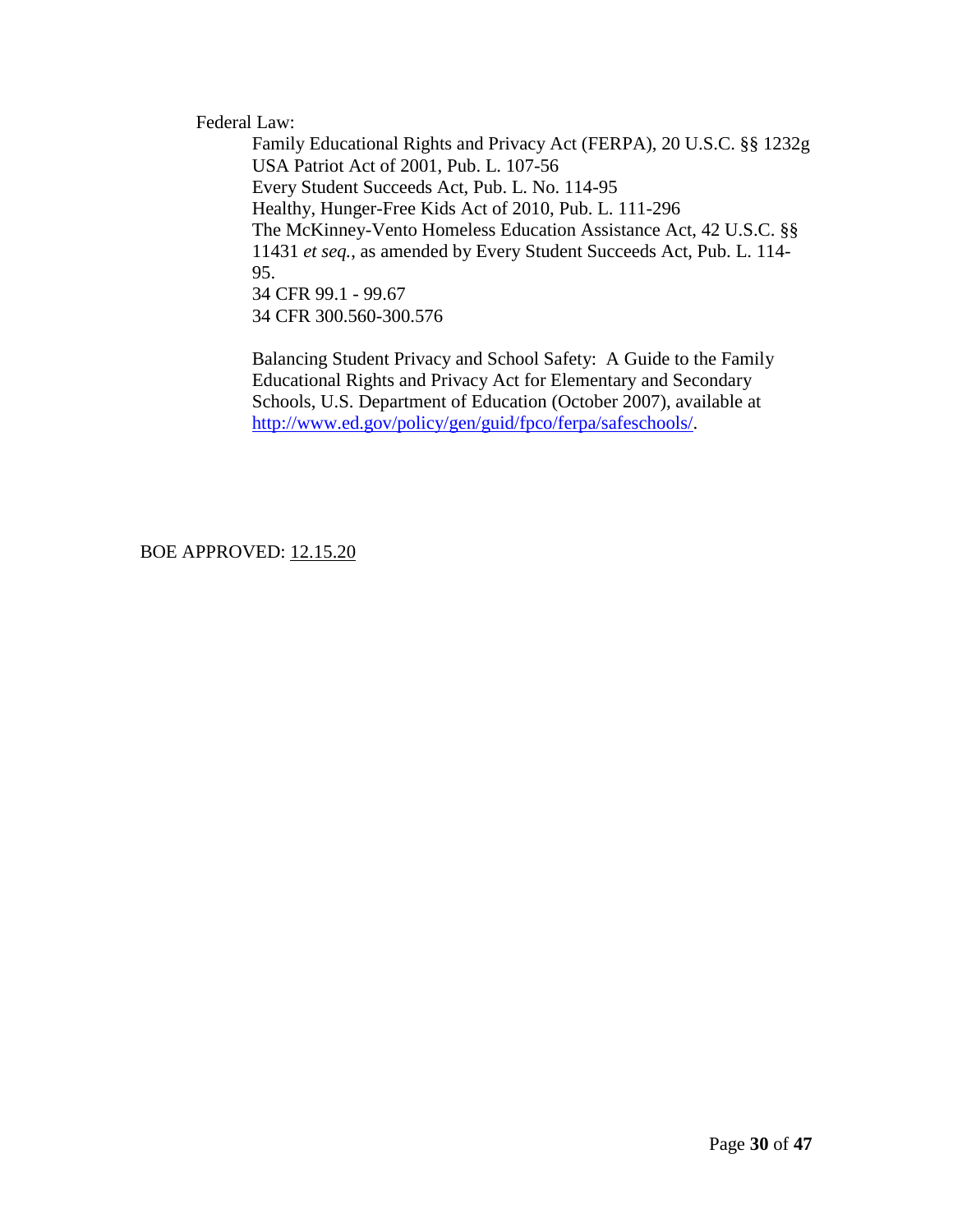### **ADMINISTRATIVE REGULATIONS REGARDING CLASSIFICATION OF EDUCATION RECORDS**

The School District will appoint a Custodian of Records who will ensure that student education records are kept as follows:

#### A. **CATEGORY "A" RECORDS**:

- 1. Category A includes official administrative records that constitute the minimum personal data necessary for the operation of the educational system.
- 2. Category A records shall be maintained for at least fifty (50) years after the student leaves the school district or graduates.
- 3. All Category A records created by the district shall include the student's stateassigned student identifier (SASID).
- 4. Notice of a student's suspension or expulsion shall be expunged from the student's cumulative education record if the student graduates from high school, except for notice of an expulsion of a student in grades nine through twelve, inclusive, based upon possession of a firearm or deadly weapon.
- 5. \*In cases where a student is suspended or expelled for the first time, and the Administration or the Board, respectively, has shortened or waived the period of suspension or expulsion in accordance with the Board's disciplinary policy relating to first time offenses, the Administration or the Board, respectively, may choose to expunge such notice of suspension or expulsion from the student's cumulative record at the time the student completes the specified program and any other conditions imposed by the Administration/Board, rather than upon graduation. The Board may choose to expunge an expulsion notice from a student's cumulative record prior to graduation if such student has demonstrated to the Board that the student's conduct and behavior in the years following such expulsion warrants an expungement. Should the notice be expunged in accordance with one of these provisions, a record of the fact that the student had been suspended or expelled shall be maintained apart from the student's cumulative record, for the limited purpose of determining whether any subsequent offenses by the student would constitute the student's first suspension or expulsion.
- 6. Category A records shall include, at a minimum, the following:

| <b>RECORD</b>                  | <b>LOCATION</b>        |
|--------------------------------|------------------------|
| Basic biographical information | Cumulative/Health File |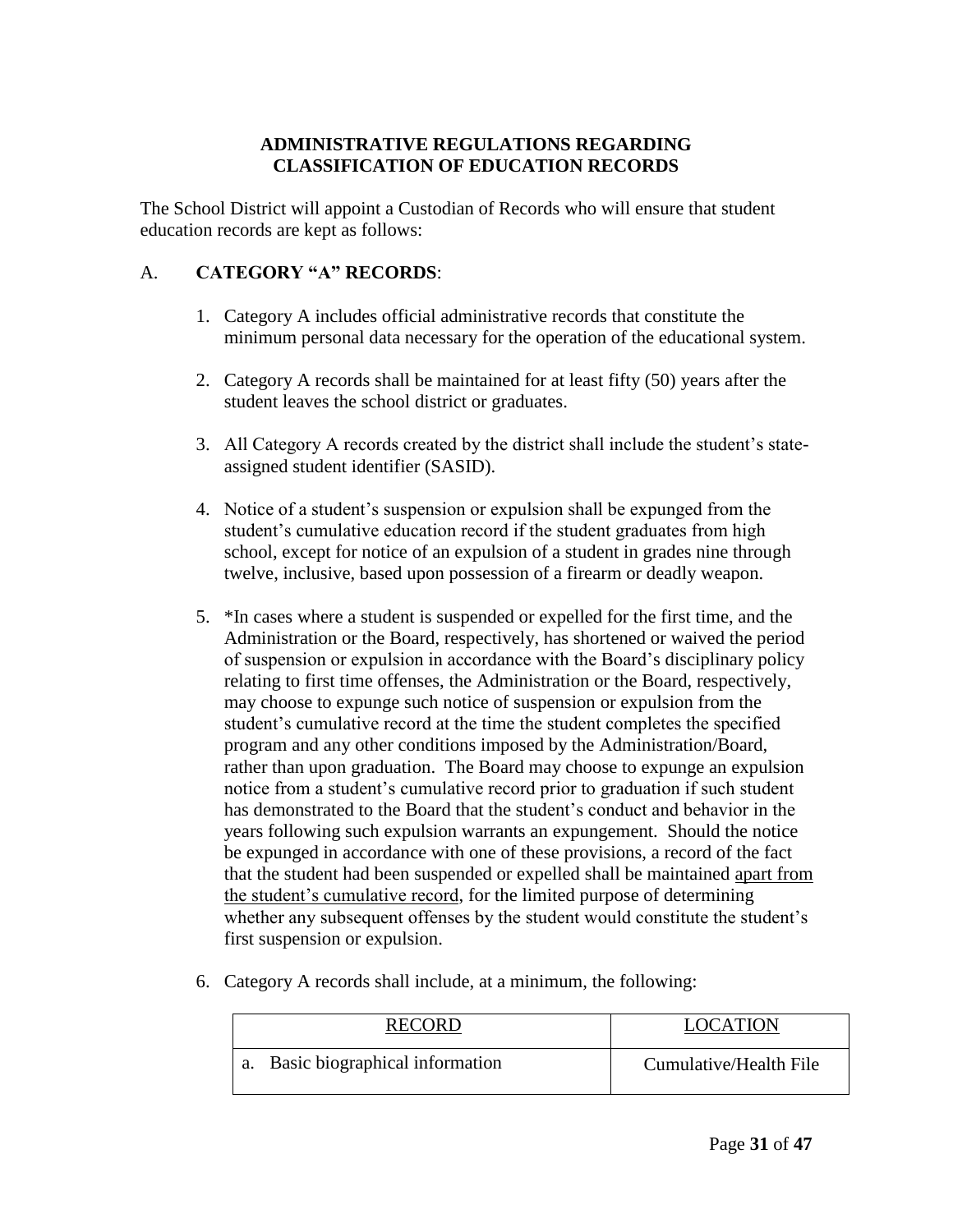| b.             | Academic achievement (grades/transcripts)                                               | <b>Cumulative File</b>                    |
|----------------|-----------------------------------------------------------------------------------------|-------------------------------------------|
| $\mathbf{c}$ . | Date of high school graduation<br>or equivalent                                         | <b>Cumulative File</b>                    |
|                | Records of immunizations                                                                | Cumulative/Health/Pupil<br>Personnel File |
|                | e. Attendance records (days<br>absent/present/tardy)                                    | <b>Cumulative File</b>                    |
|                | f. *Notice of Expulsion for Firearm or Deadly<br>Weapon (C.G.S. 10-233c(e), 10-233d(f)) | <b>Cumulative File</b>                    |

## B. **CATEGORY "B" RECORDS**

- 1. This includes verified information for the formulation of education programs for all students, but not absolutely necessary over an indefinite period of time.
- 2. Data in Category B must be accurate, clearly understood, and verified before becoming part of any continuing record. There should be no anonymous entries in a student's education record.
- 3. Category B records must be maintained for at least six (6) years after the student leaves the school district or graduates from high school.
- 4. Notice of a student's suspension or expulsion shall be expunged from the student's cumulative education record if the student graduates from high school, except for notice of an expulsion of a student in grades nine through twelve, inclusive, based upon possession of a firearm or deadly weapon.
- 5. \*In cases where a student is suspended or expelled for the first time, and the Administration or the Board, respectively, has shortened or waived the period of suspension or expulsion in accordance with the Board's disciplinary policy relating to first time offenses, the Administration or the Board, respectively, may choose to expunge such notice of suspension or expulsion from the student's cumulative record at the time the student completes the specified program and any other conditions imposed by the Administration/Board, rather than upon graduation. The Board may choose to expunge an expulsion notice from a student's cumulative record prior to graduation if such student has demonstrated to the Board that the student's conduct and behavior in the years following such expulsion warrants an expungement. Should the notice be expunged in accordance with one of these provisions, a record of the fact that the student had been suspended or expelled shall be maintained apart from the student's cumulative record, for the limited purpose of determining whether any subsequent offenses by the student would constitute the student's first suspension or expulsion.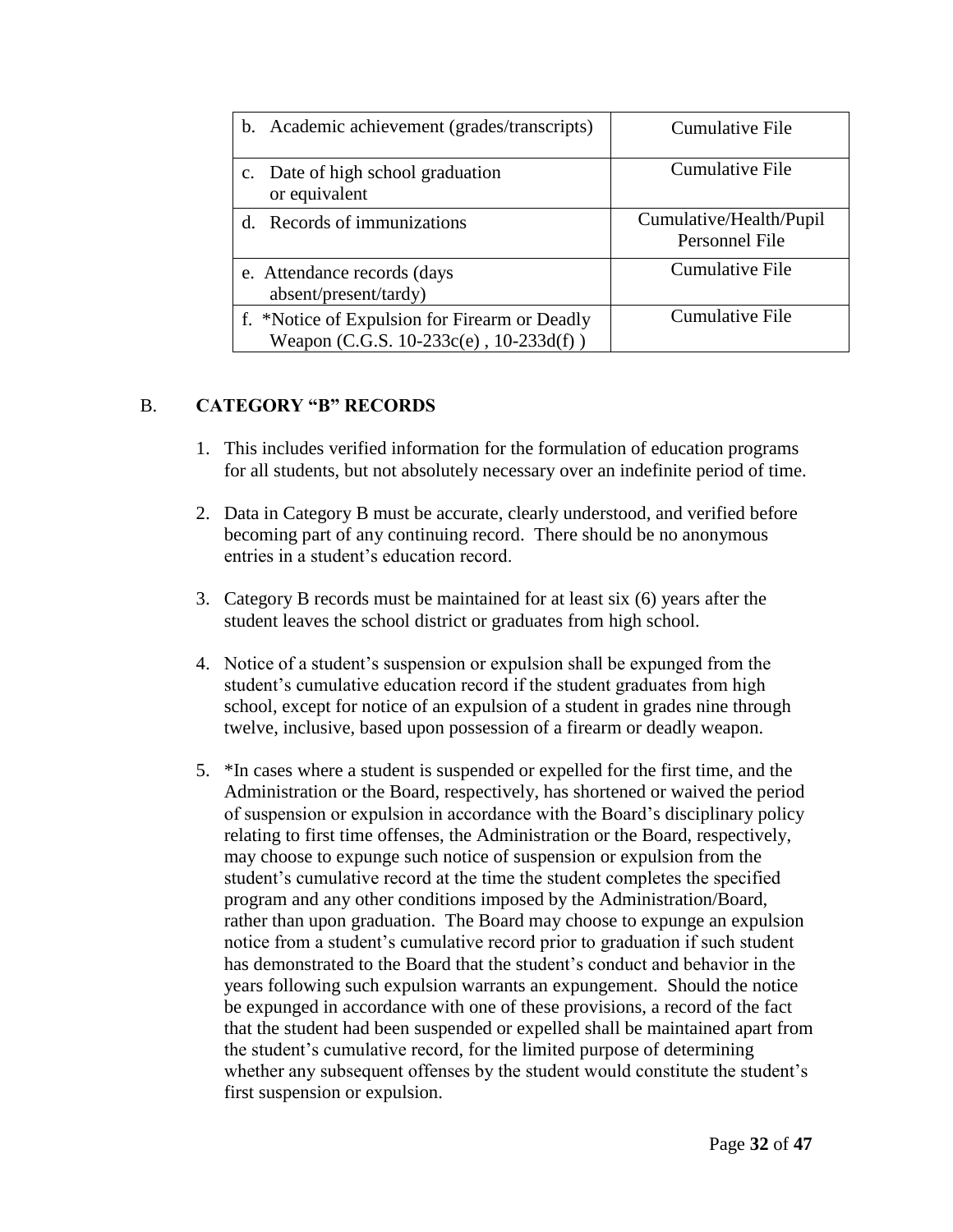- 6. Records containing information pertaining to child abuse/neglect referrals or reports; or containing confidential HIV-related information should be kept separate from the student's cumulative folder, in confidential files.
- 7. Confidential HIV-related information contained in the confidential file should only be disclosed pursuant to district policy.
- 8. Information contained in documents related to any Department of Children and Families ("DCF") child abuse and/or neglect investigation, or any such investigation conducted by local law enforcement officials, shall be kept confidential in a central location. Such records shall only be disclosed in accordance with the Board's policy regarding Confidentiality and Access to Education Records.

|                | <b>RECORD</b>                                                                                                                                                                           | <b>LOCATION</b>                                  |
|----------------|-----------------------------------------------------------------------------------------------------------------------------------------------------------------------------------------|--------------------------------------------------|
| a.             | Child-Study Team Records / Student Assistance<br><b>Team Records</b>                                                                                                                    | Cumulative/Pupil Personnel File                  |
|                | Standardized group test scores<br>a.<br>(CAPT, CMT etc.)                                                                                                                                | Cumulative/Pupil Personnel File                  |
|                | and/or personality testing program results                                                                                                                                              |                                                  |
| $\mathbf{c}$ . | Diagnostic reading/math test results<br>(not special education)                                                                                                                         | <b>Cumulative File</b>                           |
|                | d. Educational and/or vocational interest                                                                                                                                               | <b>Cumulative File</b>                           |
| e.             | Speech/language and hearing evaluations<br>(not special education)                                                                                                                      | Cumulative/Health File                           |
| f.             | Comprehensive health records                                                                                                                                                            | Cumulative/Health/Pupil<br><b>Personnel File</b> |
| g.             | Correspondence relating to the student                                                                                                                                                  | Cumulative/Health/Pupil<br>Personnel File        |
| h.             | Suspensions/expulsions, and the Individualized<br>Learning Plan implemented for an expelled<br>student, which shall include the student's state-<br>assigned student identifier (SASID) | Cumulative File*                                 |

9. Category B records shall include the following (if applicable):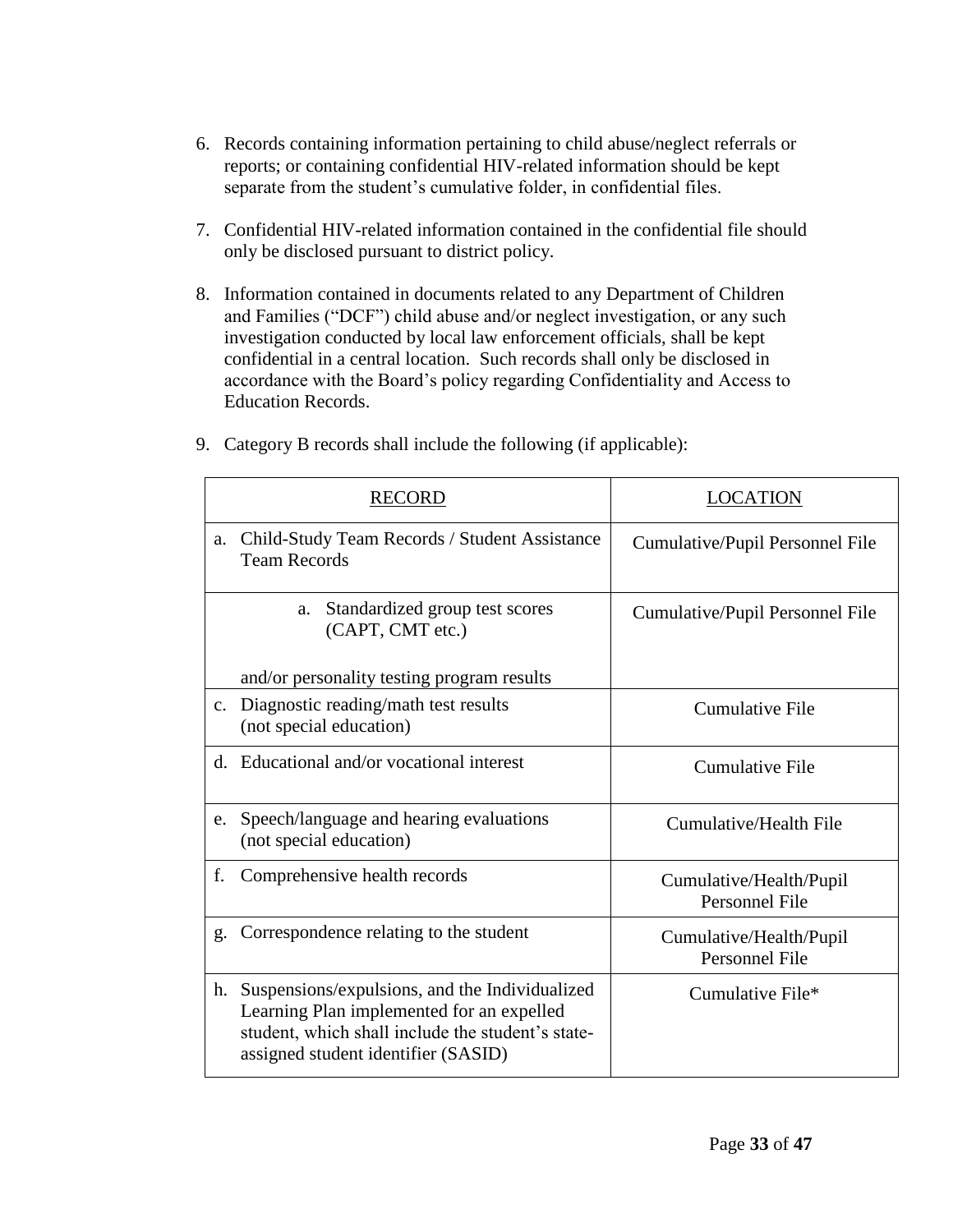| Parent/eligible student's signed<br>i.<br>release forms                                   | Cumulative/Health/Pupil<br>Personnel File                             |  |  |
|-------------------------------------------------------------------------------------------|-----------------------------------------------------------------------|--|--|
| Truancy Records (including record of parent<br>j.<br>conferences and referrals)           | <b>Cumulative File</b>                                                |  |  |
| k. Child Abuse/Neglect Forms                                                              | <b>CONFIDENTIAL FILE IN</b><br><b>CENTRAL LOCATION</b>                |  |  |
| <b>Reports Containing Confidential</b><br>1.<br><b>HIV-Related Information</b>            | <b>CONFIDENTIAL FILE</b>                                              |  |  |
| m. Awards                                                                                 | <b>Cumulative File</b>                                                |  |  |
| n. Diagnostic test results (non special education)                                        | Cumulative File/Pupil Personnel                                       |  |  |
| o. Extracurricular Activities                                                             | <b>Cumulative File</b>                                                |  |  |
| p. Letters of Recommendation                                                              | <b>Cumulative File</b>                                                |  |  |
| q. Parent's/Eligible Student's signed release forms<br>(permitting disclosure of records) | Cumulative File/Health/Pupil<br>Personnel File                        |  |  |
| r. Diploma (if not picked up by student)                                                  | <b>Cumulative File</b>                                                |  |  |
| s. Accident Reports                                                                       | <b>Cumulative File</b>                                                |  |  |
| t. Basic school entrance health histories                                                 | Cumulative/Health File                                                |  |  |
| u. Cumulative Health Record (CHR-1, original or<br>copy)                                  | Health File (*copy remains with<br>district/original follows student) |  |  |
| v. Individualized Health Care Plans / Emergency<br>Care Plans                             | Cumulative/Health/Pupil Personnel<br>File                             |  |  |
| w. Health Assessment Records (HAR-3)                                                      | <b>Health File</b>                                                    |  |  |
| x. Incident Reports                                                                       | <b>Cumulative File</b>                                                |  |  |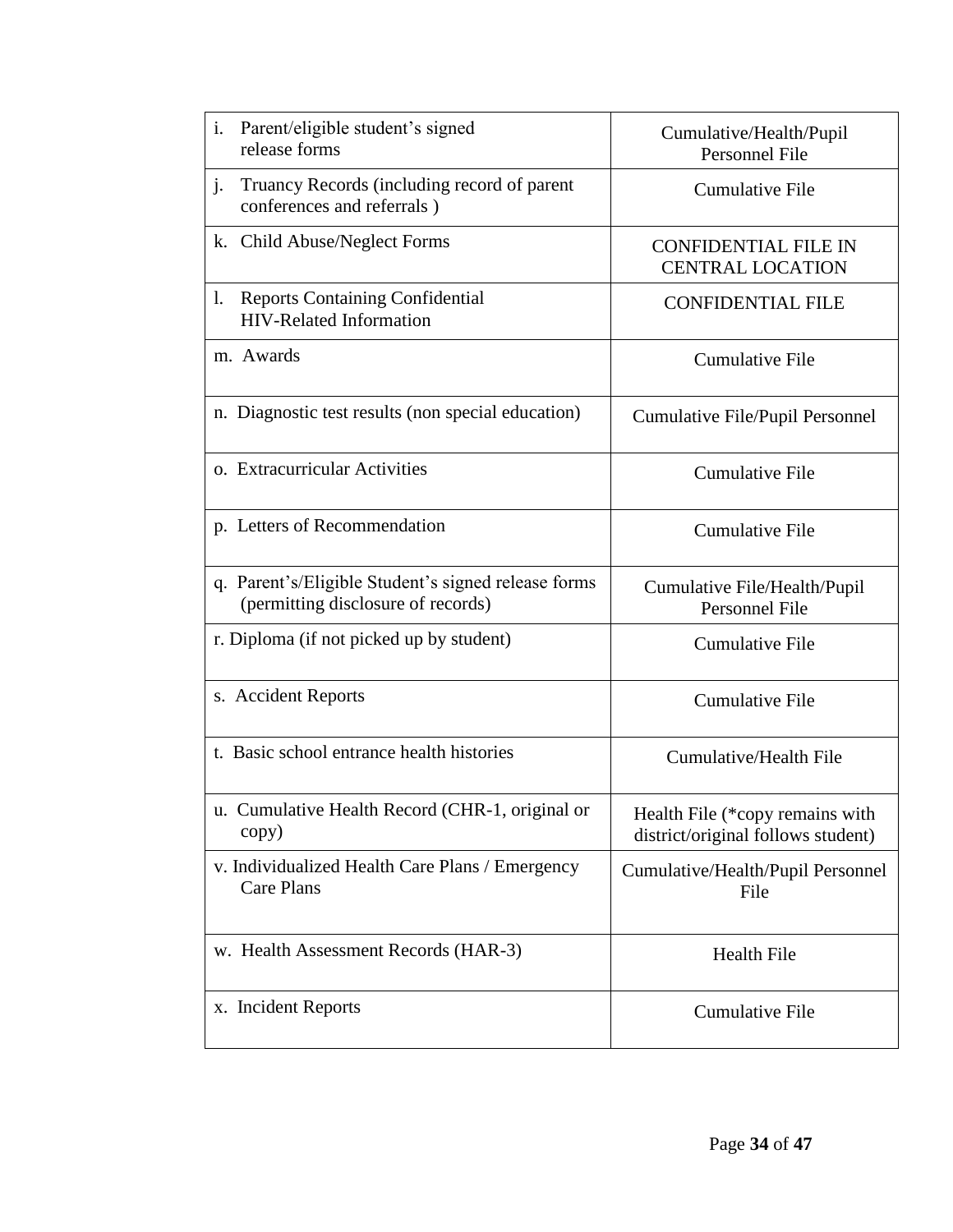| y. Medication administration records (*6 yrs OR<br>until superseded by yearly summary on CHR-<br>1), which shall include the student's state-<br>assigned student identifier (SASID) | Health File                 |  |
|--------------------------------------------------------------------------------------------------------------------------------------------------------------------------------------|-----------------------------|--|
| z. Parent authorization for medications/treatments                                                                                                                                   | <b>Health File</b>          |  |
| aa. Physician's orders for medications treatments                                                                                                                                    | <b>Health File</b>          |  |
| bb. Referral forms for services based on results of<br>mandated screenings                                                                                                           | Health/Pupil Personnel File |  |
| cc. Sports histories and physical-examination<br>reports                                                                                                                             | <b>Health File</b>          |  |
| dd. Nursing Records (Health assessment data;<br>Nursing process notes; $3rd$ party health records)                                                                                   | <b>Health File</b>          |  |
| ee. Correspondence to parents related to verified<br>acts of bullying; intervention plans and safety<br>plans, as may be required under state law                                    | <b>Cumulative File</b>      |  |

### C. **CATEGORY "C" RECORDS – SPECIAL EDUCATION**

- 1. Category C includes verified information necessary for the formulation of prescriptive educational plans designed to meet the unique needs of selected students.
- 2. Category C information should be kept separate from the student's cumulative folder, in the Pupil Personnel File.
- 3. Category C records must be maintained for at least six (6) years after the student leaves the school district or graduates from high school.
- 4. Prior to the destruction of Category C information, notification to parents and/or eligible students via media will be made and opportunity provided to copy said records.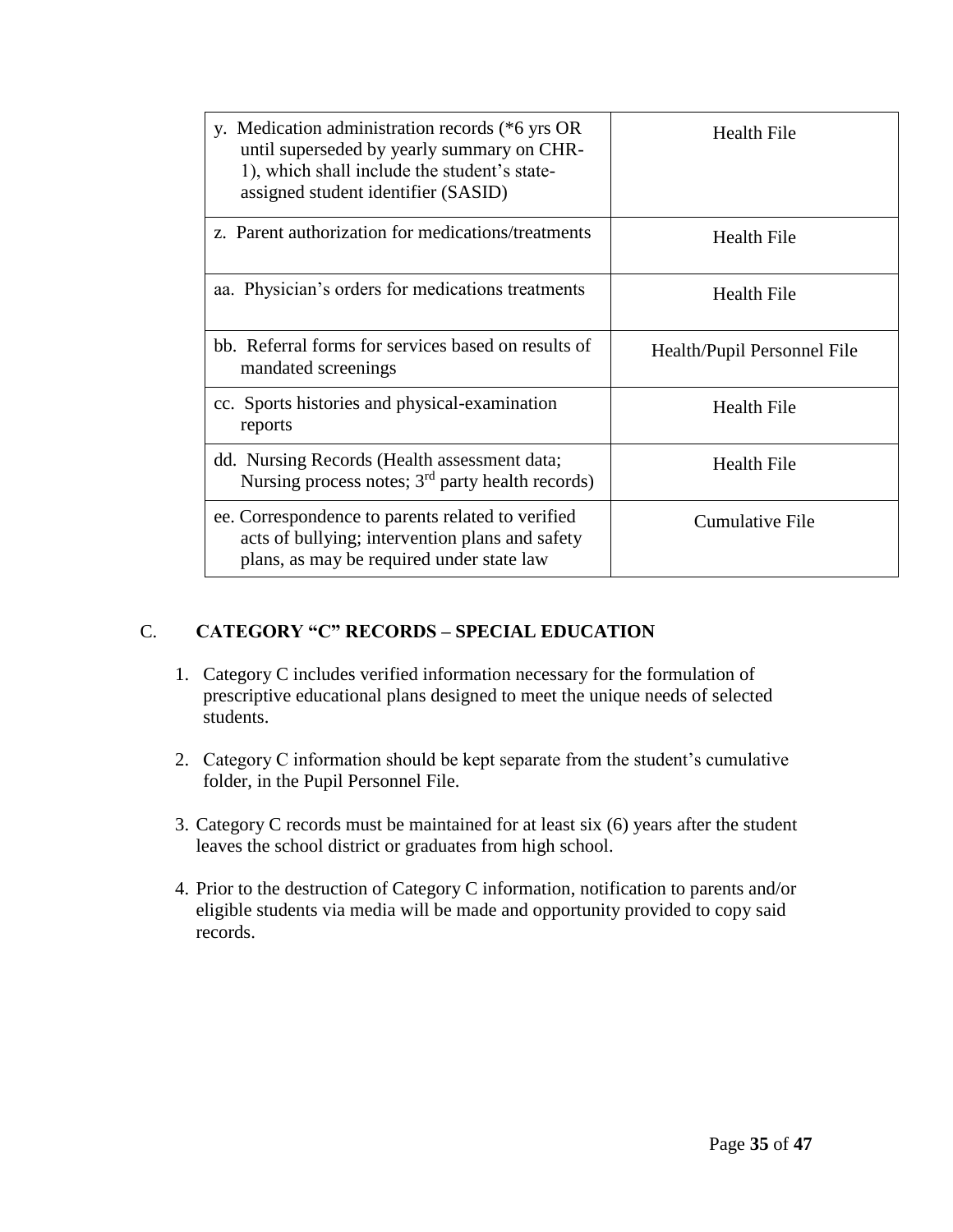Category C shall include (where applicable):

|                | <b>RECORD</b>                                                                               | <b>LOCATIONS</b>                          |
|----------------|---------------------------------------------------------------------------------------------|-------------------------------------------|
| a.             | PPT referral forms                                                                          | Pupil Personnel File                      |
| $\mathbf{b}$ . | School counselor case records                                                               | Cumulative/Pupil<br><b>Personnel File</b> |
| $\mathbf{c}$ . | School psychologists case records                                                           | Cumulative/Pupil<br><b>Personnel File</b> |
| d.             | School social-work case records                                                             | Cumulative/Pupil<br>Personnel File        |
| e.             | School speech/language pathology case records                                               | Cumulative/Pupil<br>Personnel File        |
|                | f. Section 504 Records                                                                      | Cumulative/Pupil<br><b>Personnel File</b> |
| g.             | Special Education assessment/evaluation reports                                             | Pupil Personnel File                      |
| h.             | Due process records (including complaints,<br>mediations, and hearings)                     | Pupil Personnel File                      |
| $\mathbf{i}$ . | <b>Individual Transition Plan</b>                                                           | Pupil Personnel File                      |
| $\mathbf{j}$ . | Individualized Education Program ("IEP") Records                                            | Pupil Personnel File                      |
| k.             | Planning and Placement Team ("PPT") records<br>(including notices, meetings, consent forms) | Pupil Personnel File                      |
| 1.             | Individualized Family Service Plans ("IFSPs")                                               | Pupil Personnel File                      |
|                | m. Incident Reports of Seclusion                                                            | Pupil Personnel File                      |
|                | n. Incident Reports of Physical Restraint                                                   | Pupil Personnel File                      |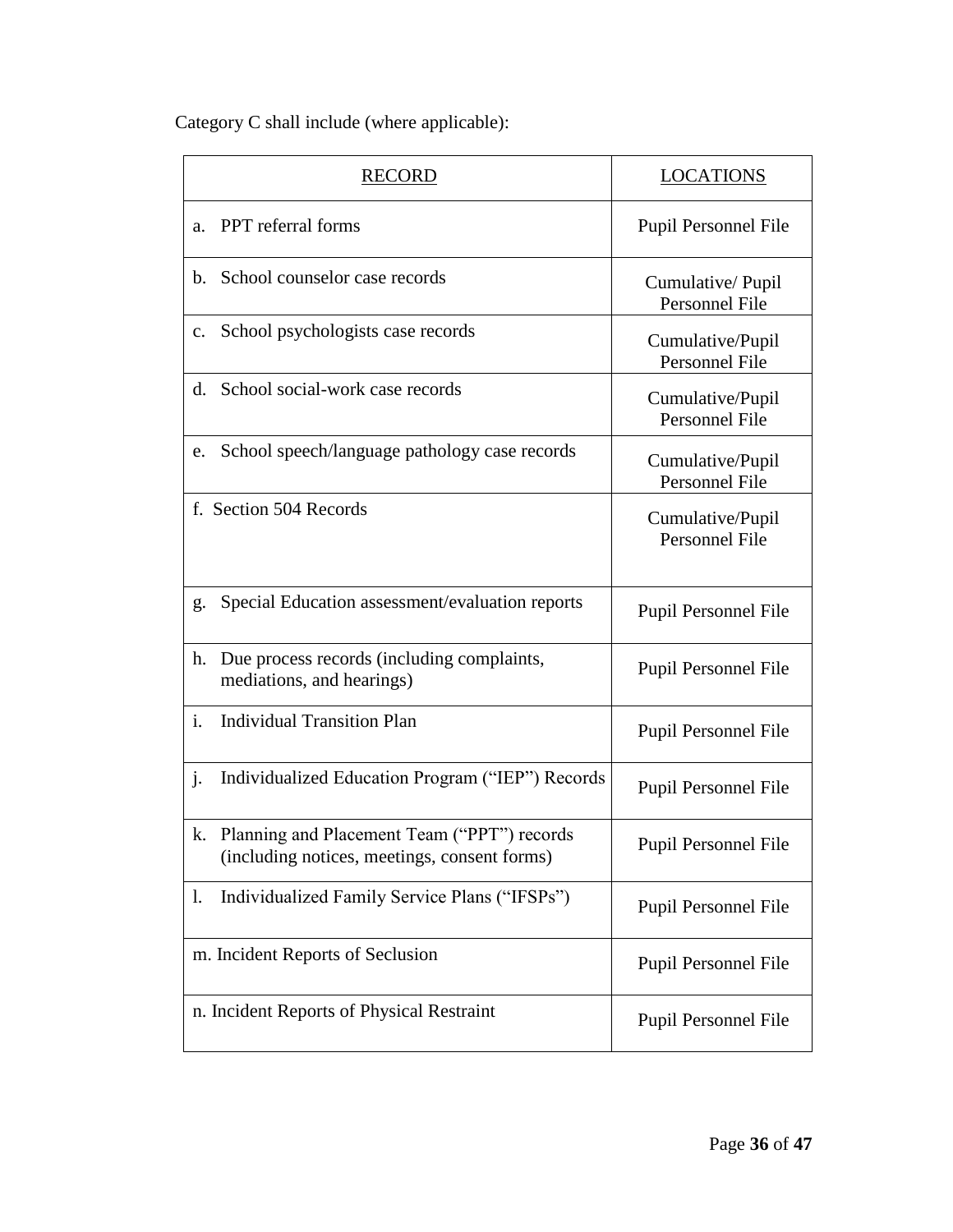# **D. CATEGORY "D" RECORDS**

1. Category D records must be maintained for the minimum retention period specified below.

| <b>RECORD</b>                      | <b>MINIMUM</b><br><b>RETENTION</b><br><b>REQUIRED</b> | <b>LOCATION</b>            |  |
|------------------------------------|-------------------------------------------------------|----------------------------|--|
| a. Sports Contract/Student         | End of school year in                                 | <b>Cumulative File</b>     |  |
| Contract (including signature      | which signed                                          |                            |  |
| sheet for student handbook)        |                                                       |                            |  |
| b. Permission slips / waivers      | 3 years                                               | <b>Cumulative File</b>     |  |
| c. Free/reduced meal application   | 3 years                                               | <b>Cumulative File</b>     |  |
| and documentation                  |                                                       |                            |  |
| d. Annual Notification to Parents  | 1 year                                                | <b>Cumulative File</b>     |  |
| (Student behavior and Discipline,  |                                                       |                            |  |
| <b>Bus Conduct, Electronic</b>     |                                                       |                            |  |
| Communications Systems, and        |                                                       |                            |  |
| the National School Lunch          |                                                       |                            |  |
| Program)                           |                                                       |                            |  |
| e. Adult education Registration    | 3 years or until                                      | <b>Cumulative File</b>     |  |
| Records                            | audited, whichever                                    |                            |  |
|                                    | comes first                                           |                            |  |
| f. After school program            | 1 year                                                | <b>Cumulative File</b>     |  |
| registration records               |                                                       |                            |  |
| g. Pesticide application           | 5 years                                               | <b>Cumulative File</b>     |  |
| notification registration form     |                                                       |                            |  |
| h. School registration records     | 3 years or until                                      | <b>Cumulative File</b>     |  |
| including residency                | audited, whichever                                    |                            |  |
| documentation                      | comes later                                           |                            |  |
| i. Student portfolio work (student | End of year in which                                  | May be Maintained by       |  |
| produced work for grading          | student received grade                                | <b>Individual Teachers</b> |  |
| assessment)                        |                                                       |                            |  |
| j. Tardy slips from                | End of school year                                    | <b>Cumulative File</b>     |  |
| parents/guardians                  |                                                       |                            |  |
| k. Physician's Standing orders     | Permanent; revise as                                  | Health File                |  |
|                                    | required. Keep old                                    |                            |  |
|                                    | copy separately.                                      |                            |  |
| l. Student's emergency             | Until superseded or                                   | Cumulative/Health File     |  |
| information card                   | student leaves school                                 |                            |  |
|                                    | district                                              |                            |  |

Category "D" shall include (if applicable):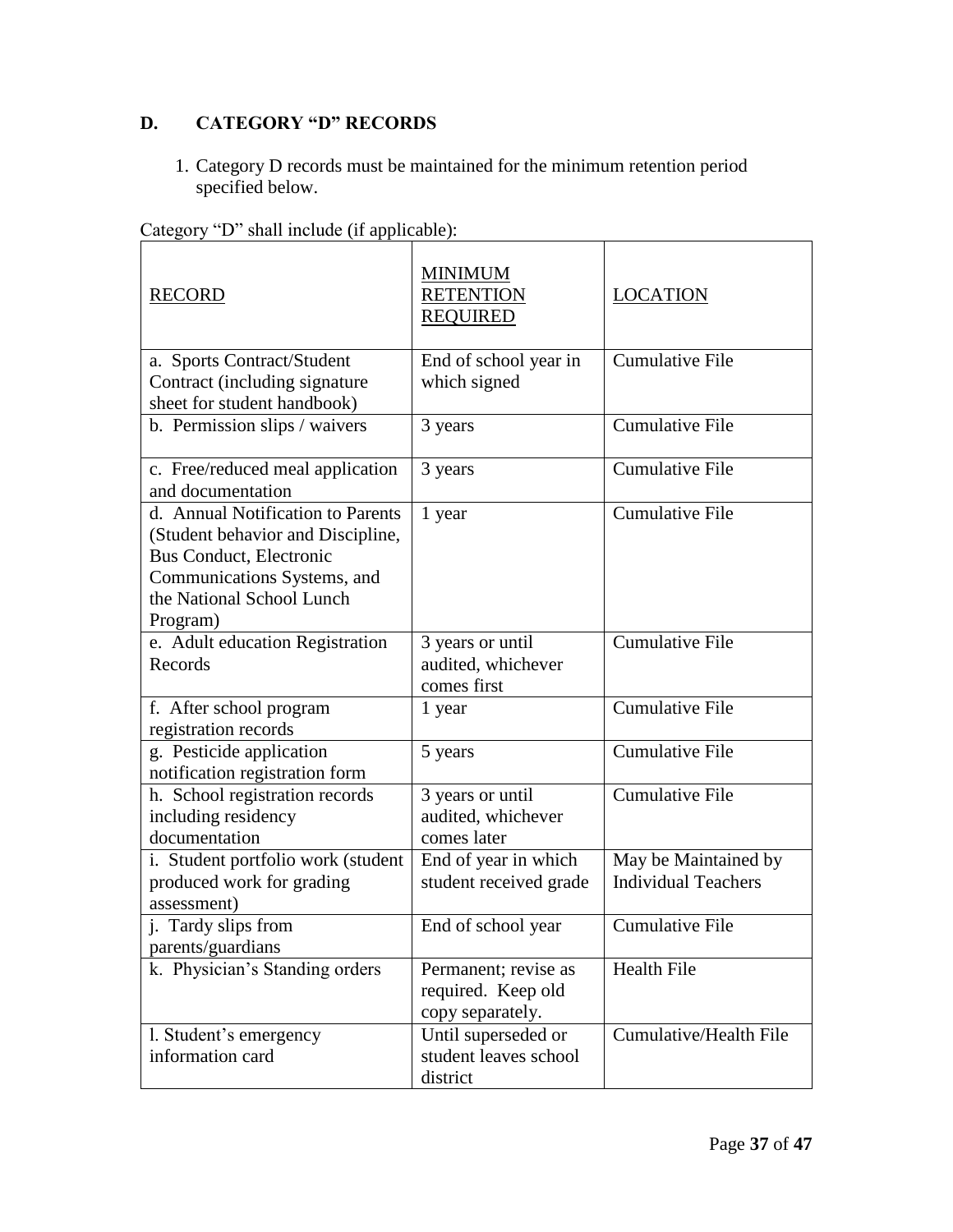| m. Test Protocols                | Discretion of district  | Cumulative/Pupil        |  |
|----------------------------------|-------------------------|-------------------------|--|
|                                  |                         | Personnel File          |  |
| n. Surveillance videotapes made  | 2 weeks                 | N/A                     |  |
| on school bus (*if maintained by |                         |                         |  |
| district)                        |                         |                         |  |
| o. Log of access to education    | Maintained for same     | Cumulative/Health/Pupil |  |
| records                          | retention period as     | Personnel               |  |
|                                  | required for the record |                         |  |

### **E. DURATION OF EDUCATION RECORDS**

- 1. Records shall be destroyed in accordance with district policy and the Records Retention Schedule of the Public Records Administrator.
- 2. Records may be maintained for longer periods of time whenever valid cause for the retention of records is shown to the custodian of records.
- 3. Notwithstanding the applicable retention schedule, the school district shall not destroy any education record if a parent or eligible student has an outstanding request to inspect and review the education record.

## **F. MAINTENANCE OF EDUCATION RECORDS OF TRANSGENDER AND GENDER NON-CONFORMING STUDENTS**

- 1. The Administration shall comply with all processes and procedures relative to the amendment of education records when presented with a request to change a student's name, gender, or any other information contained in education records.
- 2. If the Administration changes the name and/or gender in a transgender or gender non-conforming student's education record, all education records containing the student's birth name and gender shall be maintained, if so required under federal and/or state law and regulations, separately from other education records and in a strictly confidential location and manner.

# **G. RESPONSIBILITY FOR MAINTENANCE OF EDUCATION RECORDS**

- 1. The Director of Student Services is the Custodian of Records.
- 2. In addition, the following personnel are designated as the guardians of records for each of the schools:
	- a) Categories A, B & D: Principal at each school.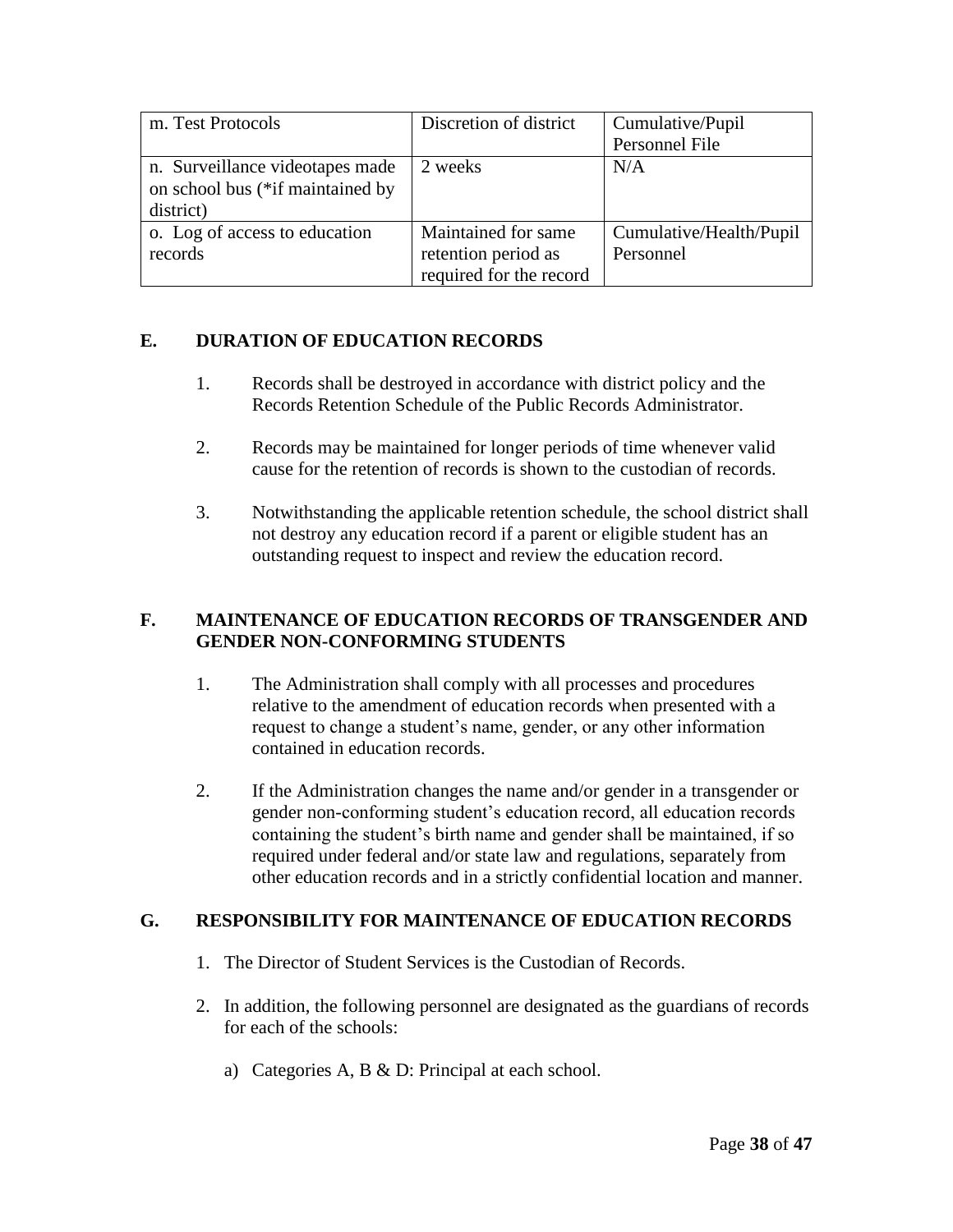- b) Category C: Case Manager at each school.
- c) With respect to confidential HIV-related information, if the Principal is a recipient of an HIV-related disclosure, the Principal shall be the guardian of records. If not, whoever was the recipient of the HIV-related disclosure shall be the guardian of the records.
- d) With respect to child abuse and neglect investigation material, the Superintendent of Schools or designee shall be the guardian of the records.
- 3. The chief custodian of records will annually list for public inspection the names and positions of the custodians of records in each of the schools.
- 4. Each of the custodians of records shall supply parents, on request, a list of the types and locations of education records collected, maintained, or used within the Regional School District No. 17 Public Schools.
- 5. The custodians of records is responsible for ensuring compliance with the confidentiality and access provisions of this Board policy and these administrative regulations.

BOE APPROVED: 12.15.20 REVISED:\_\_\_\_\_\_\_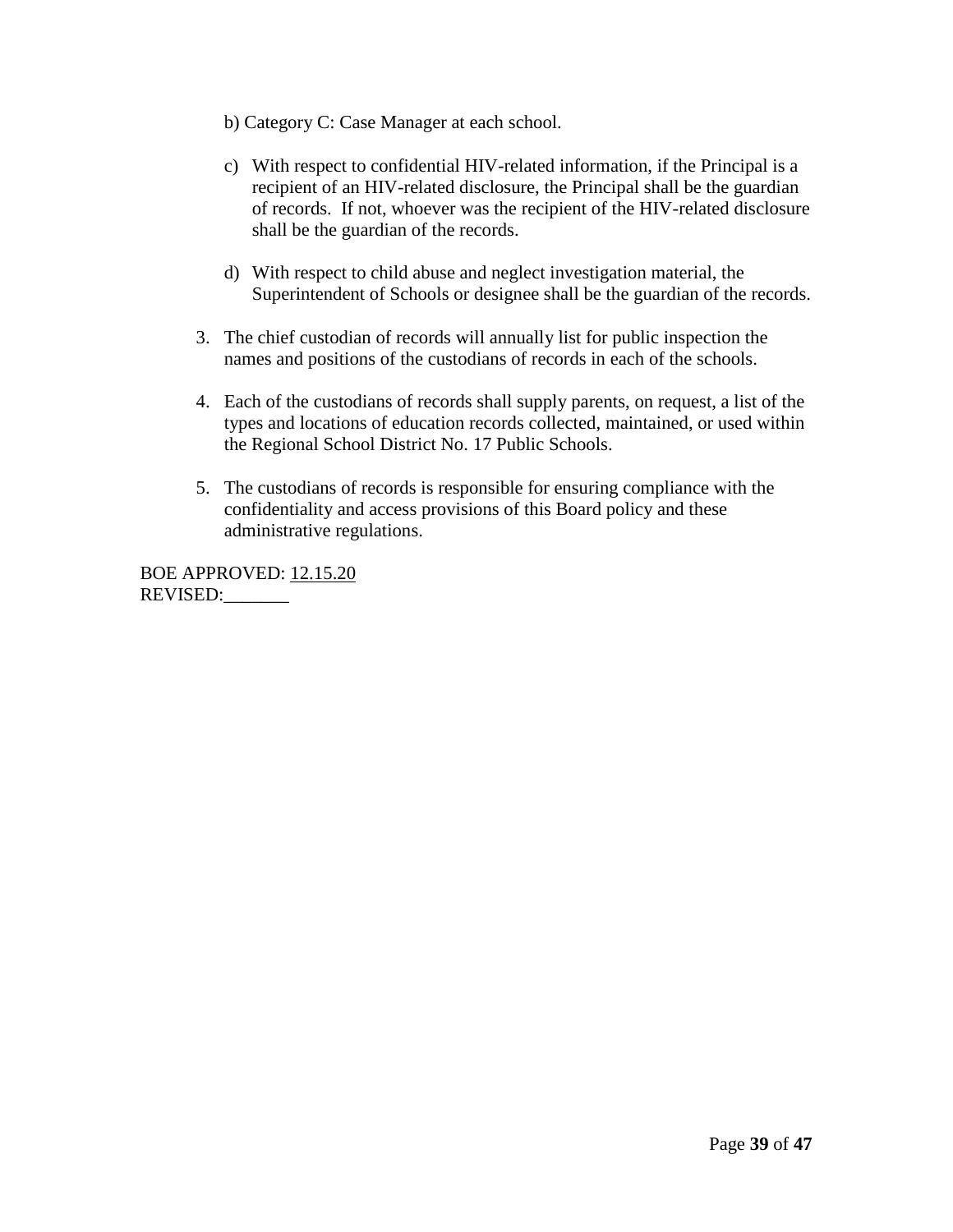Appendix A

#### **Notification of Rights Under FERPA for Elementary and Secondary Institutions**

[NOTE: Under the procedures outlined in the policy, the following information will be disclosed on an annual basis to parents of students currently in attendance, or eligible students currently in attendance.]

The Family Educational Rights and Privacy Act (FERPA), 20 U.S.C. § 1232g, et seq., affords parents and eligible students (*i.e*., students over 18, emancipated minors, and those attending post-secondary educational institutions) certain rights with respect to the student's education records. They are:

(1) The right to inspect and review the student's education records within forty-five (45) calendar days of the day the District receives a request for access.

Parents or eligible students should submit to the school principal a written request that identifies the record(s) they wish to inspect. The principal will make arrangements for access and notify the parents or eligible student of the time and place where the records may be inspected.

(2) The right to request the amendment of the student's education records that the parents or eligible student believe are inaccurate or misleading, or otherwise violate the student's privacy rights.

Parents or eligible students who wish to ask the District to amend a record should write the school principal, clearly identify the part of the record the parents or eligible student want changed, and specify why it should be changed.

If the District decides not to amend the record as requested by the parents or eligible student, the District will notify the parents or eligible student of the decision and advise them of their right to a hearing regarding the request for amendment. Additional information regarding the hearing procedures will be provided to the parents or eligible student when notified of the right to a hearing.

(3) The right to privacy of personally identifiable information in the student's education records, except to the extent that FERPA authorizes disclosure without consent.

One exception that permits disclosure without consent is disclosure to a school official with legitimate interests. A school official is a person employed by the District as an administrator, supervisor, instructor or support staff member (including health or medical staff and law enforcement unit personnel); a person serving on the Board of Education; a person or company with whom the District has outsourced services or functions it would otherwise use its own employees to perform (such as an attorney,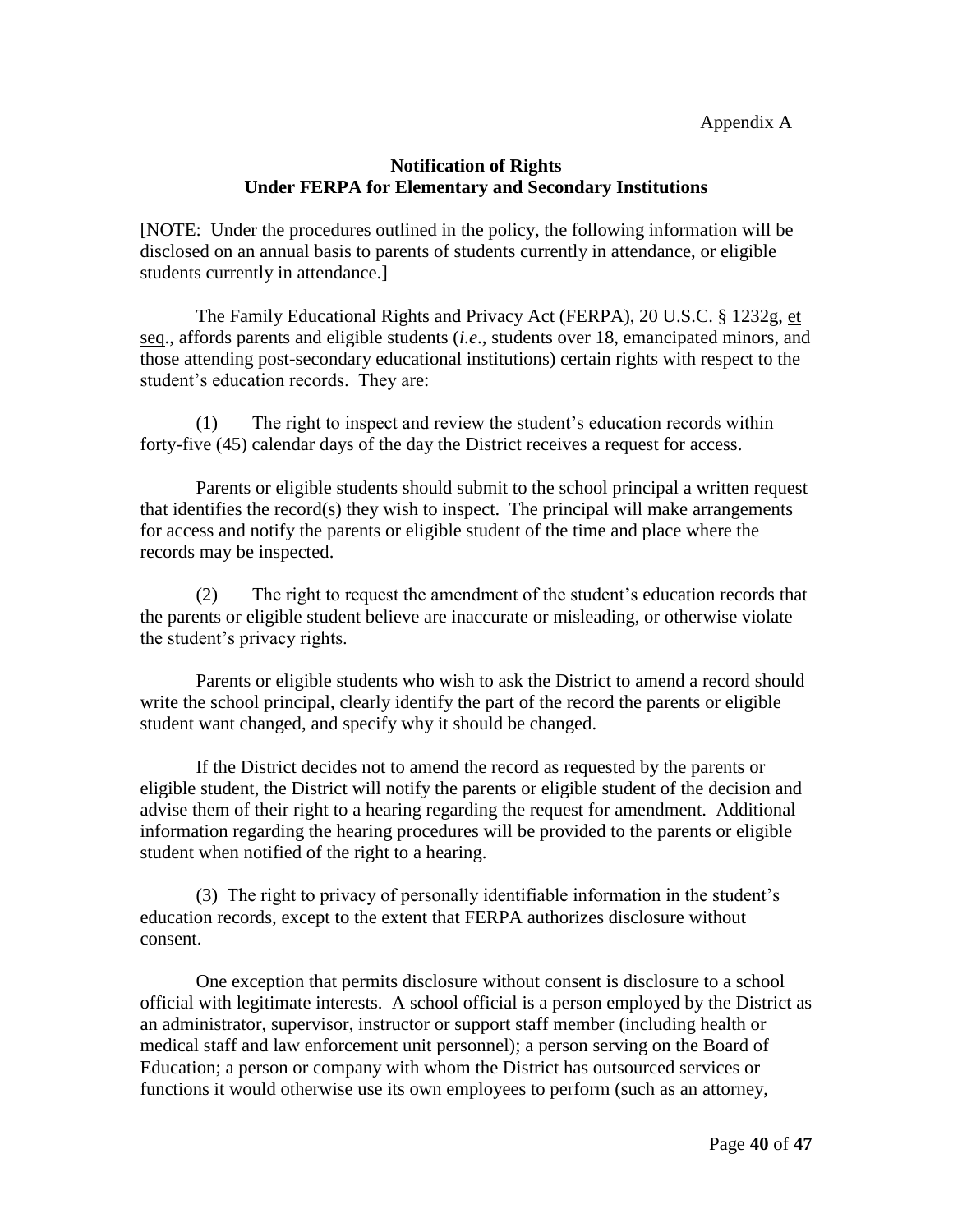auditor, medical consultant, or therapist); or a parent or student serving on an official committee, such as a disciplinary or grievance committee; or a parent, student, or other volunteer assisting another school official in performing his or her tasks. A school official has a legitimate educational interest if the official needs to review an education record in order to fulfill his or her professional responsibility.

Upon request, the District discloses a student's education record without consent to officials of another school, including other public schools, charter schools, and postsecondary institutions, in which the student seeks or intends to enroll, or is already enrolled if the disclosure is for purposes of the student's enrollment or transfer. Further, and in accordance with state and federal law and guidance, the District may disclose education records to another school for enrollment purposes, which may include exploration of educational placement options by the District or educational placement decisions made by a planning and placement or Section 504 team, or in order to explore placement options for the provision of alternative educational opportunities.

(4) The right to file a complaint with the U.S. Department of Education concerning alleged failures by the District to comply with the requirements of FERPA. The name and address of the office that administers FERPA is:

Family Policy Compliance Office U.S. Department of Education 400 Maryland Avenue, S.W. Washington, DC 20202-8520

Unless notified in writing by a parent or eligible student to the contrary within two weeks of the date of this notice, the school district will be permitted to disclose "Directory Information" concerning a student, without the consent of a parent or eligible student. Directory Information includes information contained in an education record of a student that would not generally be considered harmful or an invasion of privacy if disclosed. It includes, but is not limited to, the parent's name, address and/or e-mail address, the student's name, address, telephone number, e-mail address, photographic, computer and/or video images, date and place of birth, major field(s) of study, grade level, enrollment status (full-time; part-time), participation in school-sponsored activities or athletics, weight and height (if the student is a member of an athletic team), dates of attendance, degrees, honors and awards received, the most recent previous school(s) attended and student identification numbers for the limited purposes of displaying a student identification card. The student identification number, however, will not be the only identifier used when obtaining access to education records or data. Directory information does not include a student's social security number, student identification number or other unique personal identifier used by the student for purposes of accessing or communicating in electronic systems unless the identifier cannot be used to gain access to education records except when used in conjunction with one or more factors that authenticate the user's identity, such as a PIN or password.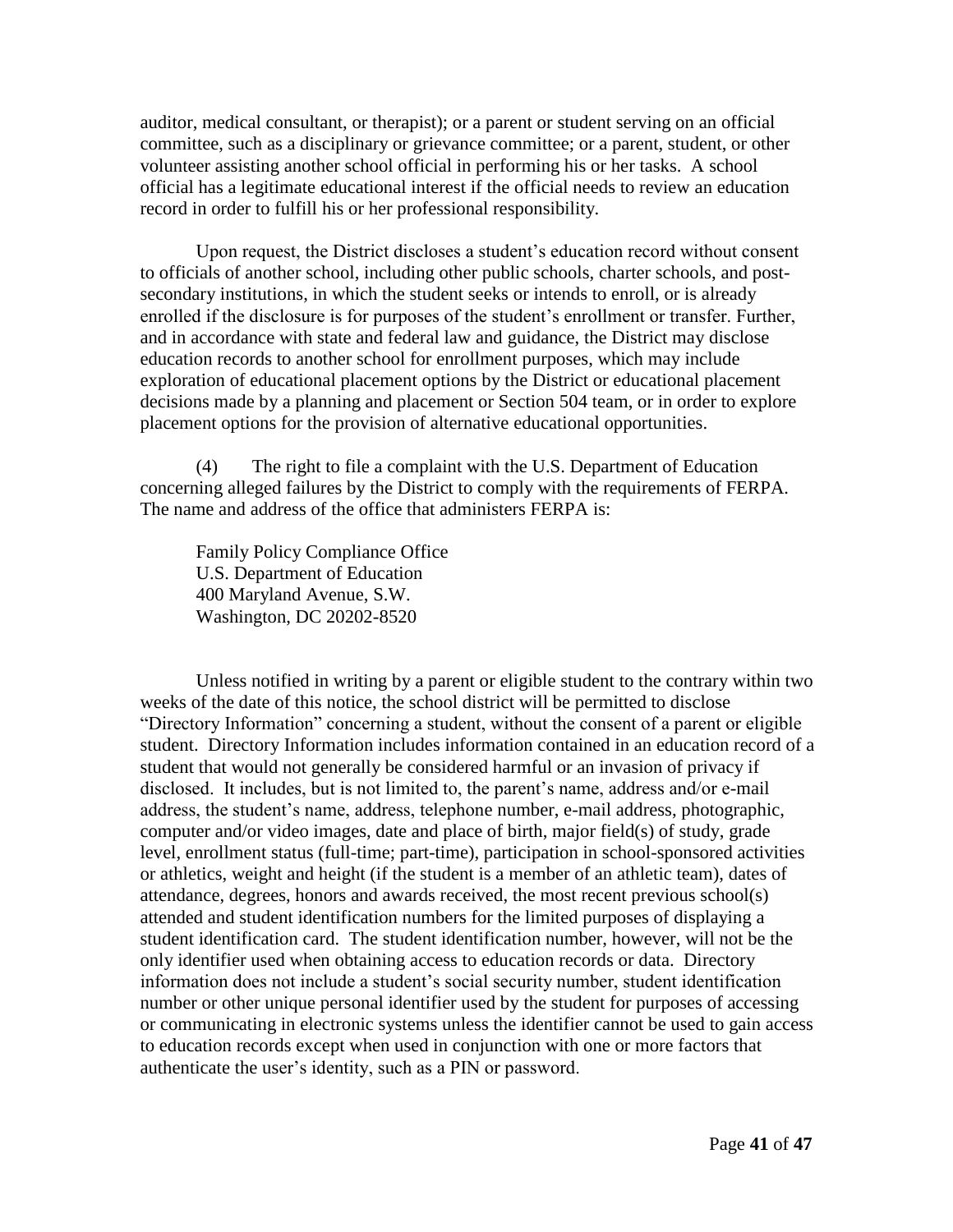The school district may disclose directory information about students after they are no longer in enrollment in the school district. Notwithstanding the foregoing, the district will continue to honor any valid objection to the disclosure of directory information made while a student was in attendance unless the student rescinds the objection.

An objection to the disclosure of directory information shall not prevent the school district from disclosing or requiring a student to disclose the student's name, identified or institutional email address in a class in which the student is enrolled. Parents and/or eligible students may not use the right to opt out of directory information disclosures to prohibit the school district from requiring students to wear or display a student identification card.

The written objection to the disclosure of directory information shall be good for only one school year. School districts are legally obligated to provide military recruiters and institutions of higher learning, upon request, with the names, addresses and telephone numbers of secondary school students, unless the secondary student or the parent of the student objects to such disclosure in writing. Such objection shall be in writing and shall be effective for one school year. In all other circumstances, information designated as directory information will not be released when requested by a third party unless the release of such information is determined by the administration to be in the educational interest of the school district and is consistent with the district's obligations under both state and federal law.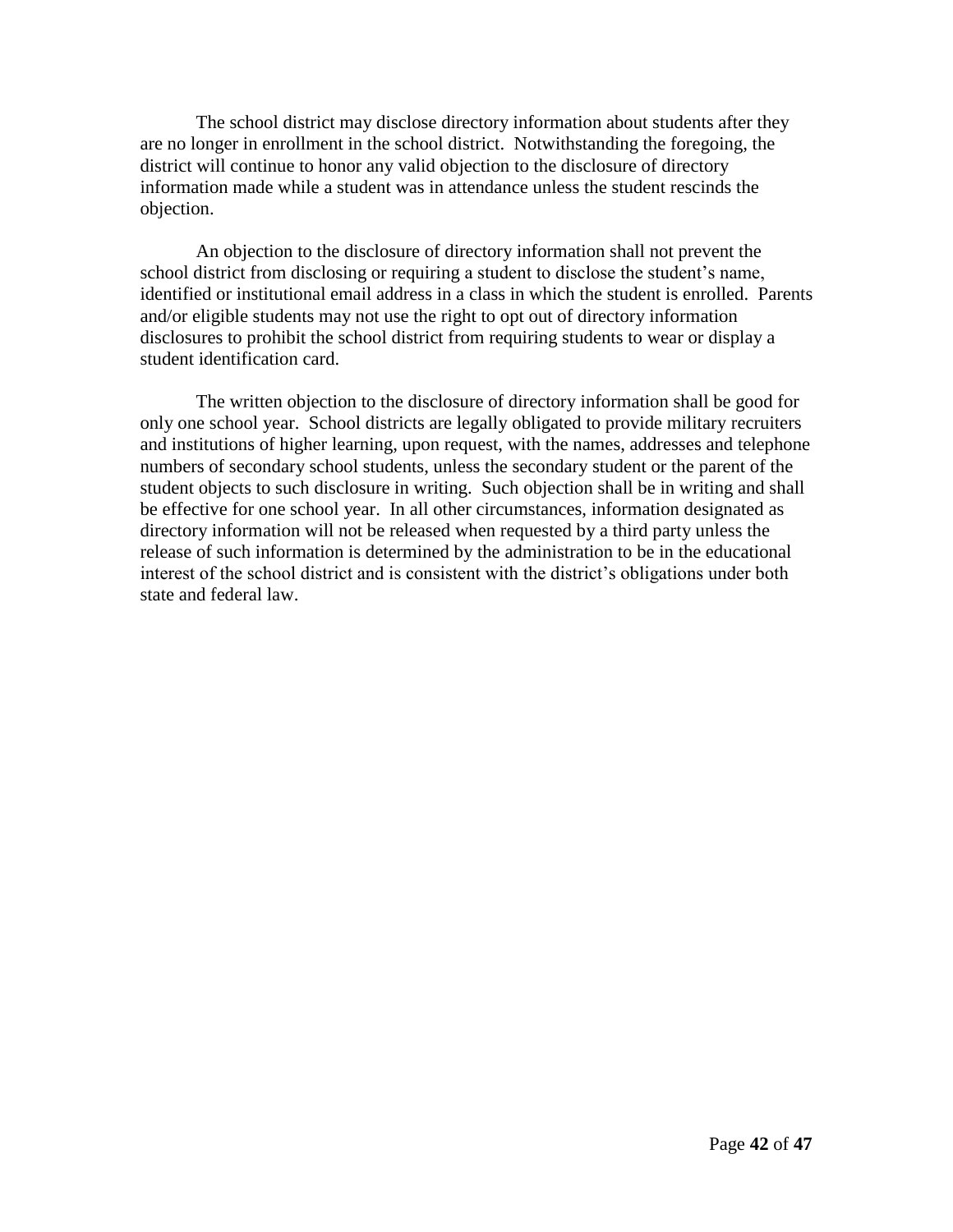#### **Notification of Data Sharing Agreements Under Conn. Gen. Stat § 10-234bb(g)**

[This notice must be sent on or before September 1 of each school year]

Pursuant to the requirements of Conn. Gen. Stat. § 10-234bb(g), the Regional School District No. 17 Board of Education (the "Board") maintains and updates an Internet website with information relating to all contracts into which it has entered for which a contractor may gain access to student records, student information, or student-generated content (collectively, "student data"). The address of the Internet website is www.rsd17.org**.** The Internet website includes copies of these contracts, and notices regarding each contract that include (1) the date the contract was executed, (2) a brief description of the contract and the purpose of the contract and (3) what student data may be collected as a result of the contract.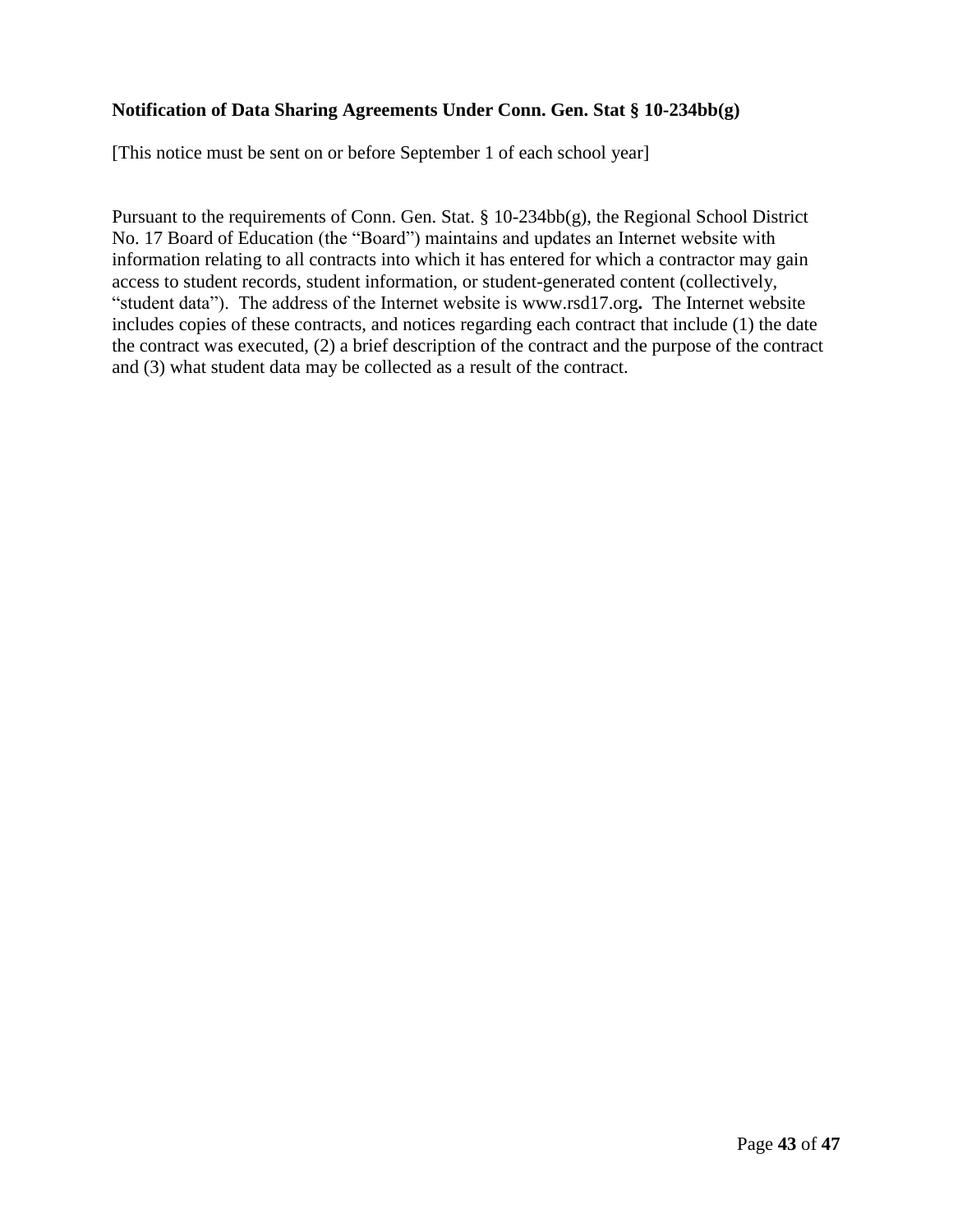#### **RELEASE OF CONFIDENTIAL HIV-RELATED INFORMATION**

|                                       |                                                                                                                              | confidential HIV-related information, as defined in Conn. Gen. Stat. § 19a-581, concerning |
|---------------------------------------|------------------------------------------------------------------------------------------------------------------------------|--------------------------------------------------------------------------------------------|
| 1)<br>$\frac{1}{2}$ and $\frac{1}{2}$ | <b>School Nurse</b>                                                                                                          |                                                                                            |
| 2)<br>$\frac{1}{2}$ and $\frac{1}{2}$ | School Administrator(s)                                                                                                      |                                                                                            |
|                                       | a)<br><u> 1989 - Johann Barbara, martxa alemaniar a</u>                                                                      |                                                                                            |
|                                       | b)<br><u> 1989 - Johann John Harry Harry Harry Harry Harry Harry Harry Harry Harry Harry Harry Harry Harry Harry Harry H</u> |                                                                                            |
| 3)                                    | Student's Teacher(s)                                                                                                         |                                                                                            |
|                                       | a)                                                                                                                           |                                                                                            |
|                                       | b)<br><u> 1990 - Johann Barbara, martxa a</u>                                                                                |                                                                                            |
| 4)                                    | Paraprofessional(s)                                                                                                          |                                                                                            |
| 5)                                    | Director of Student Services                                                                                                 |                                                                                            |
| 6)                                    | Other(s)                                                                                                                     |                                                                                            |
|                                       | a)                                                                                                                           |                                                                                            |
|                                       | b)                                                                                                                           |                                                                                            |
|                                       | This authorization shall be valid for                                                                                        |                                                                                            |
| 1)                                    | The student's stay at                                                                                                        | School.                                                                                    |
| 2)                                    | The current school year.                                                                                                     |                                                                                            |
| 3)                                    | Other<br>specify period                                                                                                      |                                                                                            |

I provide this information based on my responsibility to consent for the health care of \_\_\_\_\_\_\_\_\_\_\_\_\_\_\_\_\_\_\_. I understand that such information shall be held confidential by the persons authorized here to receive such information, except as otherwise provided by law.

\_\_\_\_\_\_\_\_\_\_\_\_\_\_\_\_\_\_\_\_\_\_\_\_\_\_\_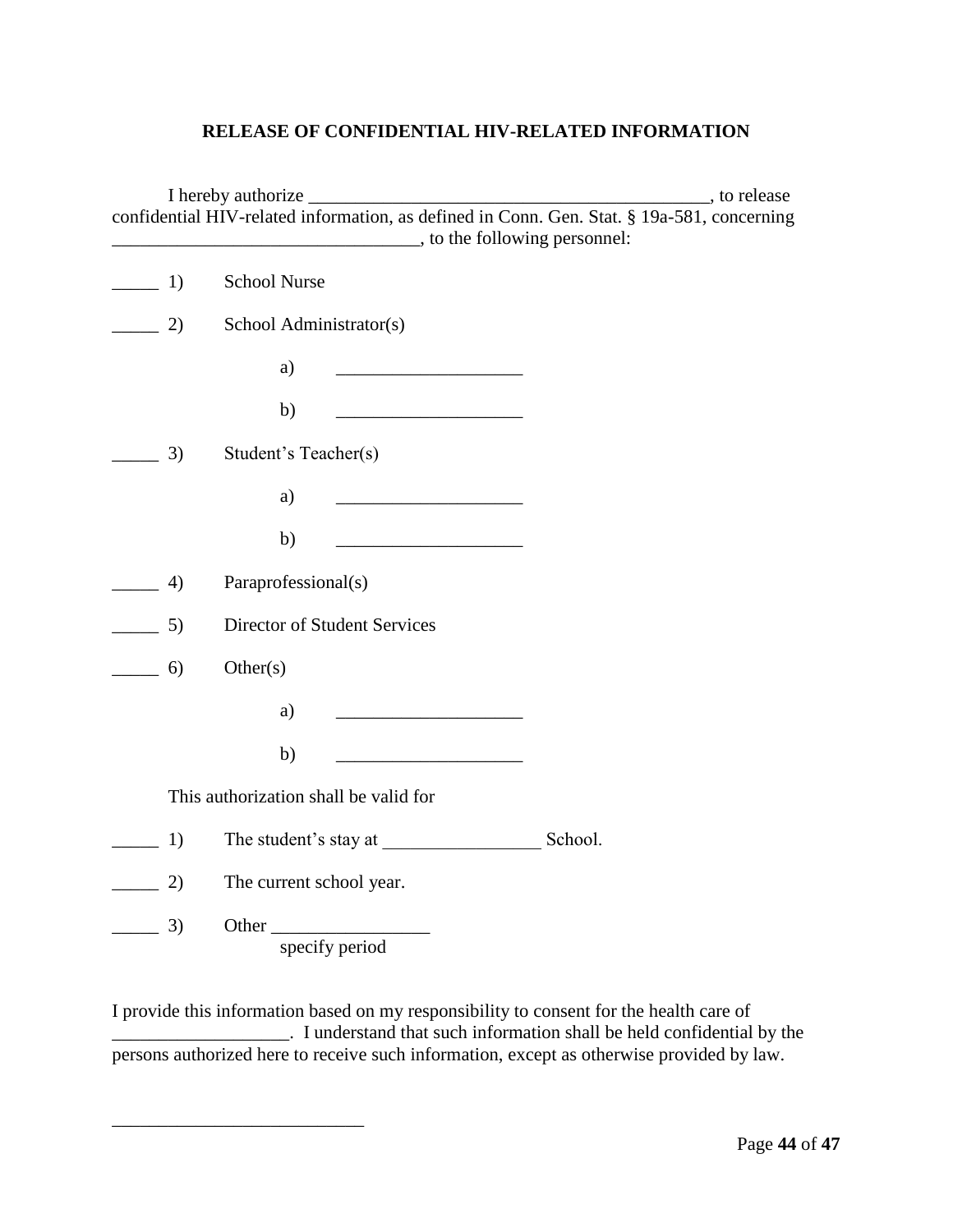[Name]

[Relationship to Student]

\_\_\_\_\_\_\_\_\_\_\_\_\_\_\_\_\_\_\_\_\_\_\_\_\_\_\_\_

\_\_\_\_\_\_\_\_\_\_\_\_\_\_\_\_\_\_\_\_\_\_\_\_\_\_\_\_

[Date] 12/15/20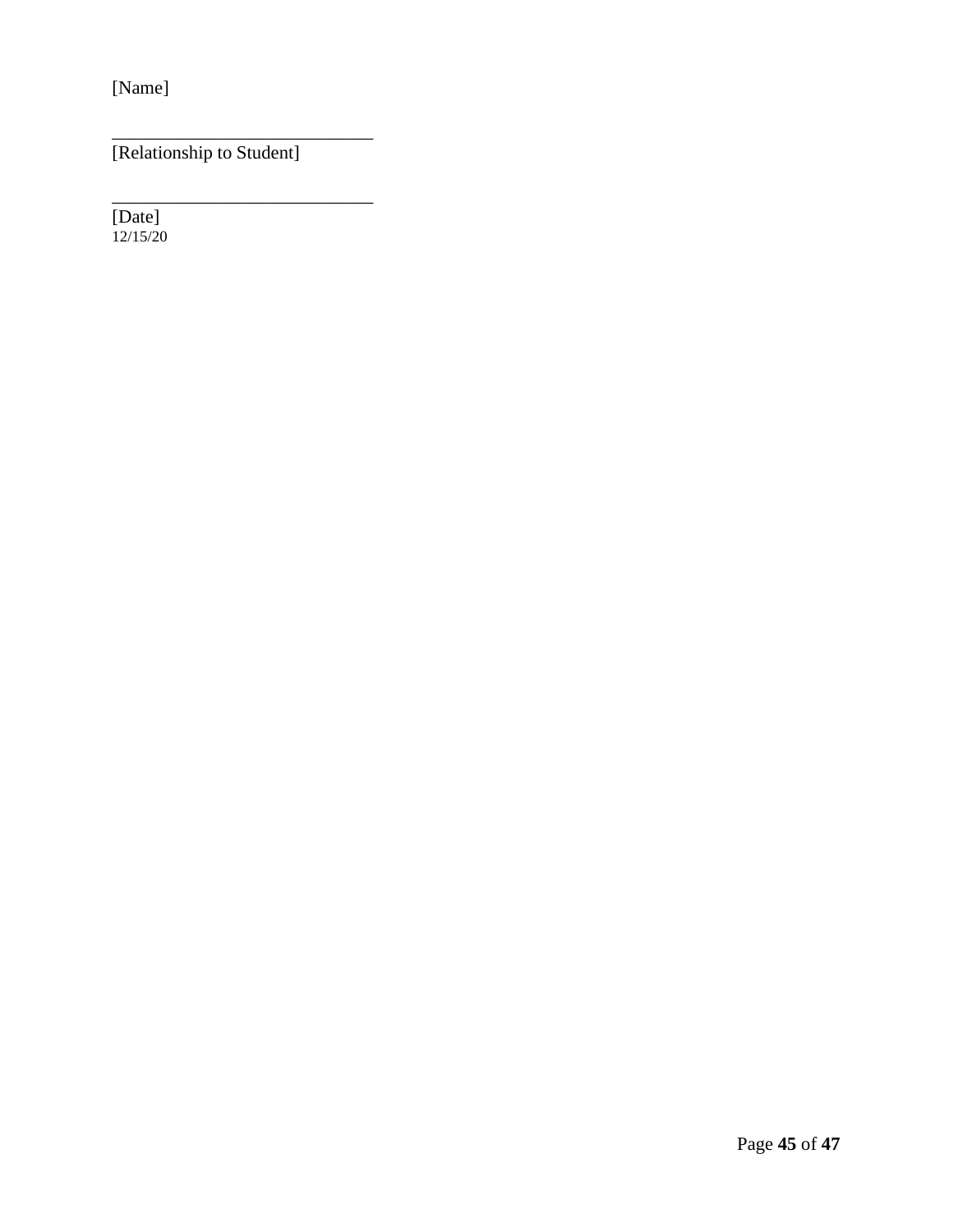### **TRANSFER OF CONFIDENTIAL STUDENT INFORMATION**

| Pursuant to the Family Educational Rights and Privacy Act ("FERPA"), I hereby authorize the<br>[2013] Public Schools to release and/or obtain (please circle) the following confidential                                                                                                                                                                                                               |                                                                            |         |                                                                                                                       |  |
|--------------------------------------------------------------------------------------------------------------------------------------------------------------------------------------------------------------------------------------------------------------------------------------------------------------------------------------------------------------------------------------------------------|----------------------------------------------------------------------------|---------|-----------------------------------------------------------------------------------------------------------------------|--|
|                                                                                                                                                                                                                                                                                                                                                                                                        |                                                                            |         |                                                                                                                       |  |
| <b>Name of Child:</b><br><b>Address:</b>                                                                                                                                                                                                                                                                                                                                                               |                                                                            |         | <u> 1989 - Johann Stoff, deutscher Stoff, der Stoff, der Stoff, der Stoff, der Stoff, der Stoff, der Stoff, der S</u> |  |
| DOB:                                                                                                                                                                                                                                                                                                                                                                                                   | the control of the control of the control of the control of the control of |         | <u> 1989 - Johann John Stone, market fan de Fryske kun fan de fan de fan de fan de fan de fan de fan de fan de fa</u> |  |
| Parent(s)/Guardian(s):<br>School:                                                                                                                                                                                                                                                                                                                                                                      |                                                                            |         |                                                                                                                       |  |
| (Please check all that apply)                                                                                                                                                                                                                                                                                                                                                                          | Obtain                                                                     | Release |                                                                                                                       |  |
| All Records<br><b>Cumulative File</b>                                                                                                                                                                                                                                                                                                                                                                  |                                                                            |         |                                                                                                                       |  |
| <b>Pupil Personnel/Special Education</b><br>Disciplinary<br>Health/Medical*<br>Other (please specify)                                                                                                                                                                                                                                                                                                  |                                                                            |         |                                                                                                                       |  |
|                                                                                                                                                                                                                                                                                                                                                                                                        |                                                                            |         |                                                                                                                       |  |
|                                                                                                                                                                                                                                                                                                                                                                                                        |                                                                            |         | <u> 1999 - Jan James James James James James James James James James James James James James James James James J</u>  |  |
| Name<br>Address:                                                                                                                                                                                                                                                                                                                                                                                       |                                                                            |         |                                                                                                                       |  |
| <b>Street</b>                                                                                                                                                                                                                                                                                                                                                                                          | Town                                                                       |         | State/Zip Code                                                                                                        |  |
| Telephone:                                                                                                                                                                                                                                                                                                                                                                                             |                                                                            |         | Fax: $($                                                                                                              |  |
| I understand that the information to be disclosed is protected as an "education record" under FERPA, and that such<br>information shall not be redisclosed unless permitted under FERPA. I further understand that the officers, employees,<br>and agents of any party that receives protected information under FERPA may use such information only for purposes<br>for which the disclosure is made. |                                                                            |         |                                                                                                                       |  |
| Signature of Parent/Guardian                                                                                                                                                                                                                                                                                                                                                                           |                                                                            |         | Date                                                                                                                  |  |

Print Name of Parent/Guardian